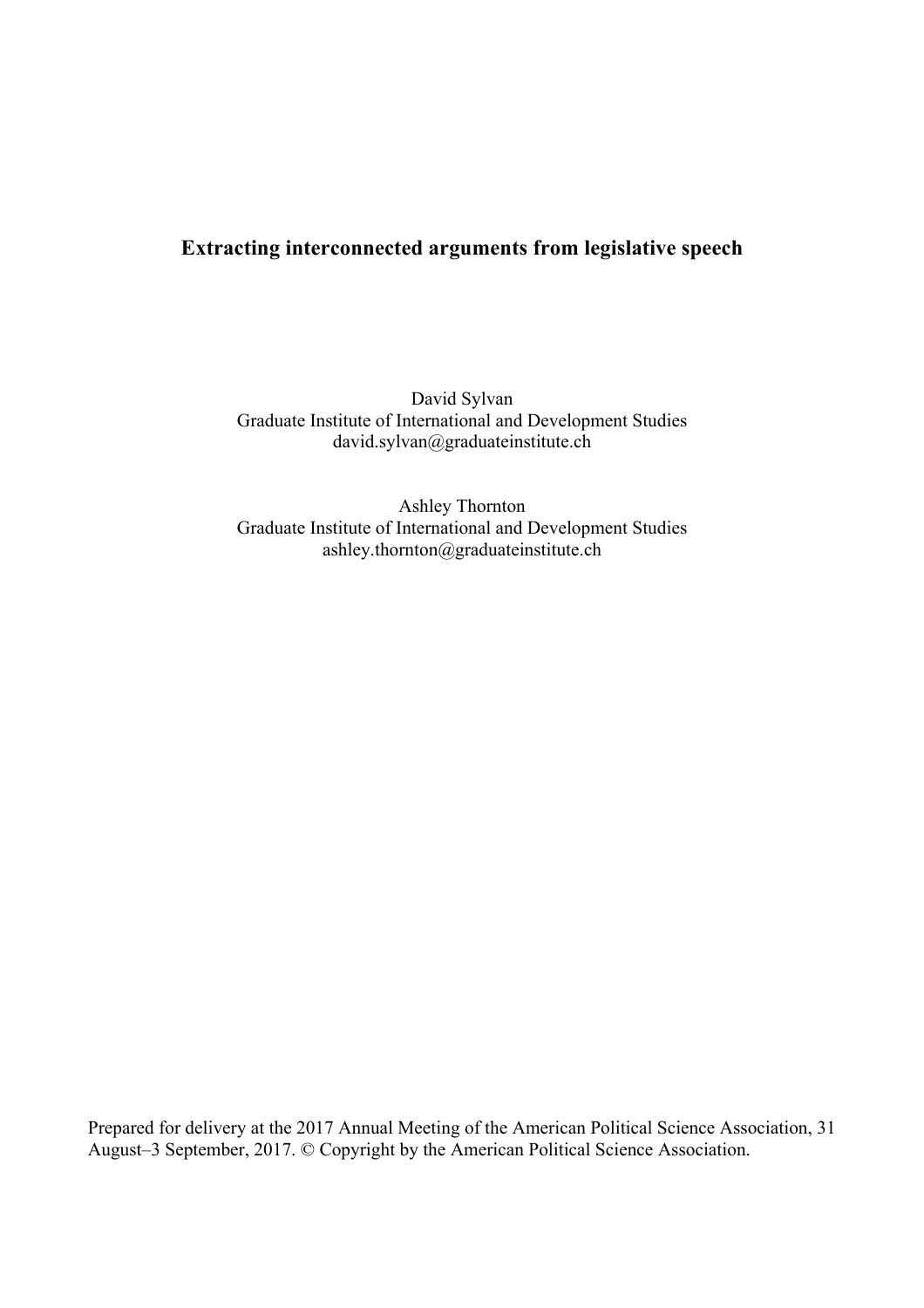# **Abstract**

Legislative floor speeches typically contain interconnected arguments in favor of or against a proposition or a specific legislative measure: for example, vote for A because of B, and B holds because of C. These arguments help shed light on issues such as polarization, and it is therefore useful to be able to code them, if possible, on a large scale. In this paper, we discuss that possibility, first explicating a detailed hand-coding method for coding speeches as arguments, then considering which automated methods offer the best possibility of processing raw text to generate arguments. We conclude, on a preliminary basis, that a semi-automated method, involving dependency parses, types of argumentative connectors, and machine learning, is currently the most promising candidate.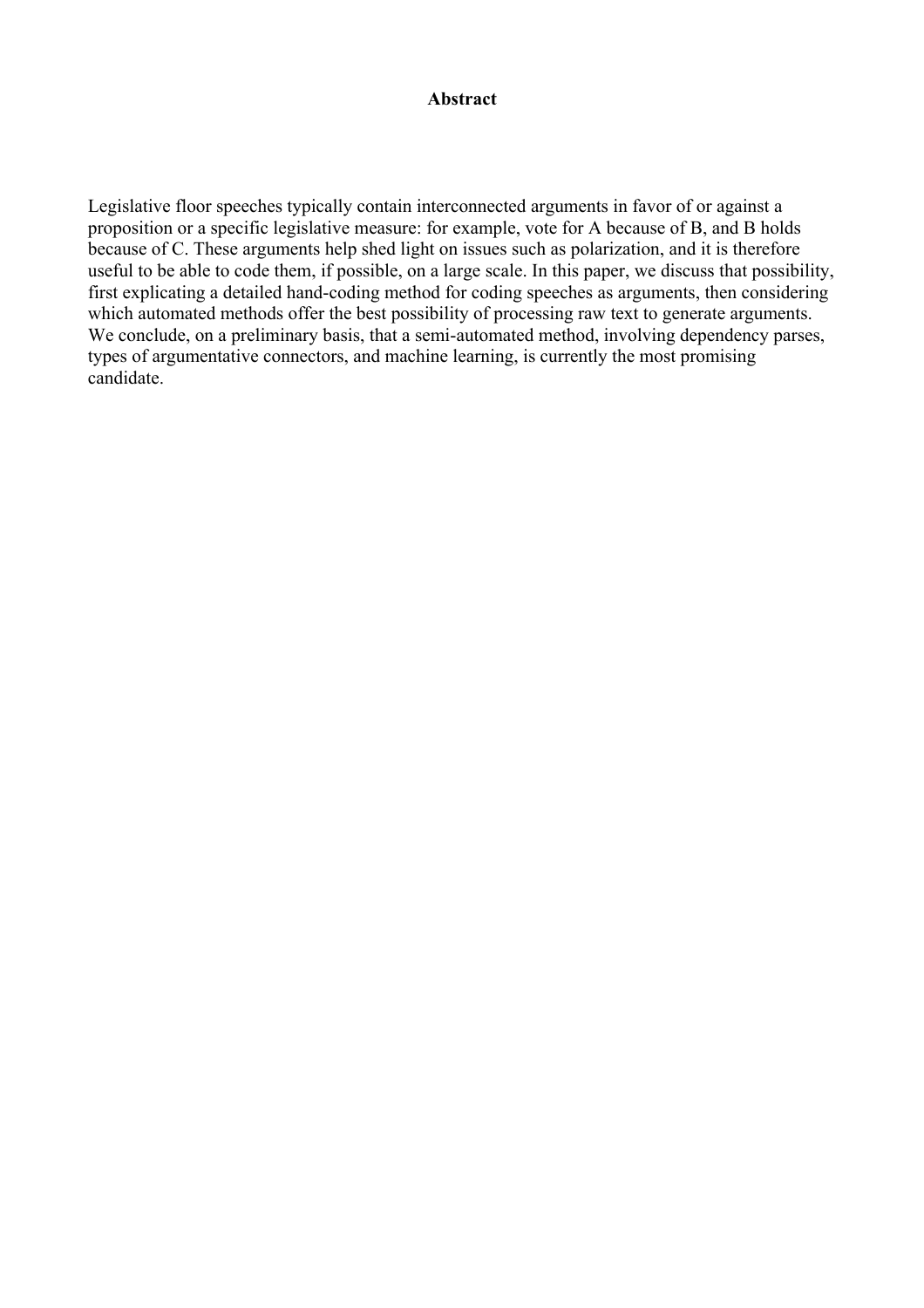Floor speeches are one of the most common, and highest profile, actions performed by legislators in parliaments around the globe. Since a verbatim record of each speech is readily available, scholars wishing to study patterns in speeches have an enormous source of potential data at their disposal. Thus, for example, Spirling (2016) analyzed half a million speeches made in the UK parliament between 1832 and 1915, showing that the significant expansion of the franchise in 1867 was followed almost immediately by a decline in the complexity of those speeches; he further showed in a collaborative paper (Peterson and Spirling 2016) that the 3.5 million speeches made between 1935 and 2013 became harder to identify as Labour or Conservative solely on the basis of the relative frequency of the words in those speeches. Other scholars have also analyzed large corpora of legislative speeches for the UK House of Commons,<sup>1</sup> as well as for the US Senate specifically<sup>2</sup> and the US Congress more generally, $3$  for the Netherlands,  $4$  for Russian regional parliaments,  $5$  and for the UN General Assembly.<sup>6</sup>

One of the aspects of floor speeches that has not, to date, been studied systematically across debates, or speakers, or countries, is the arguments put forward in floor speeches. Although of course there are various types of speeches, by far the largest number of them, at least in the context of legislative debates, are arguments in favor of a particular position, usually, though not always,

 $1\,$  587 speeches on the repeal of the Corn Laws to study the themes of the debate (Schonhardt-Bailey 2006); over 200,000 question-answer pairs during weekly question periods over 37 years to study question types (Zhang, Spirling, and Danescu-Niculescu-Mizil 2017); all speeches and oral questions or answers from 1909-2013 to study the emotional polarity of debates (Rheault et al. 2016).<br><sup>2</sup> All floor speeches for 20 years to study polarization (Lauderdale and Herzog 2016); all floor speeches for 8 years to

study topics of speeches (Quinn et al. 2010).<br><sup>3</sup> All floor speeches for 142 years to study partisanship (Gentzkow, Shapiro, and Taddy 2017); floor speeches for 2005

to study ideology (Iyyer et al. 2014); all floor speeches from 1994-2012 to study polarization (Correia, Chan, and Rocha 2015).<br>
<sup>4</sup> All floor speeches in both houses for 13 years to study topics of debate (van der Zwaan, Marx, and Kamps 2016).<br>
<sup>5</sup> 233 speeches over 4 years to study similarity to Putin or Medvedev (Baturo and Mikhaylov 201

states (Miller 2013: ch. 2).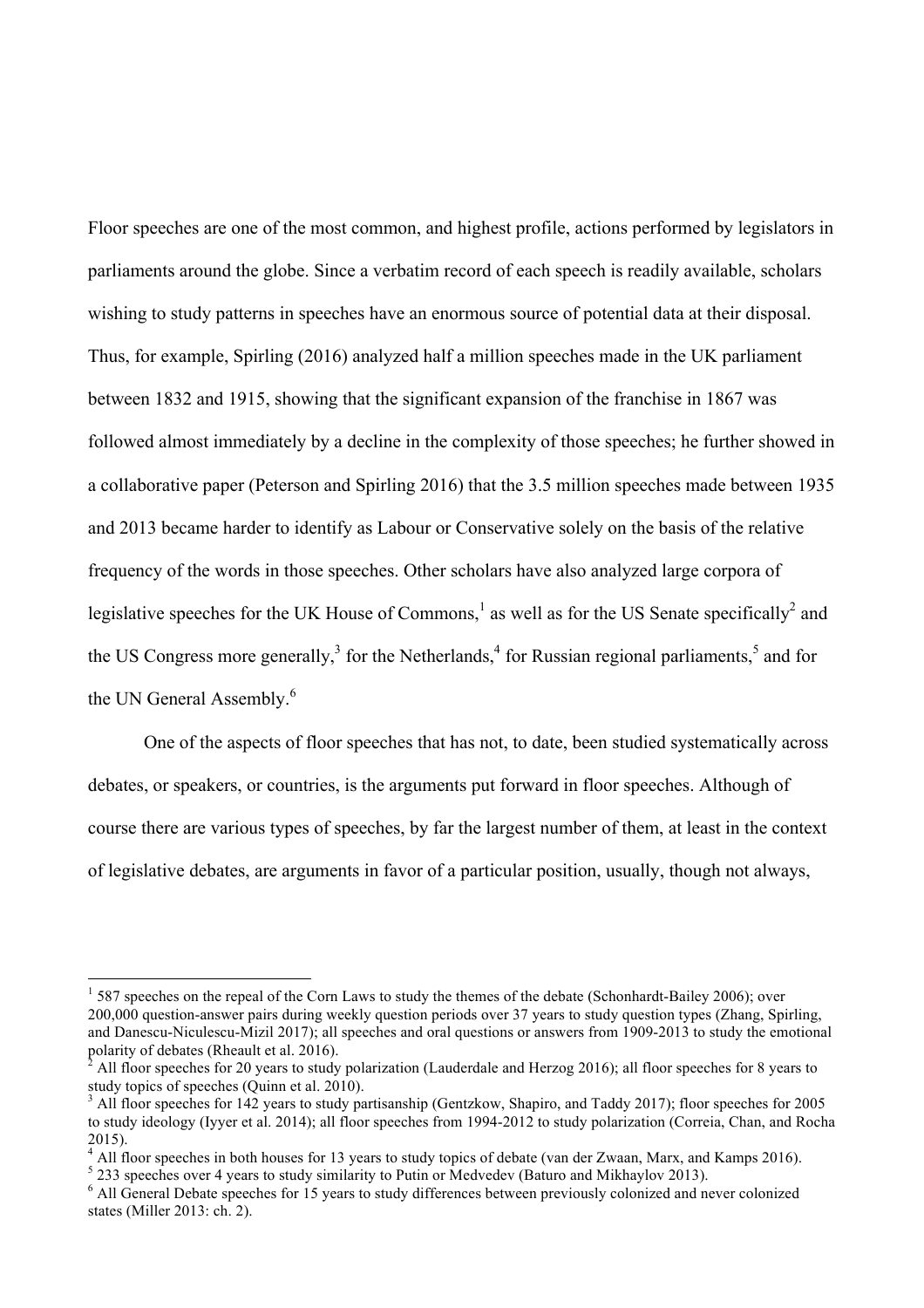about legislation (say, in support of a bill, or against a resolution).<sup>7</sup> These arguments may have various overt or hidden political goals: to ingratiate the member of parliament with the party hierarchy or with activists in the local constituency; to signal to journalists and others that the legislator is behaving in a thoughtful way or perhaps showing courage; to build up a colleague on the same side of the issue or to rebut one on the other side; to extort concessions from the author of the bill, to signal future demands, or to explain why this vote is different from others; or simply as an expression of the member's beliefs on the issue. But whatever the reasons for putting forward the arguments, those arguments are made in support of a position (cf. the famous Austin distinction between perlocutionary force and illocutionary force) on the bill itself.<sup>8</sup> The question we address in this paper is whether, and if so, how, it is possible to analyze the pattern of arguments in floor speeches, but along the lines of the research mentioned above, namely, for a large number of speeches.

We proceed as follows. First, we discuss what we mean by arguments, at least as they are made in speeches. Then we lay out a methodology for hand-coding legislative floor speeches for their arguments, including a brief discussion of requisites for hand-coding.<sup>9</sup> We then turn to a discussion of the ways in which the coding of speeches for arguments can be automated, whether fully or in part. Our tentative conclusion is that the former possibility is, at least given current technology, unlikely to succeed, whereas the latter offers some chance of success.

 $<sup>7</sup>$  Speeches may also put forward arguments about a government minister, or an existing policy, but these speeches are</sup> usually made on occasions other than those of legislative debate: "morning" business, for example, which is when other speeches, such as praising individuals or commemorating a famous event, are made as well.<br><sup>8</sup> We do find every so often that a legislator makes a speech which is close to being on the other side from her or his

subsequent vote, but even then, at least a small portion of the speech is a justification for the vote. It is rare, though not unheard of, for a legislator to give a speech against a bill, then vote in favor. But both these situations are still ones in which the speech puts forward arguments on the bill.

<sup>&</sup>lt;sup>9</sup> Our terminology, and our methodology, have been developed in a research project on Harold Lasswell's "garrison state" hypothesis, using overlaps in arguments made in floor speeches in the parliaments of 7 different countries to see if, over time, there is an increase in consensus on national security-related issues, as opposed to other foreign policy issues. See in particular an overview paper about the project (Sylvan et al. 2017), which, inter alia, contains a discussion of some of the points raised here.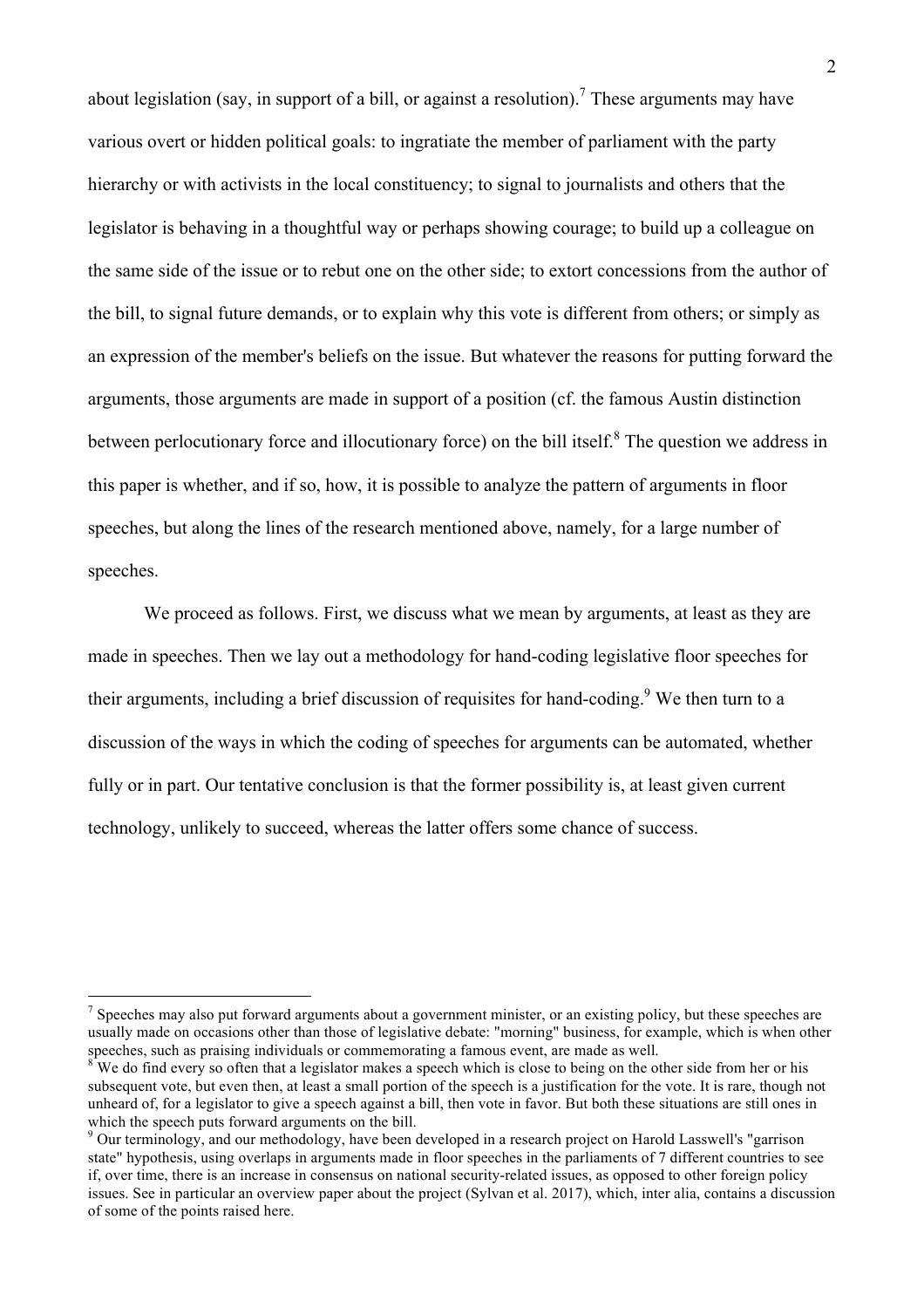#### 1. Arguments: components and schemes

There are numerous ways of classifying arguments, with Toulmin's (1958) canonical six components being perhaps the best known (for a recent review of various schemes, see Walton and Macagno 2015). However, what we have found in our work is that floor speeches, though often quite intricate, are rarely structured in a way that permits certain assertions to be highlighted as key (Sylvan et al. 2017). To be sure, in any given debate, speakers on one side will repeat certain points, but those points are rarely contested as such by speakers on the other side; moreover, when speakers on the first side make those points, they rarely connect them to other points in a consistent or even a structured way.<sup>10</sup> Hence, we have opted for a fairly flat classification scheme.

Here is some terminology. An *argument* is any verbal construction of the sort A because of B. The various types of "because" (e.g., causal, legal, and so forth) will be discussed below; but the important thing is that an argument links two points. As we are concerned with legislation being debated in parliaments, the A point is a *claim*: a speaker's position on the pending vote. A *reason* is a point made in support, whether directly or indirectly, of a claim. A reason that supports a claim directly (so that we could represent the role of reason X in the speech, say, as "vote for the bill because of X") is a *core reason*; a reason that supports a core reason (hence, for reason Y, "vote for the bill because of X, and X is the case because of Y") is a *secondary reason*. There can be multiple core reasons in a speech and also multiple secondary reasons in support of a given core reason; there can also be a secondary reason in support of another secondary reason, with the latter in support of a core reason. In some cases, a reason that is used as a secondary reason in one speech may be used as a core reason in another (indeed, this may even occur within a single paragraph). A *reasoning chain* is a claim supported by a core reason which in turn is supported by at least one secondary reason and, recursively, any secondary reasons in support of the latter. At the minimum, then, reasoning chains are composed of three connected elements: a claim, a core reason, and a secondary reason; but if the secondary reason is in turn supported by one or more additional

 $10$  In fact, and somewhat to our surprise, even the fairly minimal argumentative machinery we built for capturing the way in which points are related to each other turns out to be of less than overwhelming utility for basic political analysis (see below).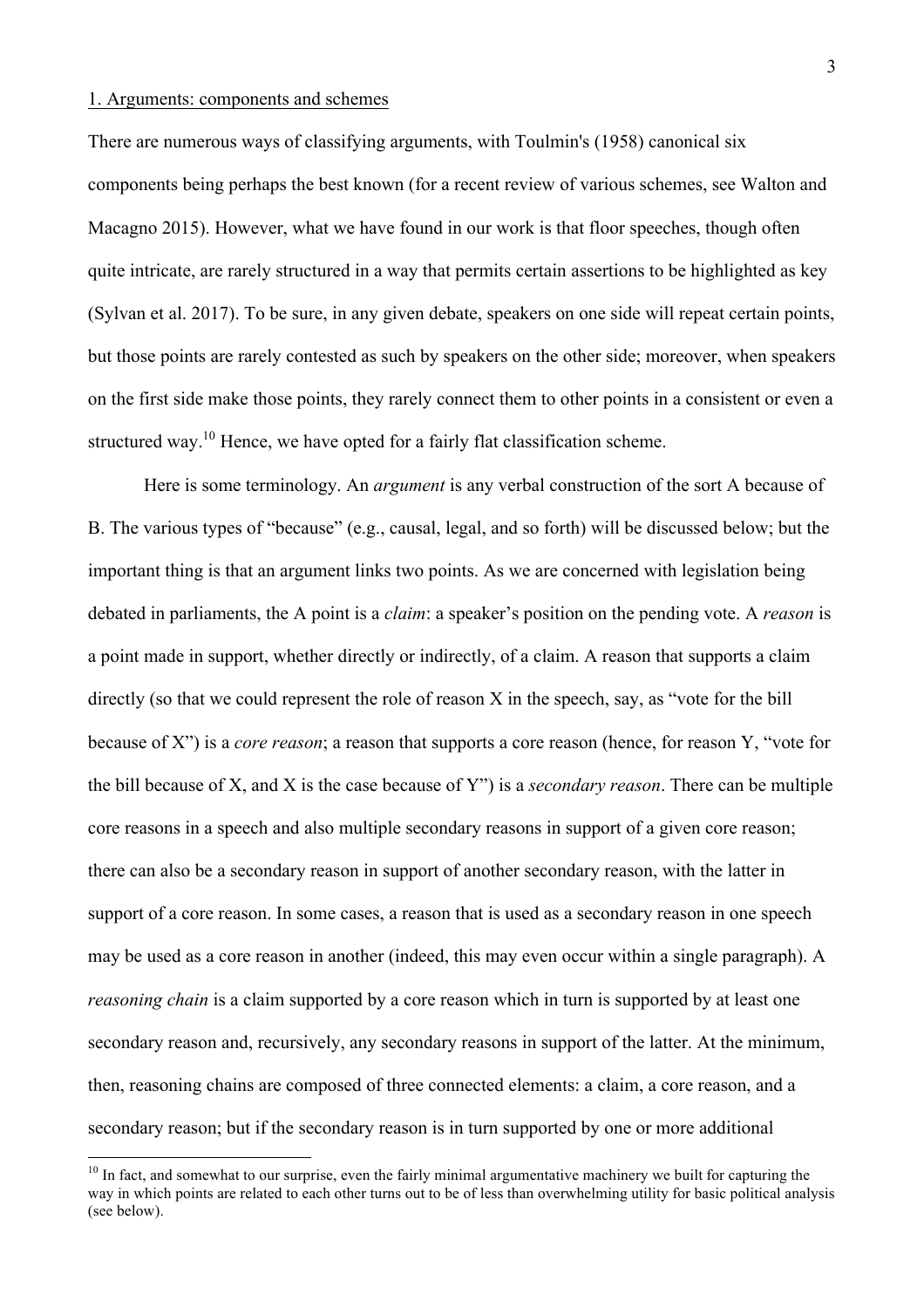secondary reasons, the reasoning chain may be composed of four, five, or more connected elements, though these latter possibilities are relatively rare. As we will discuss below, two chains in a speech may start out with the same core reason in support of the claim and the same immediately supporting secondary reason in support of the core, then, further down, as it were, diverge into different supporting secondary reasons. Such *compound* chains may, for purposes of pairwise similarity assessment, be treated as composed of multiple individual chains.<sup>11</sup> Not all core reasons are part of chains: quite often, speakers put forward a core reason unsupported by a secondary reason<sup>12</sup> because it seems obvious or because, at that moment, they are engaged in constructing a different argument. Finally, the *justification* made in a speech is the combination of the claim and all the reasons and reasoning chains supporting it. $^{13}$ 

Below, we will discuss the coding process of abducing reasons from speeches. But one point is helpful to anticipate: that not all the points (whether reasons, chains, or other sorts of statements) made by a speaker are necessarily part of the justification. Sometimes, as we mentioned above, a speaker spends relatively little time on the claim and relatively more time on other issues: skirmishing with a long-time adversary, warning about what he or she will do after the vote (e.g., ask for more money or propose follow-up legislation), giving a history lesson, or enunciating a statement of general grievances. Such remarks are not, in essence, part of the debate, and we find that they are often made by speakers from marginal parties or factions. In fact, multiple codes of

 $11$  Chains may be interconnected not only because they all lead to the same claim (this is trivially the normal case, although there are speeches in which more than one claim is made [e.g., to vote in favor of something and also to be wary of something else in the future]), but because they may be so-called "divergent structures" (Freeman 1991) in which a given secondary reason is used in support of more than one "higher" reason. We do not discuss such chains here because they pose no particular issues for coding or similarity assessment, though, interestingly, they are not permitted in many kinds of argument mapping software (since they are not, mathematically speaking, trees).<br><sup>12</sup> Note that the reverse cannot be true: a secondary reason must by definition support a core reason, and thus be

a reasoning chain. However, as we will discuss below, our coding procedure does not actually identify secondary reasons directly from summarized speeches. Instead, we code summaries as a set of candidate core reasons, then, among the latter, identify some as supporting others, i.e., as secondary reasons. The rationale behind this procedure is discussed below.

<sup>&</sup>lt;sup>13</sup> Terminological notes. The phrase "reasoning chain," as we use it, overlaps to some degree with is use in political science and in computational linguistics (e.g., Sniderman 1986; Sizov and Öztürk 2013). Our concept of "argument" is similar, though not identical, to the first two meanings discussed by Hornikx and Hahn (2012); it is definitely not as differentiated in its notion of "support" as in Toulmin's (1958) model or as limited to direct responses as Rescher's (1978) notion of a back and forth between two different persons.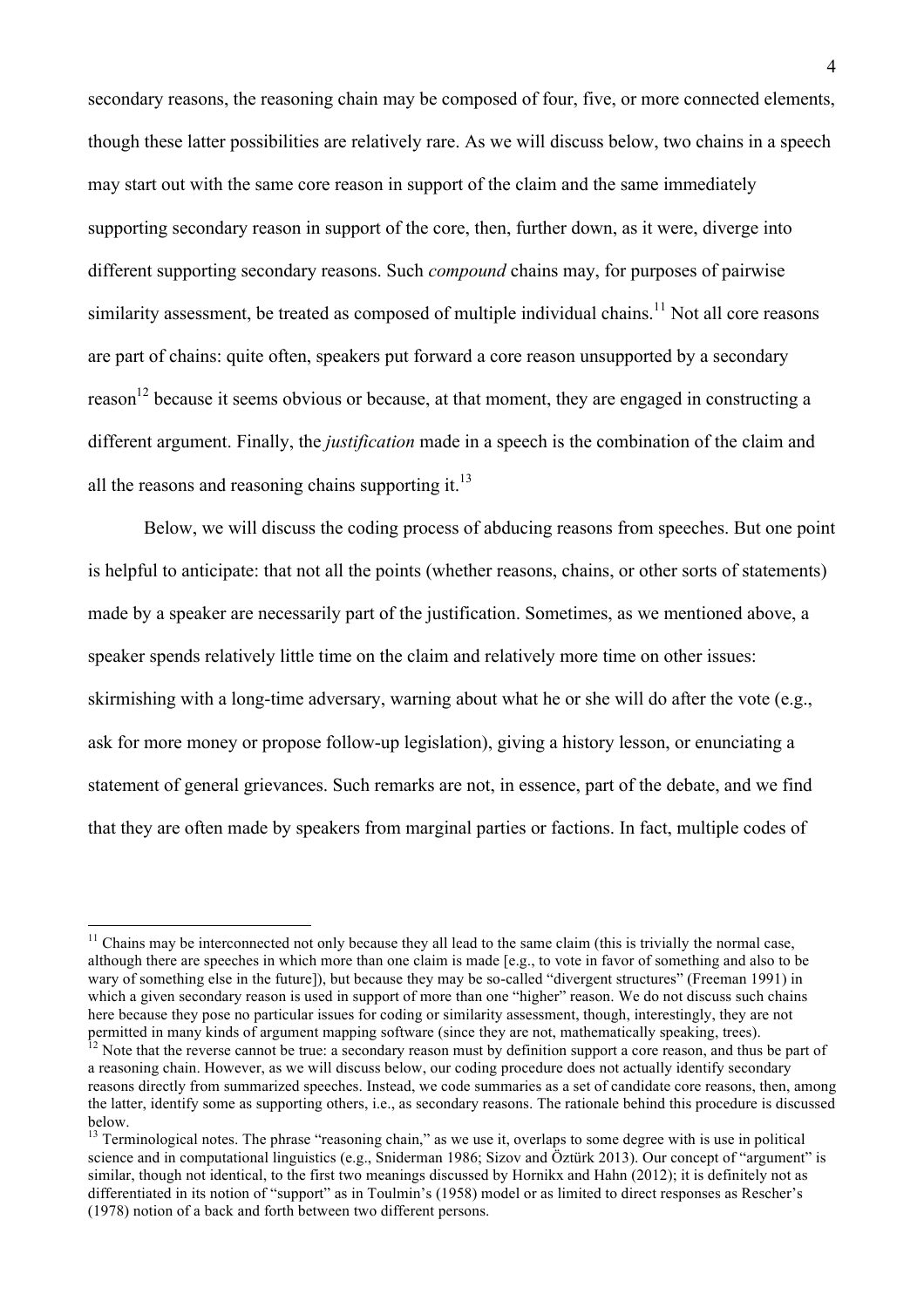NA within a speech are often useful indicators that that speech, at any rate, is peripheral to the arguments in the debate.

It is important to keep in mind that the reasoning chains for a particular speech may not be consistent, at least in the eyes of many observers. A justification may include chains that not only differ in their content but appear contradictory: for example, "vote against the resolution because the Soviets are aggressive; they are aggressive because Stalin made a speech calling for supporting revolutions" and also "vote against the resolution because the Soviets are trying to lull us to sleep; they are trying to lull us to sleep because Stalin made a speech calling for peace and negotiations with us." A justification can thus be composed of chains that are mutually inconsistent; on the other hand, a particular chain will display some consistency, via the type of connection (as discussed below), even if the individual reasons may appear ludicrous to many observers.

Consider now the connections by which reasons are linked, singly or as chains, to claims. We said above that each reason is connected to other reasons, or to the claim, by a "because." These *connectors*, as we call them, are subdivided by type: 1) L: legal or conceptual/definitional (e.g., "we can't do X because it would be unconstitutional"); 2) H: historical (e.g., "we should do it because we've done it before"); 3) C: consequential (including slippery slope arguments) of the sort X occurs, triggering Y (e.g., "if we do X, it will put the budget into deficit"); 4) N: normative (e.g., "we can't do X because it's immoral to treat people in that way"); 5) A: anthropological (e.g., "we should do X because it's the only kind of language people like Y understand"); 6) I: identity/who we are or are not (e.g., "we shouldn't do X because we're a democracy, not a dictatorship"; "do X because advocates of X [like me, or like my allies] are certain kinds of people"); 7) O: opponents (e.g., "do X because opponents of X are reprobates"); and 8) E: even though (e.g., "do X even though Y is the case").<sup>14</sup> Note that ad hominem arguments (connection type O), pleas of good faith

 $14$  This list of connectors was put together after provisionally coding a number of speeches in the U.S. Senate debate over Philippines annexation (Thornton and Sylvan 2015), as amended after coding speeches in the research project. From a technical point of view, the connectors are similar to components in certain standard argument schemes (e.g., concessions in Walton, Reed, and Macagno 2008).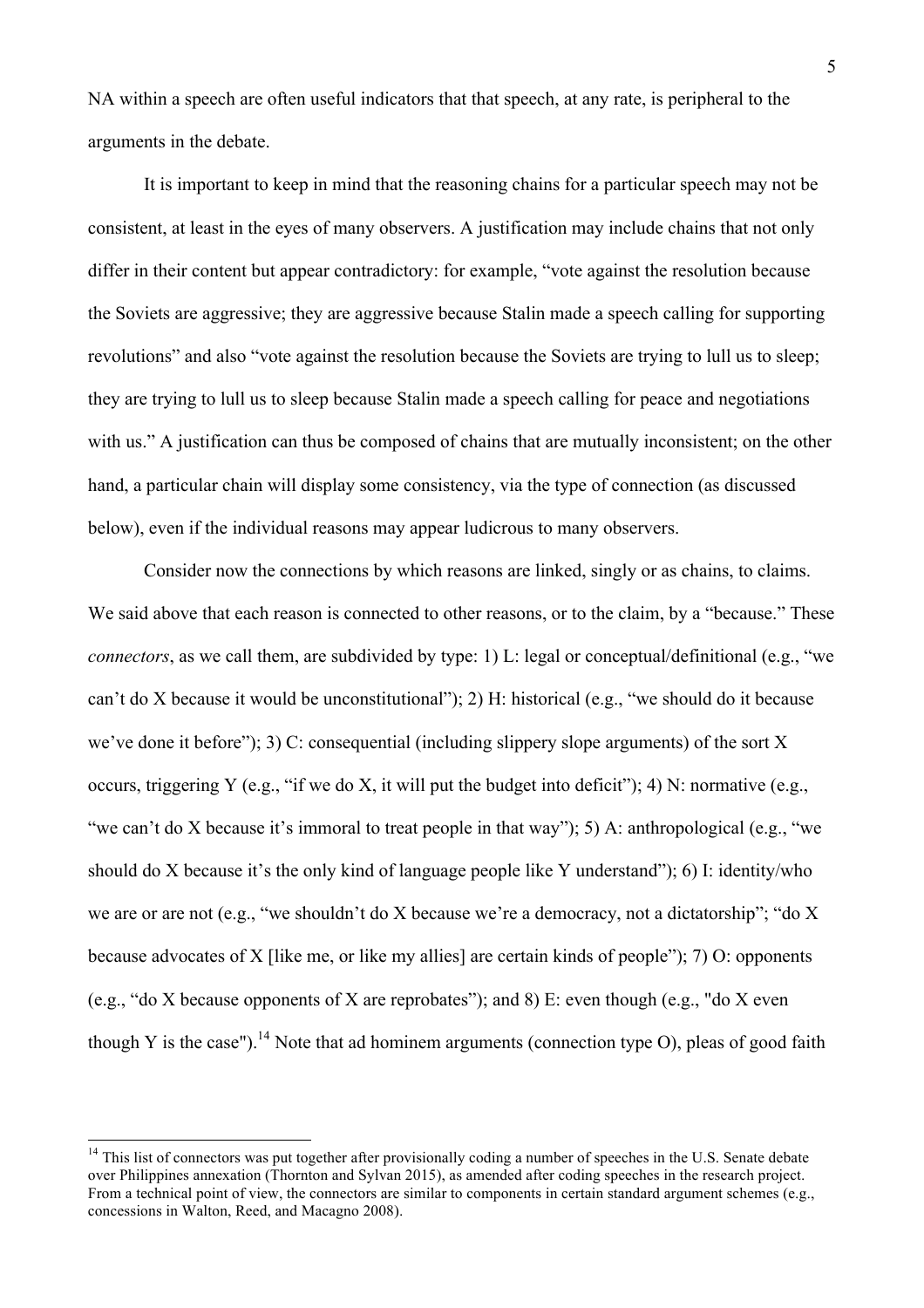or being on the side of the angels (connection type I) and "notwithstanding" arguments (connection type E) can be categorized using these connectors.

As mentioned earlier, this is a flat classification scheme: we do not at all distinguish between types of reasons, and although we do differentiate types of connectors, the types themselves are not at all related to each other. There are two reasons for this flatness. First, as we will see in the next section, there are hundreds of reasons put forward by speakers in a given debate, with many of those reasons being differentiated from each other on substantive, rather than type of connector, grounds; on the other hand, the exact same reason can be used in different ways. For example, in several of the parliamentary debates we have studied, speakers often assert that the opposition is ignorant: "opponents just don't understand the basic facts of the matter." This can be used as an O-type argument, stressing the opponents' incompetence as a reason to vote opposite to the opponents, but it can also be used as a C-type argument, stressing the consequences of the vote.<sup>15</sup> Similarly, we find that in various debates, the same pair of reasons can be chained together in either direction, depending on the point the speaker wants to make, at least in that part of the speech. As a result, any given debate will contain numerous reasons that can be slotted into multiple schemas in that very debate, and so a flat scheme is the simplest way to go.

Second, quite often, reasons are used in an isolated fashion, rather than chained together. Many paragraphs of many speeches are shopping list-like collections of reasons, whether because the speaker was extemporizing (there is a lot of this in many parliaments, something which perhaps explains the high levels of repetition found quite often, with speakers literally making the same point over and over three, four, or even five times in a row), or simply took several talking points from another list, or thought it was unnecessary to link reasons into chains. This lack of structure helps explain why we find speakers contradicting themselves, often in consecutive paragraphs, and it is why to propose a structured scheme into which reasons would be slotted is of little utility. We

 $15$  It is tempting to try to figure out just what "the basic facts" refers to, but more often than not, there is simply insufficient detail in a speech to do that.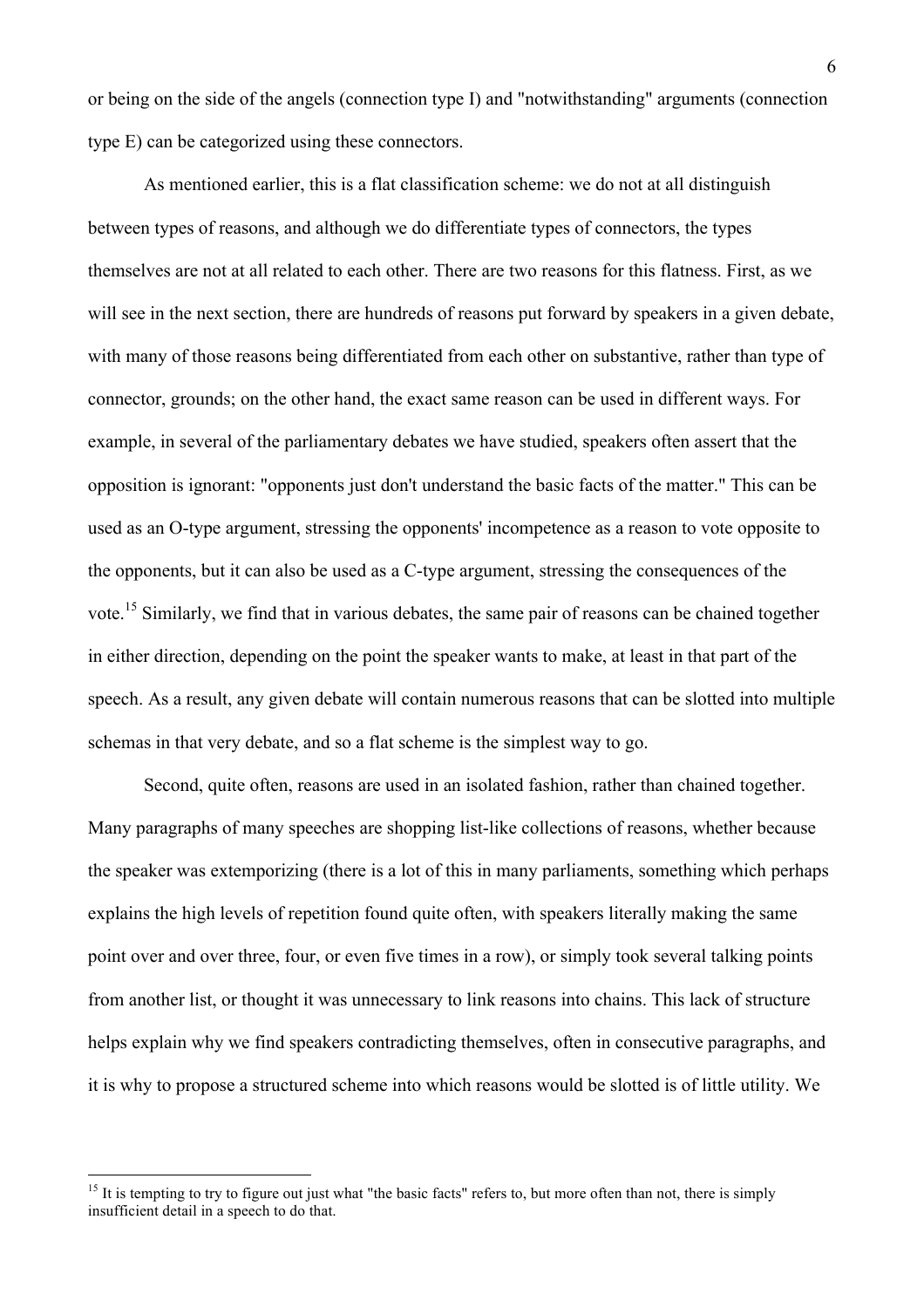can put the point provocatively: it is dubious that Toulmin or other scholars of argumentation would even recognize many floor speeches as bona fide arguments.

Thus, our proposal to analyze speeches as arguments points to coding each speech as a justification, i.e., a claim and the various reasons and reasoning chains supporting the claim. Any given debate can then be studied by comparing two or more sets of speeches—for example, those in favor of the bill and those against, or those in one party and those in another party, or even those made early in the debate and those made later—by looking at the degree of overlap of those sets as regards the components of the justifications. (Obviously, the sides can also be compared for their degree of within-set speeches.) We will return to this point below, but note for now that the applicability to phenomena such as polarization is straightforward.

We turn now to the question of coding. To take advantage of the massive numbers of speeches readily available, we would like to find some way of automating the coding of speeches as justifications. However, any automated method will have to be validated with an alternative handcoding method, and so we first turn to the latter.

### 2. Hand-coding speeches into arguments

#### *a. General considerations: granularity*

In coding a speech, it is necessary to identify which reasons are being used in support of the claim. Here, it is important to avoid two obvious extremes. It clearly would add very little if the reasons being abduced were too general: vote for the resolution because unspecified good things will happen, or because it's right, or because the opponents are wrong in some way or the other. Just as obviously, one should avoid abducing hyper-specific reasons: vote against the bill because its provision for sending troops for 4 months violates Title 14 of Public Law 882, as per the Constitutional Court's ruling in 1973. Within these extremes, there is a broad range of alternatives, and it is impossible to say a priori how abstract or granular reasons should be; instead, the degree depends on the distinctions made by the speaker in developing his/her argument. For example, in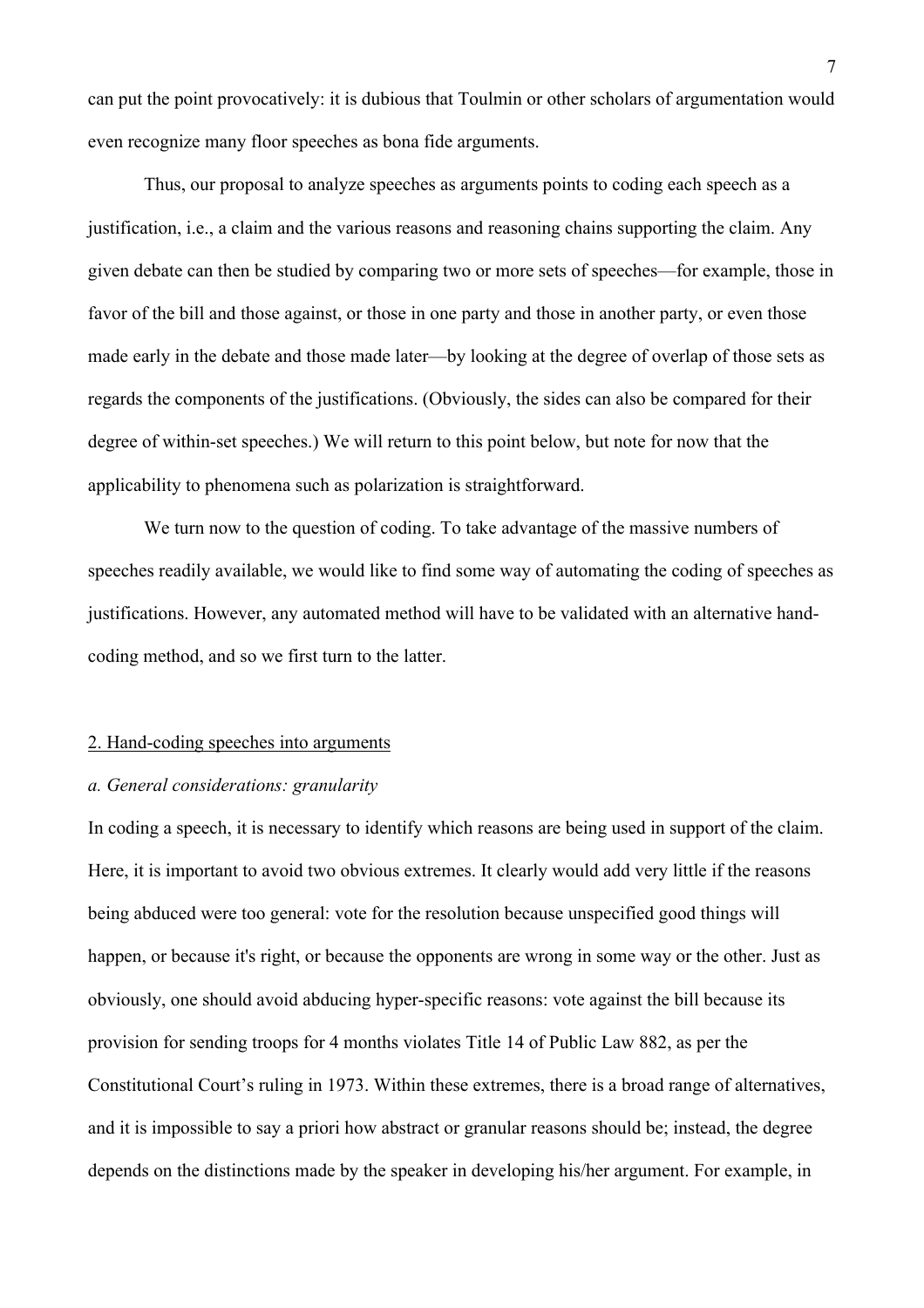the House of Commons debate of 1947 about reinstating military conscription in the UK, one speaker (Yates) made this particular complaint partway through his speech:

This then is our problem. Here we have these huge Forces and we have a policy of peacetime secretiveness. We do not know where the Forces are or how many there are, for they are stationed all over the world. I understood in my early days in the Labour movement that we did not believe in secret diplomacy, or in secrecy at all. I do not see any reason for approving this Measure. Even the right hon. Gentleman the Member for Woodford (Mr. Churchill) was asking for information which is, of course, absolutely essential if the House is to make a sound decision on a matter of this kind.

The coding procedure we followed (see below) led us to code this passage as a single reason: "Government hasn't given us the info we need to decide on conscription." The claim about what Labour used to believe, or the reference to Churchill, are not in this particular case indicative of a finer-grained distinction.

On the other hand, the government minister (Isaacs) who began the debate by introducing the bill made a point of distinguishing between, on the one hand, deferment of service because of employment or educational training, and, on the other hand, reinstatement in a pre-conscription job following military service. We could have coded both these points as a single reason—for example, "not harm conscripts' civilian employment"—but, because the speaker insisted on the difference as a way, inter alia, of arguing for the legislation on grounds of both flexibility and equity, we instead coded two reasons: "Some valid deferments/postponements of service will be permitted" and "Reinstatement rights will continue to apply, with some caveats." (As there were several other specific but related distinctions made by Isaacs, we then added an additional, more overarching reason, one used with some frequency by other speakers: "Conscription will not interfere with young men's futures.")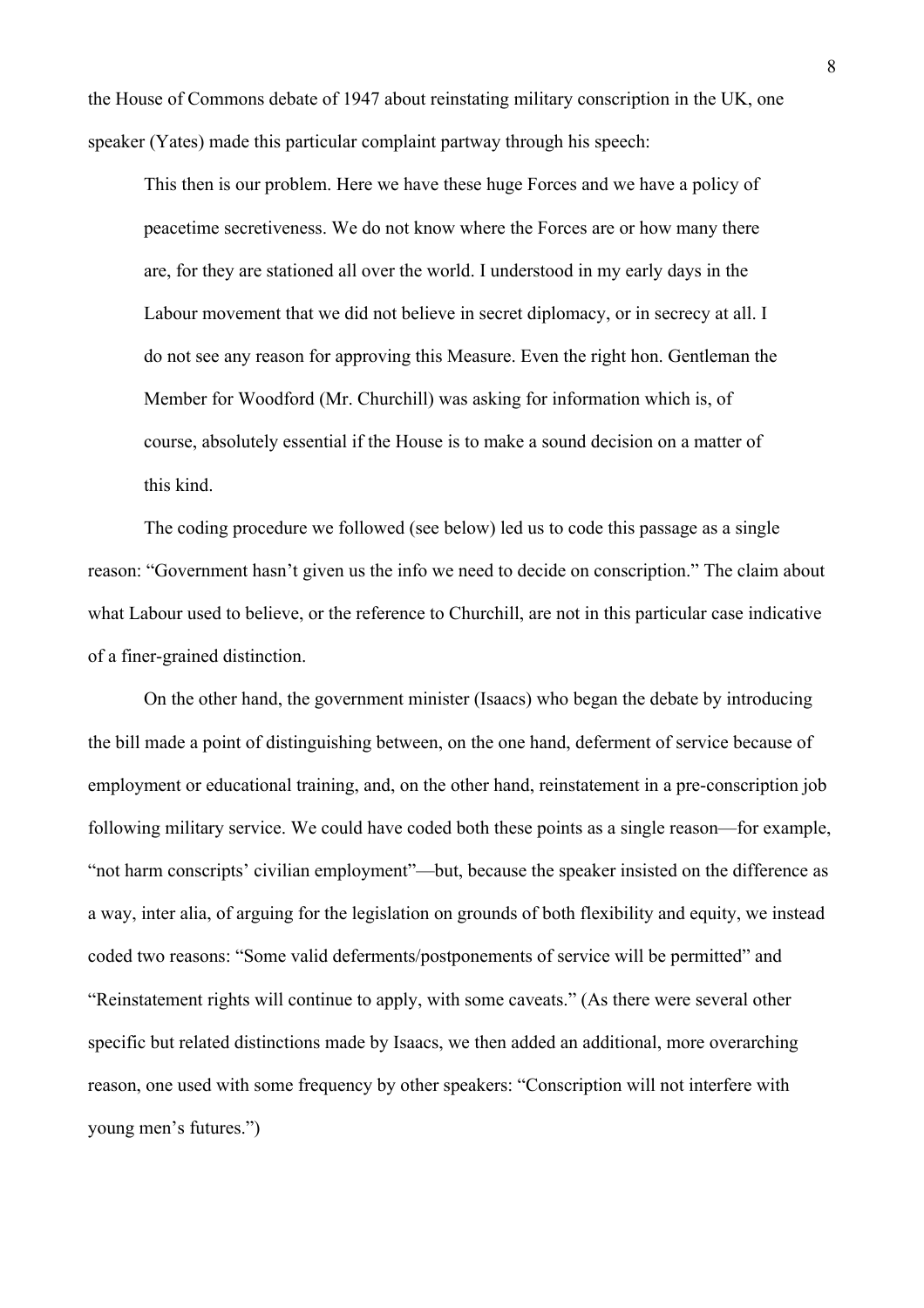This emphasis on the speaker's *legislative focus* (whether any particular point is a justification of her/his position on the legislation, as contrasted with other things s/he may also be doing in the speech, such as demonstrating bona fides, settling scores, or announcing future struggles) implies that the reasons used in any one speech may be heterogeneous in their degree of granularity; taking the collection of reasons across all speeches in a given debate, we would thus expect high levels of heterogeneity. Consequently, standard top-down approaches to coding speeches will be problematic, except of course as a starting point (Grimmer and Stewart 2013, D'Orazio et al. 2014; cf. Bunea and Ibenskas 2015). On the other hand, so-called bottom-up approaches, such as that employed in topic modeling methods (Quinn et al. 2010, Lucas et al. 2015, Törnberg and Törnberg 2016) or in Wordfish (Slapin and Proksch 2008, 2014) are also problematic not only because of the sheer size of the corpora needed to discover co-occurrence patterns but, above all, because of the idea that particular phrases are determinately mappable onto reasons irrespective of the speakers' legislative foci.<sup>16</sup> Hence, our hand-coding procedure is very much an exercise in "grounded theory" (Glaser and Strauss 1967): an iterative process in which an initial set of reasons is added to with successive speeches, some reasons being complemented by new ones, others being merged, and still others split up into multiple reasons. As the number of coded speeches increases, the general tendency is that each additional speech adds fewer new reasons and changes few existing ones (though there are some flagrant exceptions to this, typically involving marginal or independent legislators; see below).

#### *b. General considerations: shared reasons, duplicate reasons, and pre-set reasons*

The above considerations imply that there is no all-purpose collection of reasons that can be used as a coding template for every speech in a debate, much less across debates. Of course, some reasons will be used by multiple speakers in multiple debates (e.g., "opponents are playing politics") but

<sup>&</sup>lt;sup>16</sup> As we will see below, some distinctions (e.g., between "dictators" and "thugs") may be irrelevant pragmatically, whereas others (e.g., between "we will be able to act" and "we may be able to act") may be relevant. More importantly, some reasons are inferrable even without explicit words: for example, in the Yates quotation above, there is nowhere a sentence stating explicitly that the government has not in fact given the information; rather, it is an inference that most competent English speakers would routinely and unproblematically make.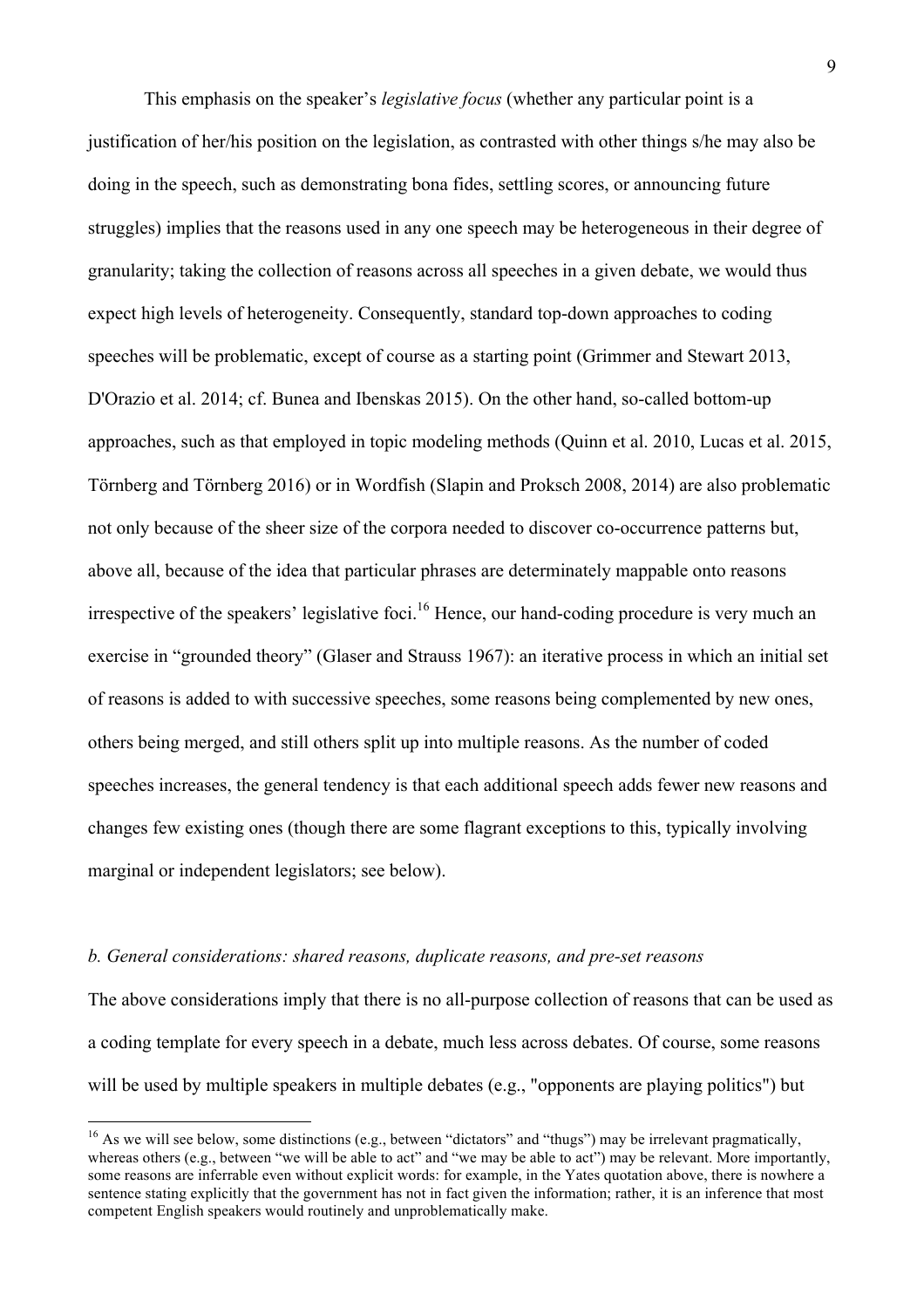there are relatively few of these reasons compared with the specifics of the legislation at hand. Members of parliament can and do use the same substantive reasons and on both sides of an issue, but this is something that has to appear in the data: it cannot be deduced from general ideological orientation or party affiliation.<sup>17</sup> Conversely, some reasons are used by only a single speaker in a debate, though if that is the case, and if certain pairs of those reasons are close in meaning and almost always used together, they are candidates for amalgamation.

In coding for reasons and for reasoning chains, we have often been surprised by absences: points that we would have thought to be obvious are not made, whereas other points are made over and over again. This is additional evidence for there not being a pre-set collection of reasoning chains for a particular debate, among which speakers choose to construct their own speeches. Certainly speakers have in mind that they wish to make a particular point but they cannot do so without words, and it is exactly their choice of words that not only instantiates reasoning chains, but also modifies them. A speaker may want to emphasize a hitherto neglected point, or to modify someone else's argument, and so even if debates were not joined—e.g., if speakers did not try to rebut their opponents—they would still progress, because later speakers will necessarily make slightly different points than earlier ones. (Imagine that you are the 30th speaker in a debate. Even if you only say, "I agree with everyone else on my side of the issue," the fact of saying that adds a reason: "Those on my side are correct.")

# *c. Coding: preliminaries*

i. Pre-processing. We take a debate and reduce it in size by eliminating procedural preliminaries (unless they raise substantive points) as well as end-game skirmishes; we also eliminate many lower-level debates on amendments, though some of the latter are kept because they raise general questions. By the same token, we eliminate many colloquies, whether insulting or

 $17$  For example, in the French 1952 debate about whether to permit the government to continue negotiating the details of a European Defense Community that would include West German troops, proponents of the resolution put forward as a reason that the Soviet Union posed a threat, thereby necessitating West German rearmament; opponents put forward as a reason that the Soviet Union already posed a threat and that West German rearmament ran the risk of angering the Soviet Union to the point where it might attack.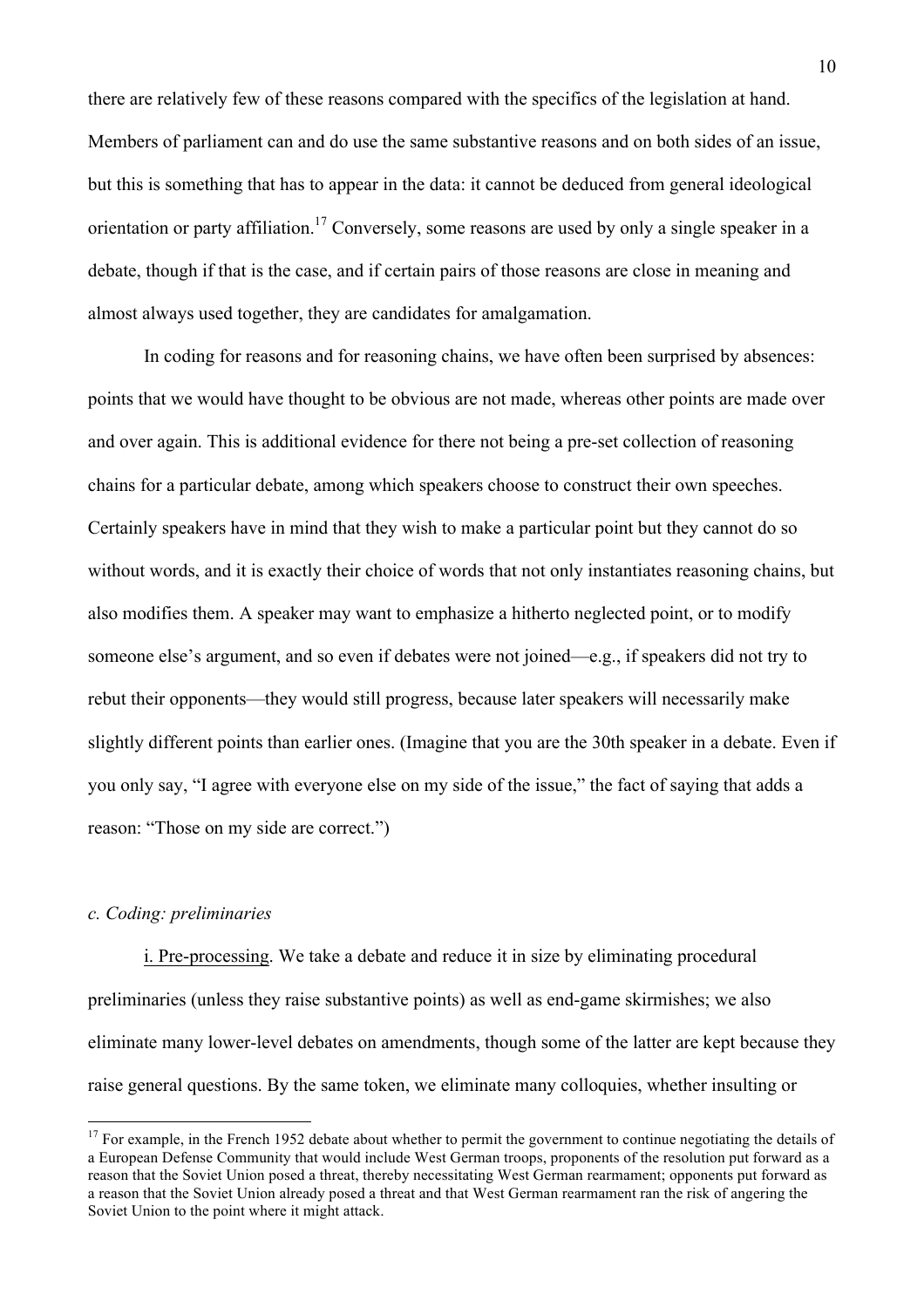friendly, unless they involve reasons advanced in support of the proposed legislation. Speeches that are interrupted by questions are stitched together. The end result of the pre-processing is that debates are cast as a collection of pro- and anti- speeches. The number of such speeches varies, depending on country and time period, from 20 to 60; those speeches are usually clustered in a handful of days, often nonconsecutive. Depending on the country, the collection of speeches may only include those made in the lower house.

ii. Paraphrasing. We operate on transcripts that are divided into paragraphs, even if paragraphing conventions vary considerably from one language and indeed one parliament to another. Each paragraph in a speech is paraphrased in English (obviously for speeches in other languages, this adds considerable time), sentence by sentence. The paraphrasing aims to simplify sentence structure (in rare cases, sentences have to be broken into parts to produce readable English), eliminate quotations and presentation of numbers, clarify obscure references, standardize or eliminate courtesies, and in various ways to produce texts that can be read as stand-alone documents by other researchers. Paraphrasing is carried out by individual researchers, who subsequently distribute their paraphrases to other researchers and, in semi-weekly meetings, answer questions about confusing or perhaps repetitive points. Often, those question-and-answer sessions involve the paraphraser going back over the original text; it is the first in a series of reliability checks (not ideal, as we would like to have at least a second researcher paraphrasing the same texts, but given resource constraints, it is unavoidable).

iii. Summarizing. After a speech is paraphrased, each paraphrased paragraph is summarized, the idea being to focus on the main point(s) of the speaker in that paragraph. (The main point may be and often is tacit, for example, in "dog whistle" constructions.) Sentence structure is further simplified, repetitions are (usually) eliminated, and tacit points are interpolated or added. Often, the summarizing will be abstract and written in a form quite different in tonality or word choice than the paraphrase. Summaries are produced by the same researcher who did the paraphrasing; as with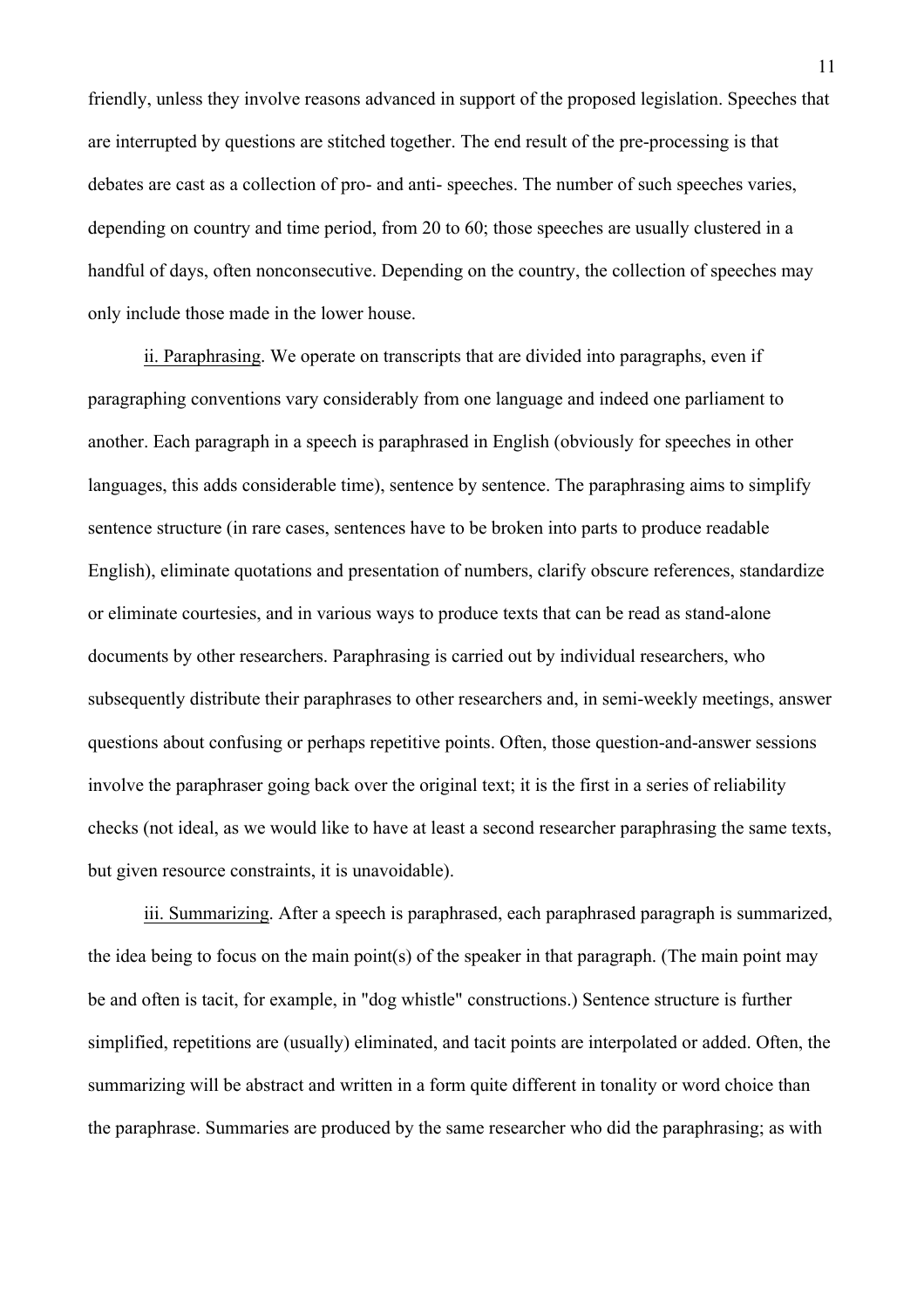the latter, summaries are presented to other researchers for discussion and amendment as a reliability check.

### *d. Reasons*

In principle, each phrase, or at least clause, of each sentence in a summary is coded as one or more reasons. Tacit points, whether complementary to a particular explicit reason or implicit in a set of explicit reasons, will also be coded as reasons, though we signal this to ourselves by putting them in square brackets. To capture the speaker's legislative focus, researchers are instructed to use argument-related formulas such as "vote for the bill because of X," where X is the candidate reason. If for a given summary paragraph there are no arguments that are part of the justification, then instead of the paragraph being coded as one or more reasons, it is coded as NA.

As speeches are coded, researchers construct, draw upon, add to, and at times revise the wording, of a master list of reasons. That list can be quite lengthy: for each of the debates we are currently coding, it appears that there will end up being between 250 and 400 reasons. For retrieval and simplicity purposes, reasons are assigned a number and arranged in the master list either numerically or, in some cases, crudely, by topic (e.g., cost of the bill, motivations of supporters). Although our focus is not on individual reasons, impressionistically, it appears that debates in different parliaments at roughly the same time period overlap at least to some degree on the type of reason: for example, and unsurprisingly, speakers in debates in the UK on conscription (1947), in the US on aid to Greece and Turkey (1947), in Japan on the Peace and Security Treaties (1951), in France and in Germany on the EDC (1952), in Switzerland on the purchase of jet fighters (1947), and even in New Zealand on a dock workers' strike argued to be due to Communist agitation (1951), all advance reasons having to do with the cold war, usually citing the Soviet Union as a threat.

As with paraphrasing and summarizing, reliability checks are built into coding reasons. All coders do a double pass on each paragraph: moving forward, phrase by phrase, in the summaries,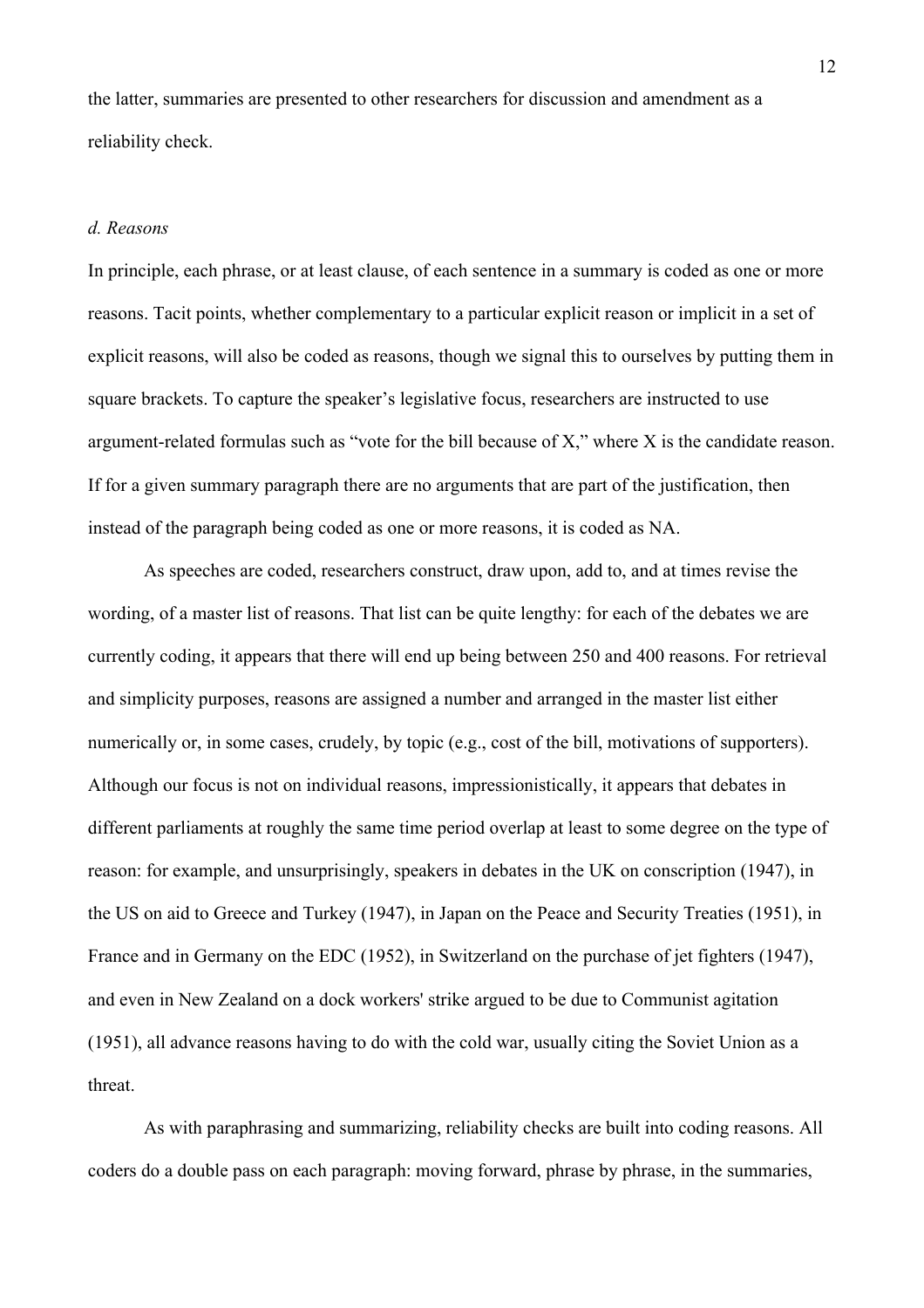looking to see if there is a reason that captures the explicit and implicit points of each phrase; and backward, reason by reason, to see if each can be assigned to one or more phrase. Participants raise questions and make suggestions to the coder of the speech, who responds, often sparking an extended discussion. Only when all participants are satisfied (or at least willing to go along) are the reasons accepted.

# *e. Reasoning chains*

After each summary paragraph has been assigned reasons, researchers make another pass through the summaries and, for each paragraph, code none, some, or all of the reasons into chains (so far, the number of chains varies per debate from just over 100 to almost 250, depending in part on the length of speeches and argumentative styles). Researchers are instructed to use the same sort of argumentative formula as for the abducing of reasons "vote for the bill because of X, and X because of Y." In linking reasons into chains, some standard political science ways of producing arguments, notably causality (A leads to B, which leads to C, etc.) have to be modified: if situation A leads to situation B, then the reasons referring to those situations may have to be reversed: vote for the bill because situation B will occur (which is a good thing), and situation B will occur because of situation A. Reliability checks are also built in, as per the procedure for coding reasons.

In forming reasoning chains, it is necessary to specify the kind of connection for each chain, between core reasons and claims, between secondary reasons and core reasons, and between secondary reasons advanced in support of core reasons and secondary reasons advanced in support of other secondary reasons. We have found that for any given chain, each connection must be of the same type: if there is a single lowest connector of type A, the second-to-lowest connector and all higher ones for that chain must also be A; if there is a compound chain with two lowest connectors, one of type A and the other of type H, the second-to-lowest connector must be either A or H and, whichever it is, all higher connectors must be the same, i.e., all A or all H. Violation of this criterion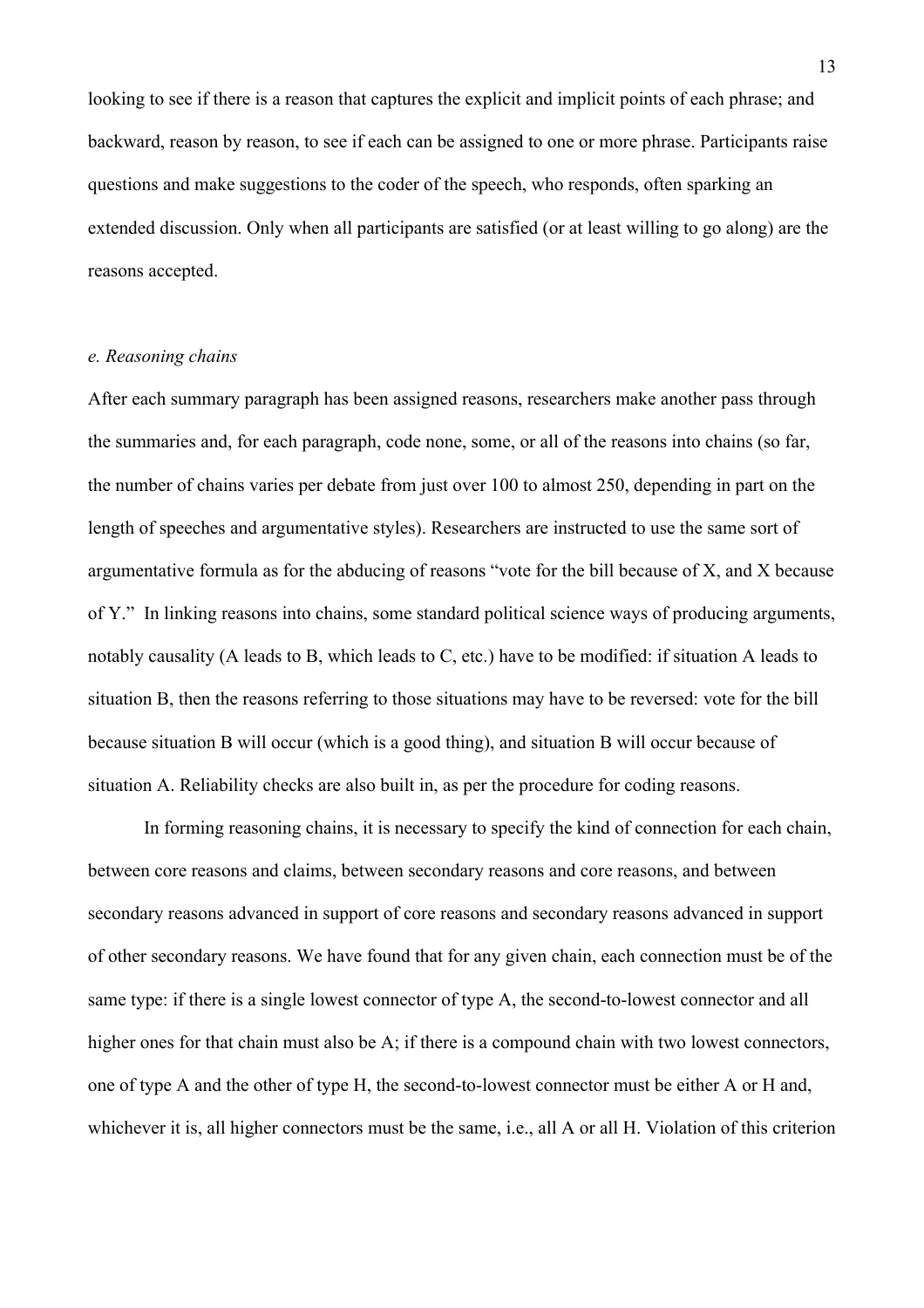is indicative of either a missing reason (see below) or a miscoded one.<sup>18</sup> We have found, in particular, that knotty issues of directionality (for a posited chain involving reasons A and B, does A support B or vice-versa?) can be resolved using the homogeneous connector criterion. To concretize the earlier, more abstract discussion of this, the West German EDC debate of 1952 contains considerable invective directed by Christian Democrats at the Communists and vice-versa. One frequently finds pairs of reasons characterizing both the actions of the other side and the personal qualities of its speakers. Using the homogeneous connector criterion, we can decide if the chain should go from the claim to one reason to another reason (if the connector associated with both reasons is type O, i.e., about the opponent) or from the claim to a different reason, then to an additional different reason (if the connector associated with both reasons is type L, i.e., about the definition of the policy). The criterion can also be used to evaluate reasoning "algebra," for example, if one has chains 1-2 and 2-3, one can merge them into 1-2-3 if each chain has the same connectors. However, it should be noted that as an empirical matter, neither the directionality of chains nor the length (or intricacy) of chains seems to distinguish speakers on one side from those on another.

#### *f. Filtering*

In order to avoid overemphasizing particular reasons and to capture the main points of a speech, after the reasoning chains are coded, researchers make a final pass and classify as nonretained all reasons that are only used once in that speech.<sup>19</sup> If a reason is nonretained, then the chain in which it may be included will also be nonretained. The result is a datum for each speech consisting, first, of a claim, second, of a filtered set of retained reasons and chains, and third, of a set of nonretained

 $18$  To be clear, we are not saying that reasons have to be linked into chains by strict logical consistency but simply that the form of reasoning in a chain is locally homogeneous: speakers may and often do contradict themselves, but if a particular bit of reasoning is heterogeneous, it is not usually grasped by listeners as a single argument.

We distinguish between retained and nonretained reasons and chains as a way of capturing the main point of each paragraph, but because it is possible for multiple speakers to put forward the same reason and for at least one of those speakers to put it forward only once (and thus to have some degree of overlap in reasoning), we enter nonretained reasons and nonretained chains in the database along with retained ones. In fact, at least for the three debates analyzed in this paper, the difference in overlap between pairs of speeches with retained reasons and chains only, and pairs with both retained and unretained reasons and chains, is relatively slight, with some scores going up a bit, others down a bit, and others staying roughly the same.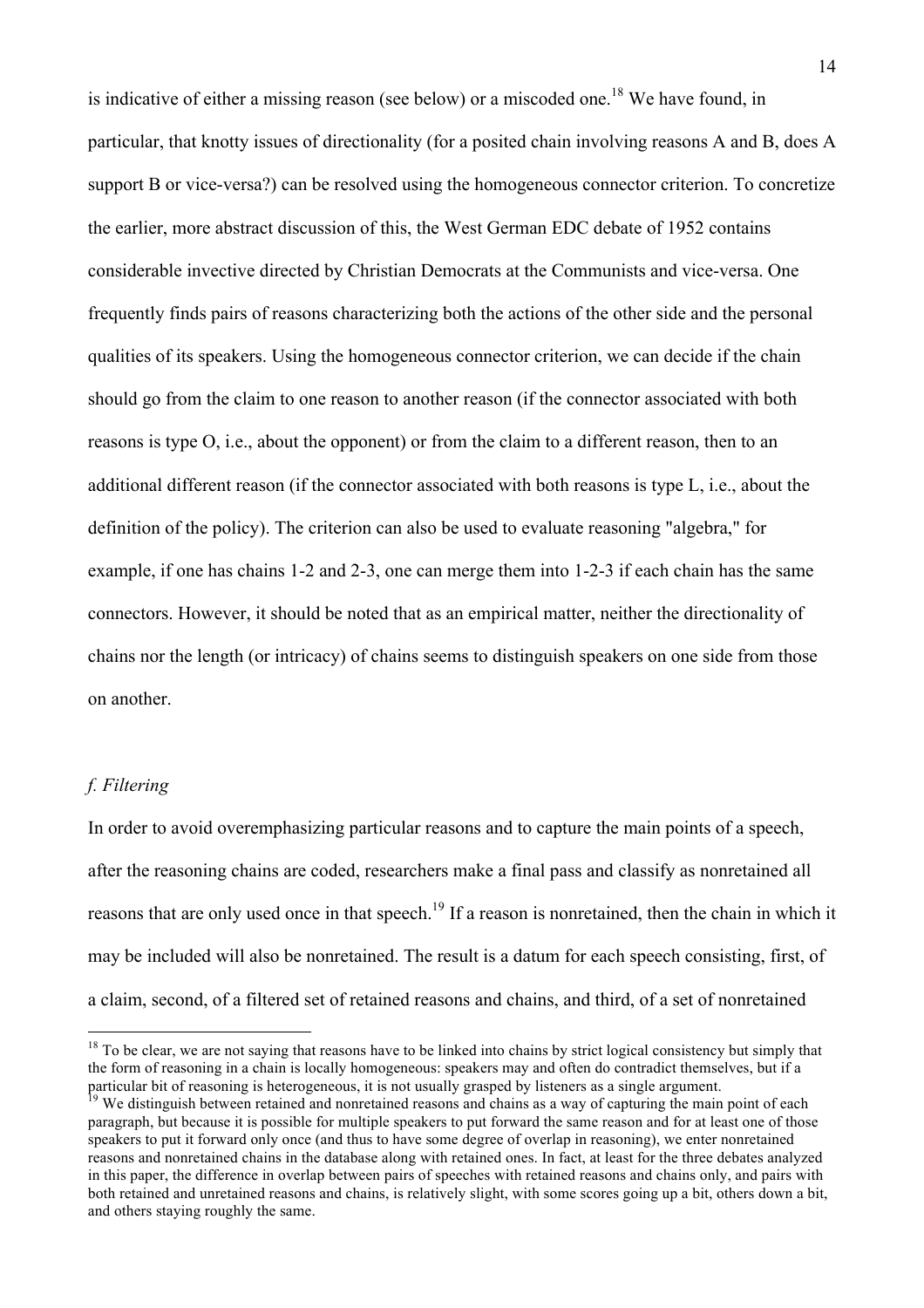reasons and chains. As per the point above on the directionality and length of chains, we have not found, at least so far, that there is an appreciable difference in how similar two sides are based on only retained, as opposed to all, reasons and chains.

#### *g. Requisite skills*

To get an idea of how this set of steps results in the coding of floor speeches as collections of reasons and chains, the appendix contains an example, drawn from the British 1947 debate over the reinstitution of military conscription. The appendix is divided into three parts: first, a speech by a Conservative MP, supporting the bill (the speech appears as it is reprinted in Hansard, complete with interruptions); second, the paragraphs of the speech as they are paraphrased and summarized; and third, the paragraph summaries of the speech, with the reasons, connectors, and reasoning chains coded for each paragraph summary. (Entries in square brackets are the coder's interpolations or inferences, based on what they think is going on in the text, even if it is not stated explicitly by the speaker.) It is evident that to do this kind of coding, the coders themselves need to be proficient (probably native speakers) in the language of the speech, in order to understand certain terms (e.g., "the war-time Measure"; "that benevolent bunch on the Front Bench opposite"; "a song in his heart"; or "Alexander's Ragtime Band"), not all of which can easily be looked up or whose tonality is easily grasped by those not proficient. But, of at least equal importance, the coders need to have an understanding of politics: why the speaker is being sarcastic, say, or that he is defending himself, against whom, with what political intent. This second point is one reason that a methodology like crowd-sourcing, in spite of its potential for processing large amounts of text (Benoit et al. 2016), is problematic: unless the coders can be trained to recognize the political games that are being played, they will omit some reasons and miscode others.<sup>20</sup>

<sup>&</sup>lt;sup>20</sup> We carried out a crowdsourcing experiment on several texts from the 1947 debate, using exclusively native English speakers and asking them only to paraphrase and summarize paragraphs from different speeches. In spite of receiving instructions beforehand and both authors being in the room to answer questions about the texts or the procedures, only 1 coder out of 12 was able to get over 50% of the paragraphs summarized correctly. In this regard, the relative success reported by Benoit et al. (2016) at crowdsourcing the coding of individual sentences from political manifestos into two categories (economic policy and social policy), then scaling the position ideologically, cannot be taken as much of a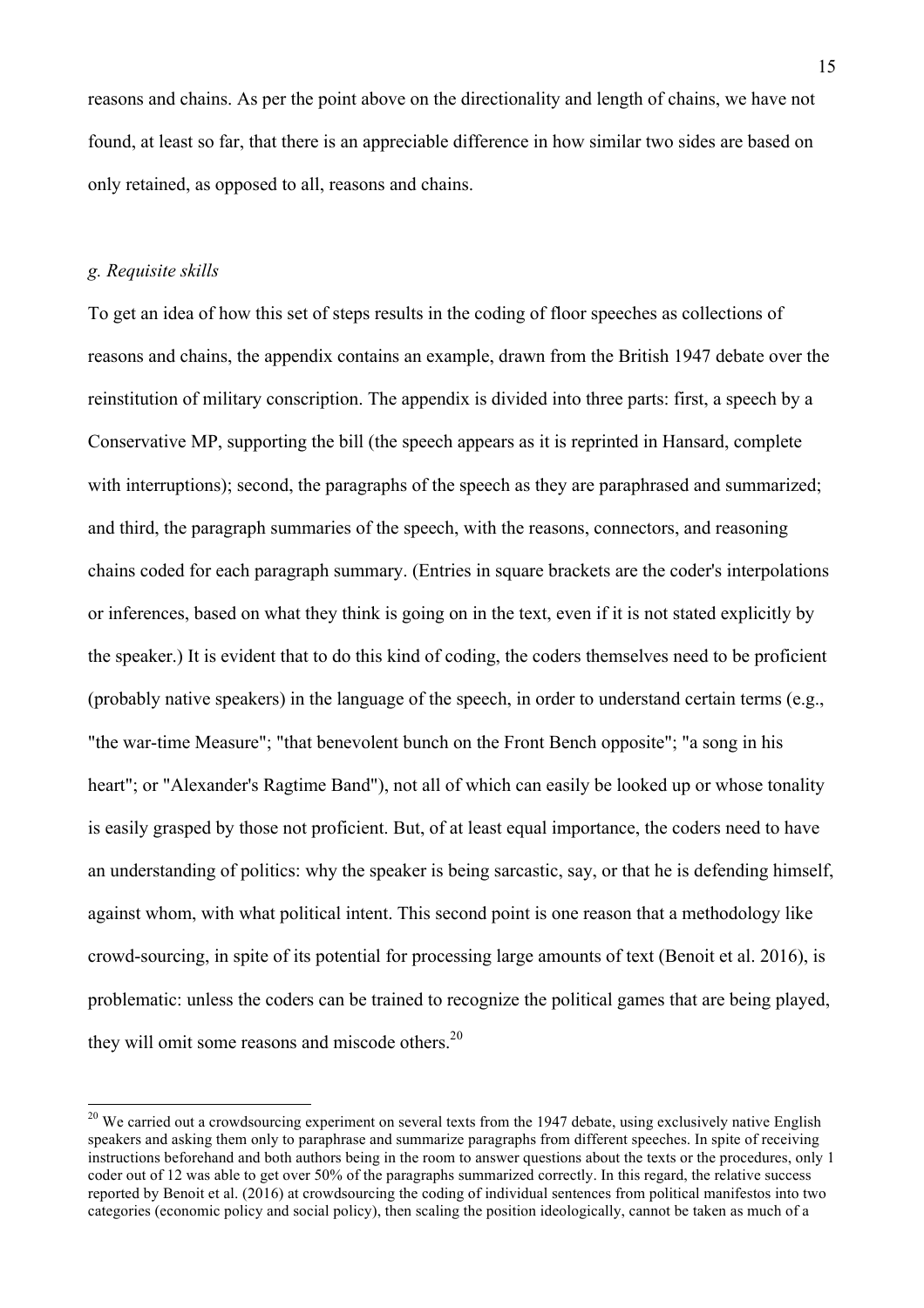### *h. Next steps*

This paper is on how to look for patterns in floor speeches, not the theoretical questions which those patterns can help to answer. But, as indicated above, one can, by looking at the degree of overlap between pairs or groups of speeches, ask any number of questions about the similarities or differences between speakers on the same or different sides, or parties, or issue areas, or historical eras, of debates, thereby shedding light on phenomena such as polarization or consensus, parties' communications strategies, or legislative coalitions. Because of the fairly high degree of granularity (both the number of reasons and chains, as well as the paragraph-by-paragraph nature of the coding) of the justifications for each speech, fine distinctions can be drawn: for example, how important particular reasons, or sets of reasons, are in accounting for inter-side differences in a specific debate; whether certain types of chains, say consequentialist or normative ones, covary with polarization. The question now is whether these advantages, and the data more generally, can be generated on a large-scale basis, i.e., with automated methods.

#### 3. Automation

Hand-coding of reasons is at the very least facilitated by the preliminary steps of paraphrasing and summarizing. The first of these eliminates extraneous materials and simplifies sentence structure, while the second highlights the legislative focus of the paragraph. This means that when reasons are coded, the phrase-by-phrase method sketched above has a good chance of capturing the points put forward in support of the claim. The question now is whether there is some way of operating on "raw" text—the actual transcripts of the speeches—in such a way as to generate the reasons.

There are three distinct elements that an automated method for generating reasons from speeches must have. First, some features of the raw text, potentially covarying in some way or another with reasons, must be extracted from the text. Second, a set of reasons, or reason-like

 guide for the kinds of tasks we are asking of our coders, a point admitted in the article (281). (Benoit et al. also experimented with crowdsourcing speeches in the European Parliament, but again, they divided each speech into sentences and asked the crowdsourcers to assign a code of being in favor of, against, or neutral as regards the measure.)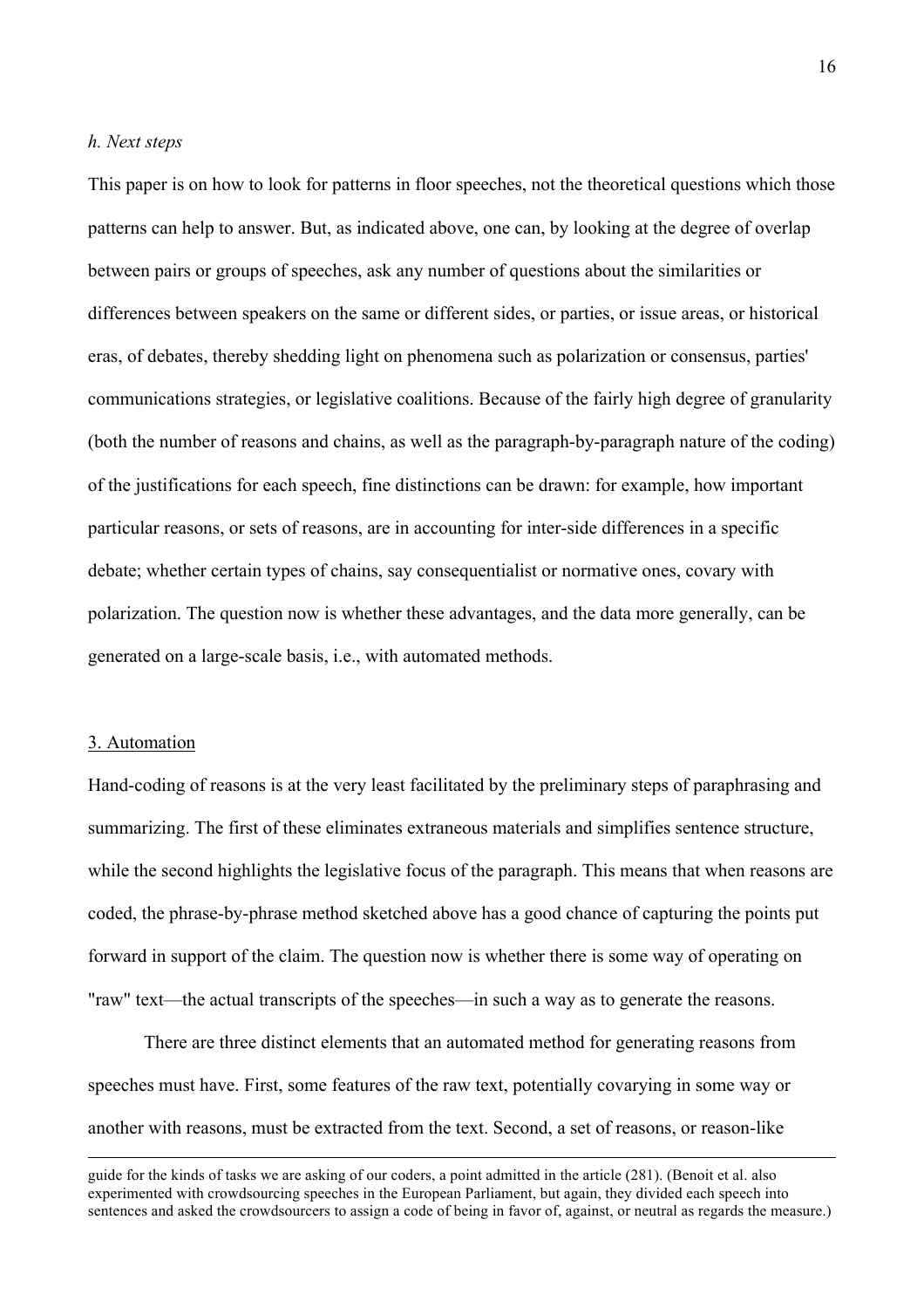objects, must either be available to covary with the features of the raw text or else be able to be generated from those features. Third, there must be a mapping or generating procedure for connecting the first set of elements to the second.

# *a. Features of raw text*

Let us start with the first element. For political scientists, the last 20 years has seen major developments about one set of features of texts, namely, individual words (for reviews, see Grimmer and Stewart 2013; Lucas et al. 2015; and Grimmer 2017). Every speech in a debate can be described as a frequency vector of all the words, or, more generally, n-grams (phrases composed of up to n consecutive words), used in the debate, with entries ranging from presumably high numbers to zero. The idea of such "bag of words" approaches would then be to take particular frequency combinations and try to map them onto a particular set, or subset, of reasons. For example, if one were to look at the 2002 debate in the US Congress over whether to authorize the use of military force against Iraq, topic modeling (Roberts et al. 2013; Rule, Cointet, and Bearman 2015) might reveal that proponents of force used particular combinations of words or phrases (say, about weapons of mass destruction, safety, sponsoring Al Qaeda, and Saddam Hussein being a dictator); these could point to certain reasons used by those speakers, such as protecting the United States from WMD or from Al Qaeda, or perhaps to a chain linking WMD protection to Saddam Hussein being a dictator. (How one would come up with these specific reasons, or whether topic modeling could possibly generate anything even close to the 300 reasons typical of legislative debates are issues we will discuss below.)

A related approach, much more prevalent in computational linguistics, would focus not on frequency vectors but on specific words or phrases used to make arguments: discourse connectors such as "then" or "as a result," or argumentative terms like "because," "instead," or "why" (Asr and Demberg 2012; Prasad, Webber, and Joshi 2014). These types of phrases could at the very least signal that certain portions of texts are likely to contain reasons or, if used as a filter, could generate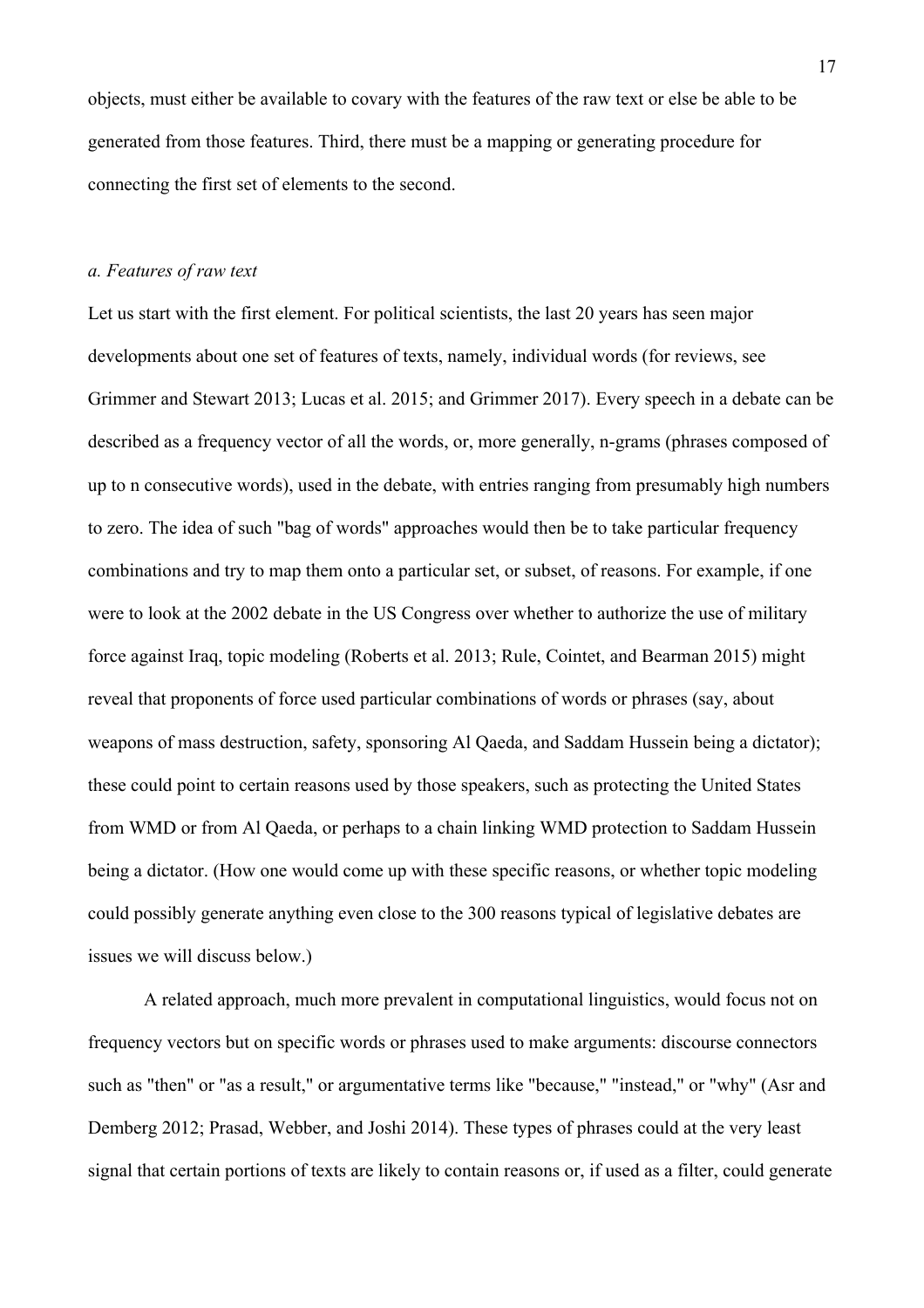reasons by, say, using n-grams, or perhaps sentences, immediately preceding and following the discourse connectors or the argumentative terms. For example, if the sentence "Saddam Hussein is a threat because he has no respect for human life" exists in a speech, the method would then generate that sentence as a reason. (Of course, if the word "because," or a synonym, was not present in this sentence, then no reason would be generated. We will return to this point below.)

Both the above approaches treat texts as fairly unstructured. Syntactic connections—for example, the relations of agency signaled by the direct object in "John hit Tom with the bat," "Tom hit John with the bat," and "John and Tom hit with the bat"—are absent, which presumably would make it difficult to generate reasons involving the attribution of responsibility, or of motives. Similarly, semantic connections—for example, the fact that physical objects have different qualities than nonphysical ones, and thus that "John threw the ball" and "John threw the game" mean very different things—are also absent, again making it difficult to generate reasons involving actions claimed to be performed by certain agents, or qualities of those actions or of the agents.

To palliate these shortcomings, we can focus on extracting semantic and/or syntactic features from the text (in practice, the former depends on the latter). Over the last decade or so, work has been done on both of these tasks. Semantic parsers, for example using Framenet annotations, have been developed (e.g. Das et al. 2014) and can produce information about the entities and activities referred to in texts; that information could then be used to generate reasons assuming, of course, that the system had already been trained on a pre-set list of reasons. Since, as we discussed in the hand-coding section, establishing such a list is problematic, an alternative method is to carry out a syntactic parse for "dependency relations" (i.e., relations between "heads" and "modifiers" in syntactic units, such as who does what to whom; see Schuster and Manning 2016) and then use those relations to generate, if not reasons themselves, then types of connectors between reasons (for example, paragraphs marked by certain types of verb phrases could signal that consequentialist reasons are being used). Approaches using dependency parses have been used for political analysis (e.g., van Atteveldt, Kleinnijenhuis, and Ruigrok 2008; van Atteveldt et al. 2016;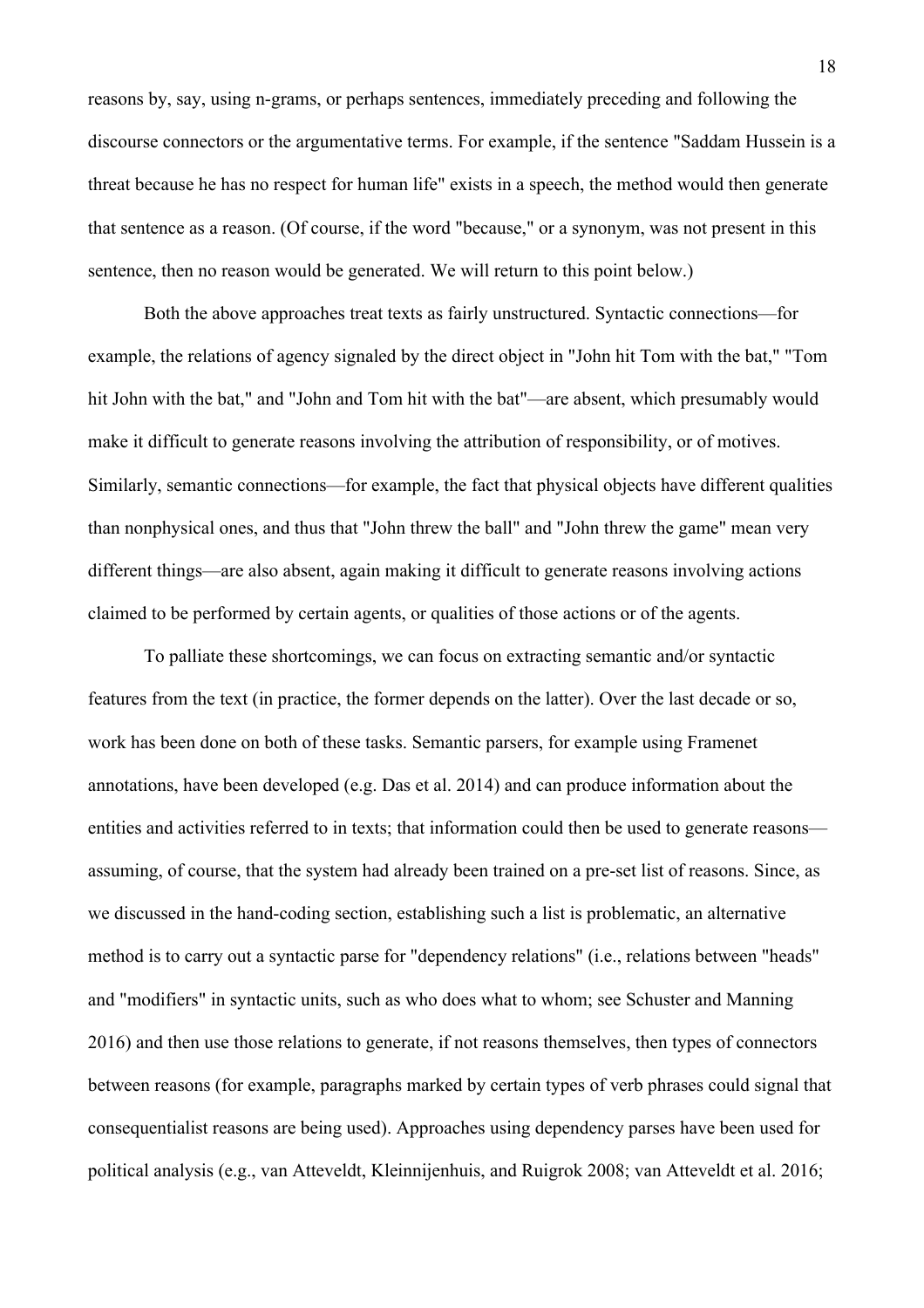Nulty 2017), though until now this work has been mostly directed at generating predicate maps, somewhat along the lines of Harris's original proposal (1954) for distributional semantics. Since many reasons involve multi-element relations (e.g.,  $(1)$  doing  $X(2)$  will violate  $(3)$  the promise  $(4)$ we made (5) to our voters) and there are some 37 possible dependency relations, the matching of types of connectors to combinations of dependency information is a complex operation, likely requiring machine learning.

# *b. Reasons and reason-like objects*

Whichever features we might extract from raw text will have to be either mapped onto a set of reasons or types of connectors, or used to generate some such set. From our earlier discussion about granularity, it seems fairly unlikely that we will be able to come up with a set of reasons themselves: many of them are either too debate-specific or else too implicit to come up with a priori. But the situation is not much more promising if we grouped individual reasons into a list of more abstract reasons: say, for example, that instead of having one reason that invading Iraq would lead Saddam Hussein militarily to threaten neighboring countries, and having a second reason that invading would lead to destabilizing the governments of neighboring countries, we amalgamated these into a more abstract reason: that invading Iraq would have bad regional consequences. This ignores the fact that speakers who put forward the second reason are likely to disagree with those who put forward the first, including about the course of action to follow. On the other hand, if we abstract sufficiently to strip off any specificity from the reasons, then we end up with nonilluminating banalities.

It makes more sense to focus, not on reasons, but on types of connectors. These, of course, will have to be given substance for any given paragraph, which implies some sort of hand-coding, but this will still be a significantly more limited task than paraphrasing, summarizing, and coding each paragraph from scratch. In fact, it is worth experimenting to see if some semantic information—say about the valence of certain words or phrases in the text—could be used to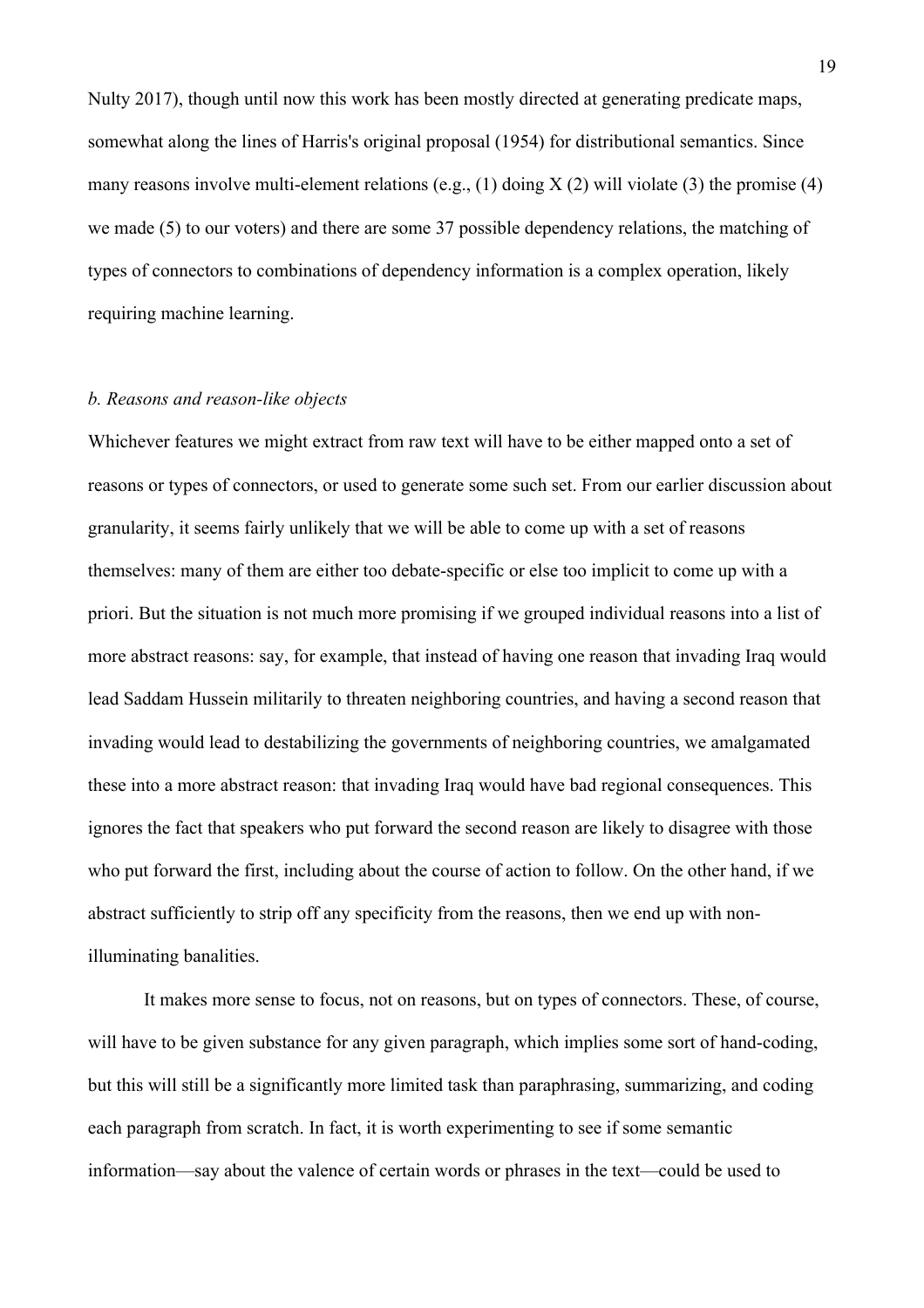supplement other features of the text, thereby suggesting not only the types of connectors but some of the terms that could be plugged into the connectors. For example, words with positive valence might be candidates for inclusion in I-type connectors (i.e., who we are).

# *c. Mapping, generating, and learning*

How are text features to be linked to reasons, or at least types of connectors? One approach is to find mappings: certain features signal the presence of certain reasons or connectors. If the features in question are words or phrases, or if what they are mapped to are reasons, then this approach is extremely unlikely to succeed, since there is no one-to-one mapping of this sort. The same reason can be used by quite disparate combinations of words; and the same combination of words can evoke quite disparate reasons. For example, one can signal causal relations without using any terms such as "because" or "as a result; conversely, a phrase such as "as a result" can be used not only in a causal fashion but in a temporal one, just as "because" can be used to signal motivation rather than causality.

The same problems arise when it comes to generating reasons from text features. Indirect references, dog whistles, and sarcasm all make it pointless to do cutting and pasting operations from the raw text. Think only about Mark Antony's eulogy for Caesar, with its repeated invocation of Brutus as an "honorable man"; while few members of parliament have anywhere near this level of rhetorical skill, they are nonetheless able to be sufficiently ironic that generating reasons from raw text is unfeasible.

That leaves learning, specifically machine learning. Our proposal is to take speeches already coded into reasons, extract the connectors from those reasons, and tag each paragraph accordingly. The idea would then be to parse the paragraphs, generate the dependency relations in each paragraph, and use machine learning techniques to assign the correct connectors to the paragraphs on the basis of some combination of the dependency relations in those paragraphs. Quite likely,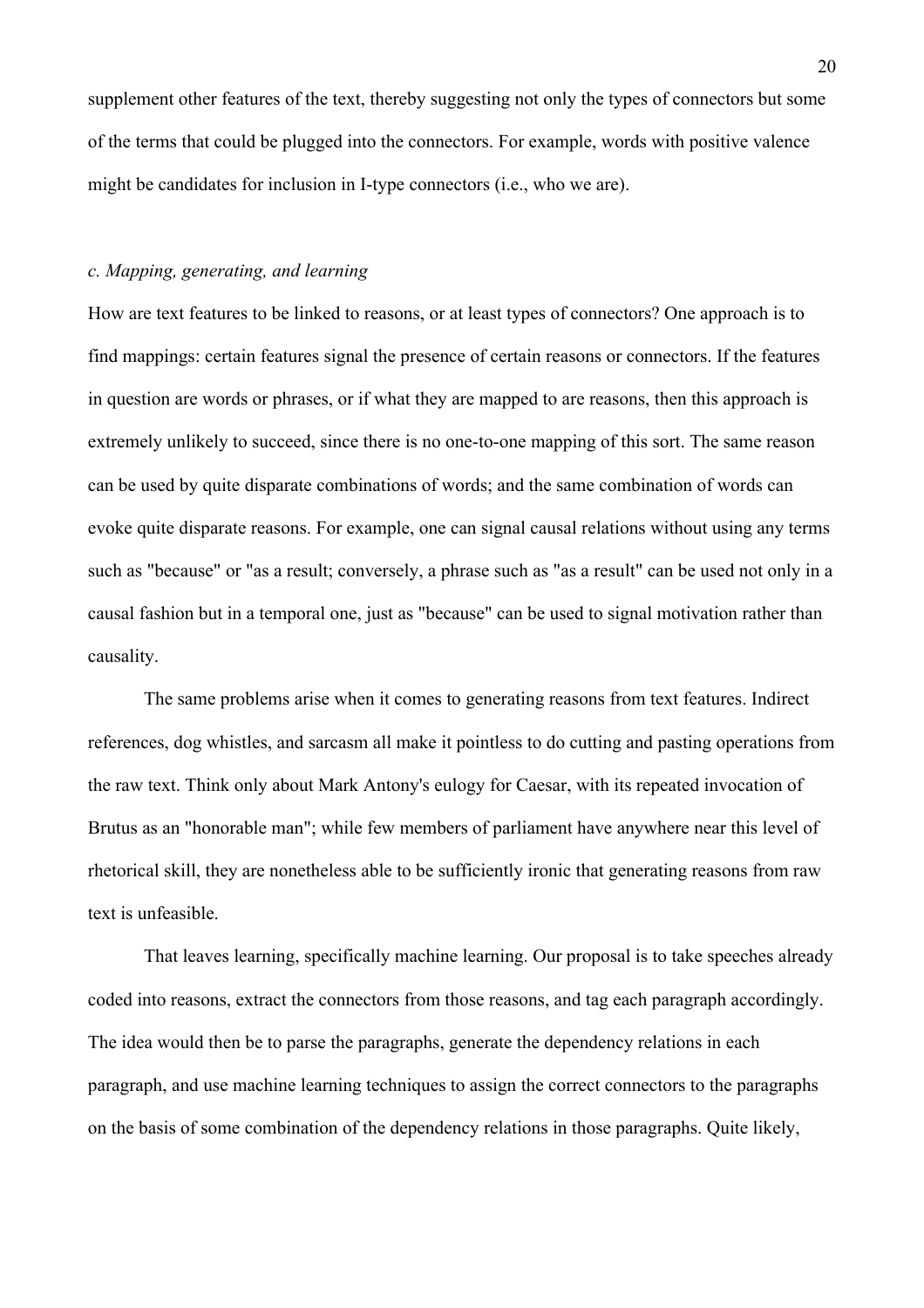there will be multiple combinations of dependency relations that fit best with particular connectors, or indeed with combinations of connectors.

As indicated above, an approach of this sort offers the possibility of considerable time savings over hand-coding, thereby permitting many more speeches, and debates, to be analyzed. If it is possible to use the connectors from one debate for other debates (say, debates in the same legislative body, on related issue areas, in a circumscribed period of time; perhaps seeing whether it is possible to extend this to other issue areas, or perhaps even other countries with the same language), the time savings are potentially even greater. We are currently engaged in work along these lines.

#### 4. Conclusion

It is important not to exaggerate the import of the discussion above. It may indeed be possible to semi-automate the study of arguments in legislators' floor speeches, but even under the best of circumstances, researchers will have to code paragraphs by hand. Since that coding is, as we saw, a process that takes training and knowledge of politics, the text as data revolution will have only partial effects on the study of parliamentary debates. To the extent that analyzing those debates involves capturing arguments made by speakers, researchers interested in such analyses will need to choose debates in a careful and canny fashion. We are not yet at the point of having massive data sets of legislative arguments at our disposal—at least not until natural language processing progresses.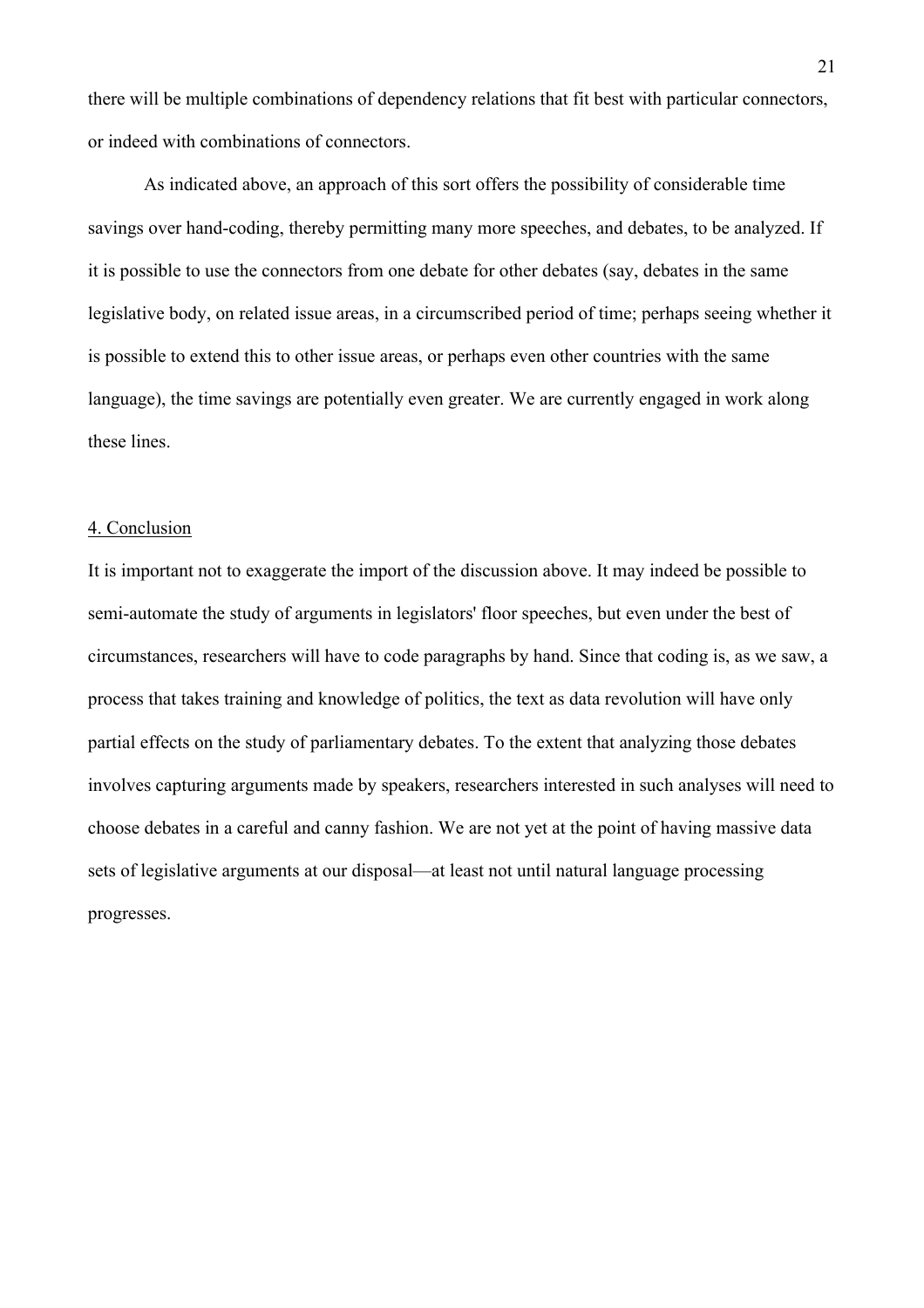# **References**

Asr, F.T. and Demberg, V. 2012. Implicitness of discourse relations. *Proceedings of COLING 2012: Technical Papers*, 2669-84.

Baturo, A. and Mikhaylov, S. 2013. Life of Brian revisited: Assessing informational and noninformational leadership tools. *Political Science Research and Methods* 1,1: 139-57.

Benoit, K. et al. 2016. Crowd-sourced text analysis: reproducible and agile production of political data. *American Political Science Review* 110,2: 278-95*.*

Bunea, A. and Ibenskas, R. 2015. Quantitative text analysis and the study of EU lobbying and interest groups. *European Union Politics* 16,3: 429–55.

Correia, R.B., Chan, K.N., and Rocha, L.M. 2015. Discourse polarization in the US Congress. *The 8th Annual Conference of the Comparative Agendas Project (CAP)*. Lisbon, 23-24 June.

Das, D., Chen, D., Martins, A., Schneider, N. and Smith, N. 2014. Frame-semantic parsing. *Association for Computational Linguistics* 40,1: 9-56.

D'Orazio, V. et al. 2014. Separating the wheat from the chaff: applications of automated document classification using support vector machines. *Political Analysis* 22,2: 224–42.

Freeman, J.B. 1991. *Dialectics and the macrostructure of arguments: A theory of argument structure*. Foris.

Gentzkow, M., Shapiro, J., and Taddy, M. 2017. Measuring polarization in high-dimensional data: method and application to congressional speech. NBER Working Paper No. 22423.

Glaser, B.G. and Straus, A.L. 1967. *The discovery of grounded theory: Strategies for qualitative research*. Aldine.

Grimmer 2017. Exploratory and confirmatory causal inference for high dimensional interventions. IC2S2 2017: https://youtu.be/3vNFT-ck5NE

Grimmer, J. and Stewart, B.M. 2013. Text as data: the promise and pitfalls of automatic content analysis methods for political texts. *Political Analysis* 21,3: 267–97. Harris 1954

Hornikx, J. and Hahn, U. 2012. Reasoning and argumentation: towards an integrated psychology of argumentation. *Thinking and Reasoning* 18,3: 225–43.

Iyyer, M., Enns, P., Boyd-Graber, J. and Resnik, P. 2014. Political ideology detection using recursive neural networks. *Association for Computational Linguistics*.

Lauderdale, B. and Herzog, A. 2016. Measuring political positions from legislative speech. *Political Analysis* 24,3: 374-394.

Lucas, C. et al. 2015. Computer-assisted text analysis for comparative politics. *Political Analysis* 23,2: 254–77.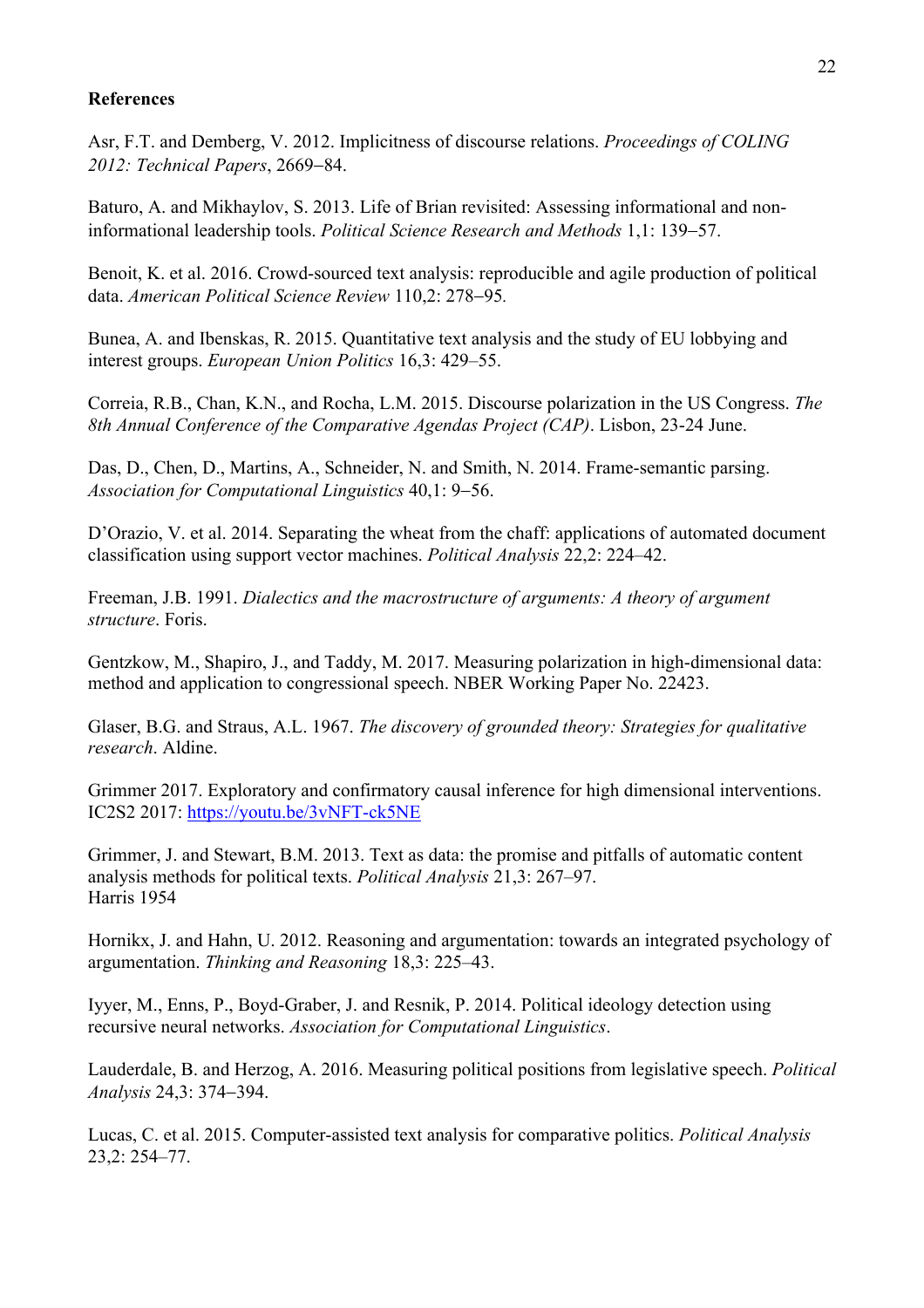Miller, M.C. 2013. *Wronged by empire: post-imperial ideology and foreign policy in India and China*. Stanford University Press.

Nulty, P. 2017. Using linguistic structure to visualize and measure political concepts. Unpublished manuscript, University of Cambridge, 15 May.

Peterson, A. and Spirling, A. 2016. Parliamentary polarization: cohort effects and ideological dynamics in the UK House of Commons, 1935-2013. Unpublished manuscript, New York University, 1 October.

Prasad, R., Webber, B., and Joshi, A. 2014. Reflections on the Penn Discourse TreeBank, comparable corpora, and complementary annotation. *Association for Computational Linguistics*  40,1: 921-950.

Quinn, K.M. et al. 2010. How to analyze political attention with minimal assumptions and costs. *American Journal of Political Science* 54,1: 209–28.

Rescher, N. 1978. *Dialectics: A controversy-oriented approach to the theory of knowledge*. Albany: State University of New York Press.

Rheault, L., Beelen, K., Cochrane, C. and Hirst, G. 2016. Measuring emotion in parliamentary debates with automated textual analysis. *PLoS ONE* 11,12: 1-18.

Roberts, M.E., Stewart, B.M., Tingley, D., and Airoldi, E.M. 2013. The structural topic model and applied social science. Advances in Neural Information Processing Systems Workshop on Topic Models: Computation, Application, and Evaluation.

Rule, A., Cointet, J.-P., and Bearman, P.S. 2015. Lexical shifts, substantive changes, and continuity in State of the Union discourse, 1790-2014. *PNAS* 112,35: 10837-44.

Schonhardt-Bailey, C. 2006. *From the corn laws to free trade: Interests, ideas, and institutions in historical perspective.* Cambridge: MIT Press.

Schuster, S. and Manning, C. 2016. Enhanced English universal dependencies: an improved representation for natural language understanding tasks. In *Proceedings of the Tenth International Conference on Language Resources and Evaluation (LREC 2016)*.

Sizov, G. and Öztürk, P. 2013. Automatic extraction of reasoning chains from textual reports. *Proc. of the TextGraphs-8 Workshop*: 61–9.

Slapin, J.B. and Proksch, S.-O. 2008. A scaling model for estimating time-series party positions from texts. *American Journal of Political Science* 52,3: 705–22.

\_\_\_\_\_. 2014. Words as data: Content analysis in legislative studies. *Oxford Handbook of Legislative Studies*, ed. S. Martin, T. Saalfeld, and K.W. Strøm. Oxford University Press.

Sniderman, P.M. et al. 1986. Reasoning chains: Causal models of policy reasoning in mass publics. *British Journal of Political Science* 16,4: 405–30.

Spirling, A. 2016. Democratization and linguistic complexity: The effect of franchise extension on parliamentary discourse, 1832-1915. *Journal of Politics* 78,1: 120-136.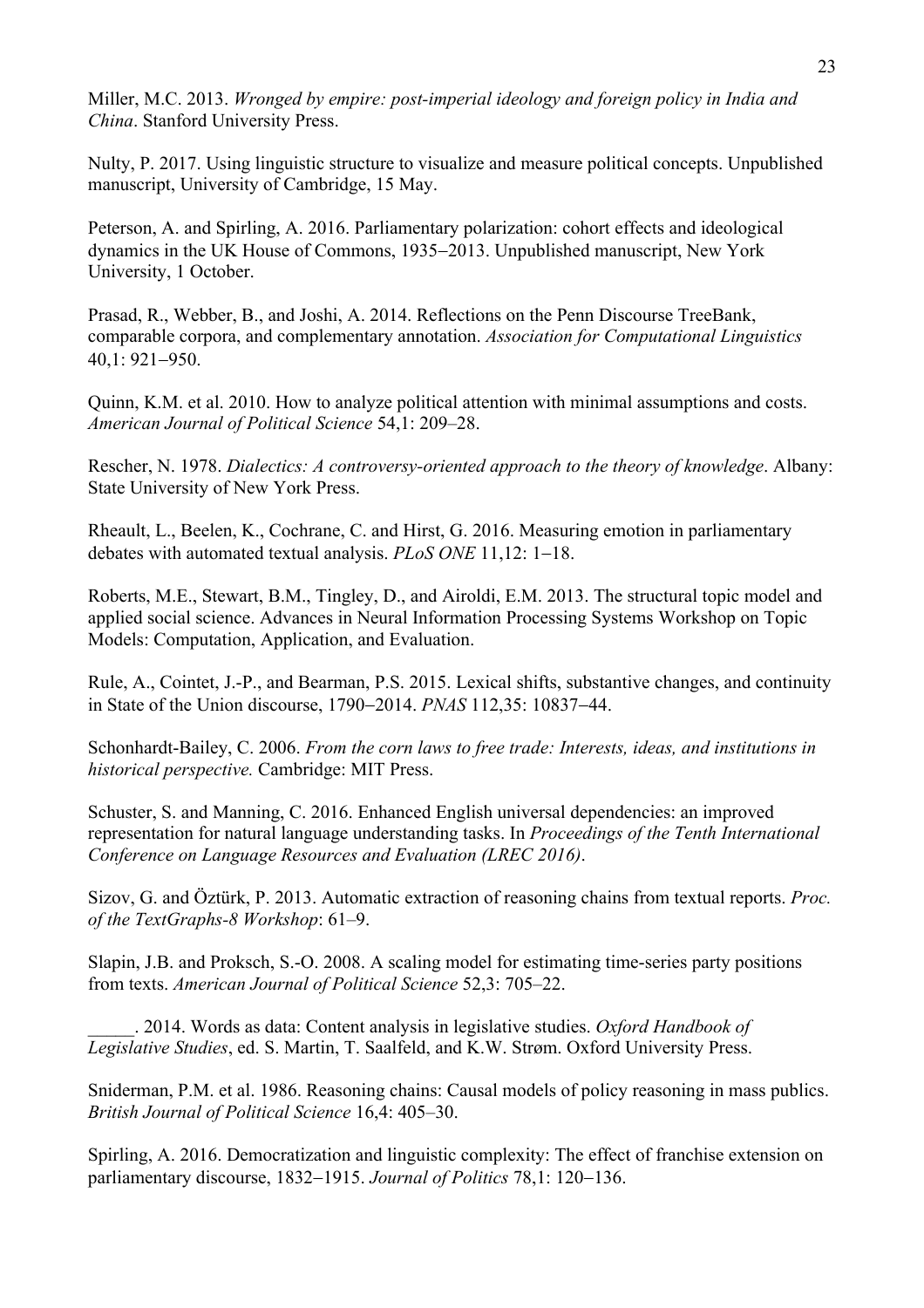Sylvan, D., Thornton, A., Fey, M., and Ganne, J. 2017. Cross-national trends in consensus on national security. Paper presented at the Annual Conference of the European Political Science Association.

Törnberg, A. and Törnberg, P. 2016. Combining CDA and topic modeling: Analyzing discursive connections between Islamophobia and anti-feminism on an online forum. *Discourse and Society* 27,4: 401–22.

Toulmin, S. 1958. *The uses of argument*. Cambridge University Press.

van Atteveldt, W., Kleinnijenhuis, J., and Ruigrok, N. 2008. Parsing, semantic networks, and political authority: Using syntactic analysis to extract semantic relations from Dutch newspaper articles. *Political Analysis* 16,4: 428–46.

van Atteveldt, W., Sheafer, T., Shenhav, S.R., and Fogel-Dror, Y. 2016. *Political Analysis* 25,2: 207–22.

van der Zwaan, J.M., Marx, M., and Kamps, J. 2016. Validating cross-perspective topic modeling for extracting political parties' positions from parliamentary proceedings. In G.A. Kaminka et al., eds., *ECAI 2016 Proceedings*. Amsterdam: IOS Press: 28-36.

Walton, D. and Macagno, F. 2015. A classification system for argumentation schemes. *Argument and Computation* 6,3: 219-45.

Walton, D., Reed, C., and Macagno, F. 2008. *Argumentation schemes*. Cambridge University Press.

Zhang, J., Spirling, A., and Danescu-Miculescu-Mizil, C. 2017. Asking too much? The rhetorical role of questions in political discourse. *EMNLP Proceedings*, forthcoming.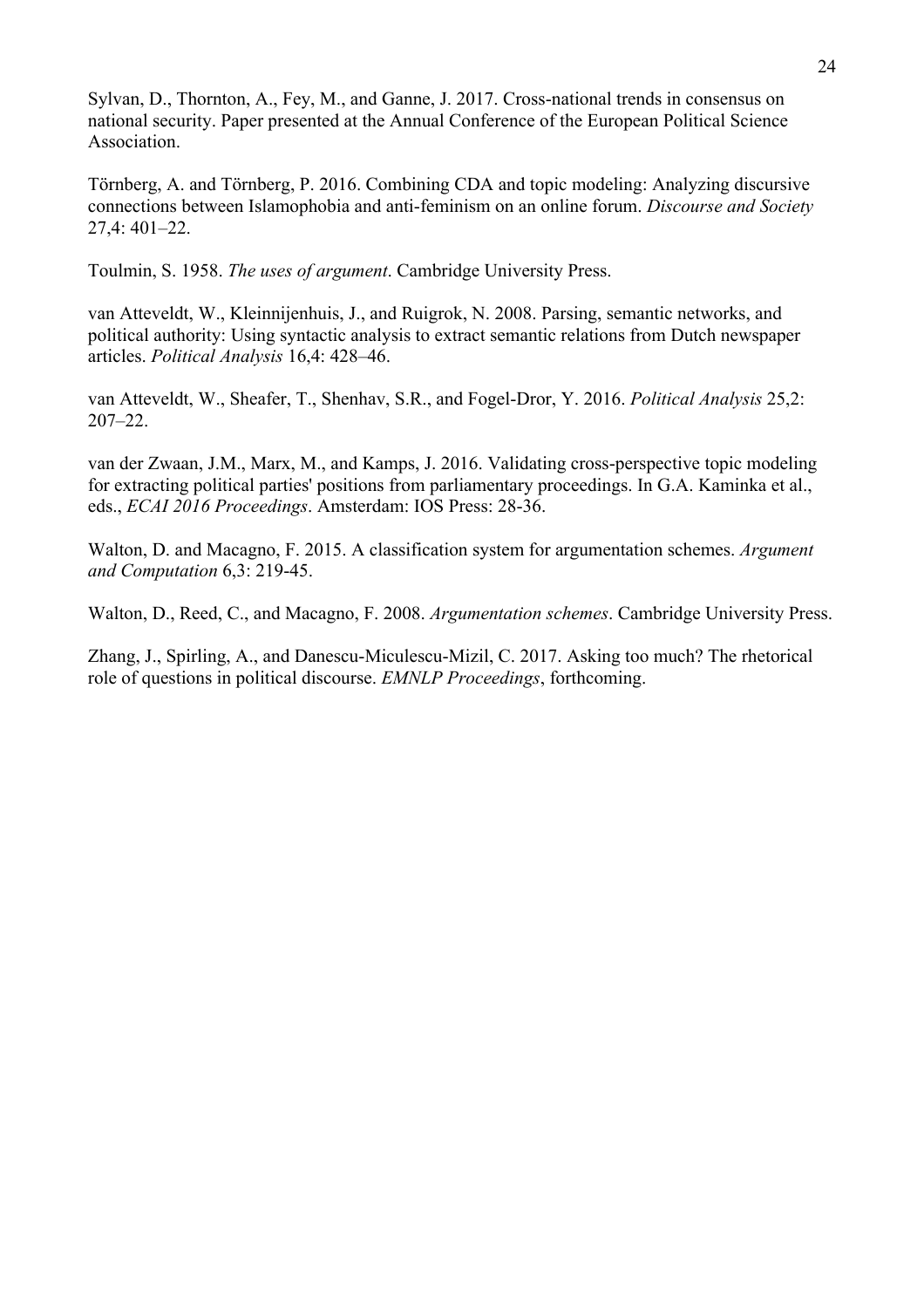### **Appendix**

### 1. Speech in a debate as transcribed

**Oliver Stanley (Bristol, West)** The House has listened with great interest to the speech of the hon. Member for West Leeds (Mr. Stamford) who has explained to us with great clarity the reasons why he is unable to take a stand either for or against the Bill. I think that probably most people in this House approach the decision to be taken tonight, with a certain amount of difficulty and hesitation. I exempt from that, of course, the right hon. and learned Member for Montgomery (Mr. C. Davies) and his followers. He has told us that the whole of his band in this House are united in the stand they are taking, and definite in their views. If he has had no difficulty among the Liberal Party in the House of Commons, he cannot say there is the same unity of belief in the Liberal Party throughout the country. If he were to say that, he would show that he had not done, what every good Liberal ought to do every morning, and that is to read the "News Chronicle." If he had read the "News Chronicle" this morning, he would have noticed a leader which stated that: "It is apparent, for instance, that within the Liberal Party all do not think alike on this issue. Parliamentary Liberals are to oppose outright the Government's Conscription Bill. Yet the recent draft statement of Liberal policy, which is to be submitted to the Party Assembly, while regarding conscription as undesirable as a permanent institution goes on to say that, 'the existing situation clearly makes a continuation of the war-time Measure obligatory'." We, no doubt, on our side of the House, could, if we liked, have also made our decision an easy one. I noticed that my Sunday paper, last Sunday, was full of the events of what was described as the biggest sporting day of the year. The semifinals of the Cup, the Grand National, the Boat Race, and a speech by the Attorney-General. This speech was full of bitter complaint against the Tory Party. [Interruption.] Hon. Members opposite, surely, have learned by now never to applaud any statement by the Attorney-General, without waiting, not only for the end of the speech, but for the apology that comes after it. He accuses us of putting party advantage before national interest, and of being prepared to exploit the country's difficulties in order to inconvenience the Socialist Government. It is fair to say that he did not only deal in generalities. He cited a grave charge in support of his views. He said that we have encouraged people to grumble against the blessings which that benevolent bunch on the Front Bench opposite are continually bestowing upon us. If that were true, it would be a grave charge, but, of course, like most of the Attorney-General's charges, it is untrue.

If it were true and if, in fact, we thought nothing but of our party advantage and if we were prepared to subordinate the national interests to them, what a glorious opportunity we should be having this evening. If we chose to oppose this Bill tonight we should not be causing the party opposite only some petty annoyance. We should be inflicting upon it a first-class Parliamentary defeat, and as I speak from this Box we would be looking on many of the faces opposite for the last time—an aesthetic loss but one that could be fully compensated for by the political advantages. No doubt the Chancellor of the Exchequer as he goes into the Lobby tonight will do so with a song in his heart, and as he looks on his followers so soon to be reduced the song may well prove to be, "Will ye no' come back again?" But what the Attorney-General said about this party on Saturday is going to be proved wrong on Tuesday. That is unusually quick, even to disprove a statement by the Attorney-General, and I hope, therefore, that tonight when he and I go through the same Lobby—because we shall be tonight what I think is technically called "fellow travelers"—he will favour us with one of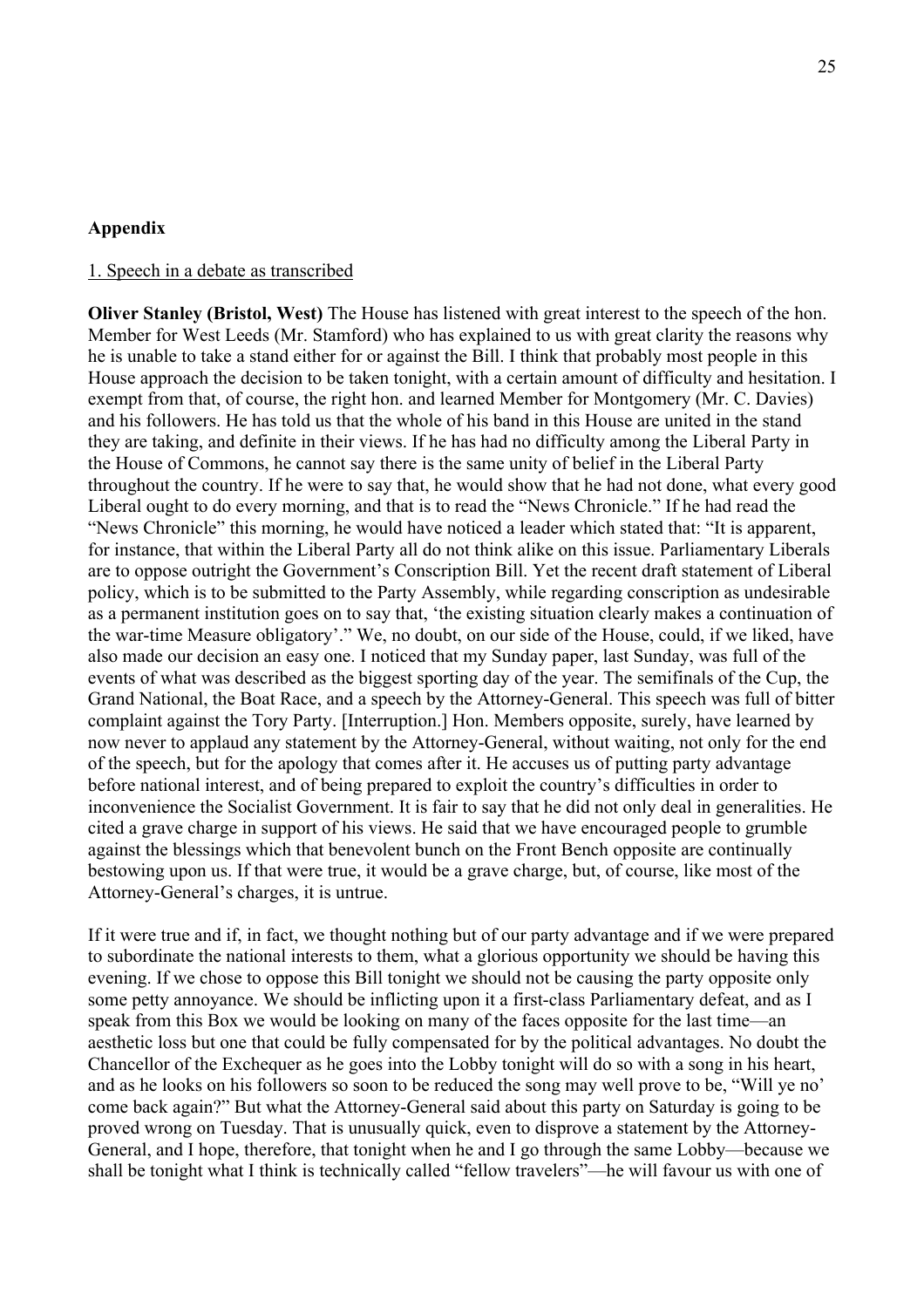those felicitous apologies for which, if for nothing else, he has during the last year gained such reputation.

We are going to take on this occasion what is, politically at any rate, the hard course. We are going to divide on this Bill as we think it to be in the national interest and not to our party advantage, and we or at any rate the great majority of us intend to support the Bill. It is not a very pleasant decision for anyone to have to take. There cannot be anybody in any party on any side of the House who likes conscription in peacetime or the consequences that it entails. At the best, it is as was described by an hon. Member opposite in the Debate yesterday a reluctant necessity.

I was very interested yesterday in the speech of the hon. and gallant Member for Dudley (Colonel Wigg). I listened to the whole of it, I read it again this morning and I hope I am not doing the hon. Member an injustice if I say he spoke in favour of the Bill, but curiously enough most of his speech was devoted to a condemnation of my hon. Friends on this side of the House for supporting the Bill, and what remained was a condemnation of the Liberal Party for opposing it. The hon. and gallant Member's chief reason against us was he said that we had been in favour of conscription for 40 years. Even if he is right, I do not see why that would make it wrong for us to vote in favour of it tonight. There is nothing fundamentally wrong in sticking to an opinion for a long time. However, the hon. and gallant Member has only been in the House a short time and he may have been misled by his experiences. I can assure him that only recently has it been considered shameful to maintain after the Election the same themes as one propounded before it. There are many earlier and most respectable precedents in favour of saying the same thing, both before and after appealing to the electors.

As a matter of fact, the hon. and gallant Member was wrong. Conscription has not been a part of the Conservative policy for 40 years. It has never figured in our programme. With regard to the argument of the right hon. and learned Gentleman the Member for Montgomery that if it was not in our programme or speeches or policy it was in our heart of hearts, I would reply: Is not that rather a dangerous argument to put forward? It is, of course, an easy line to take. If one's opponent does not say things to prove one's case it is open to one to say that a certain view is still held by him in his heart of hearts. It is, of course, an argument that several people can use. It would be quite possible, although I would not dream of saying so, to say that "in their heart of hearts" the Liberal Party really believe that conscription is necessary. I should have just as much evidence to give in support of that, as there is in support of the charge which the right hon. and learned Gentleman has brought against us. But it has not been our programme for 40 years. It is not something which we have looked forward to, something we have worked for, or something that we welcome.

We recognise just as well as anybody in this House the hardship and the losses which a policy of this kind is bound to entail. We see the results upon the individual, and we see the results upon the economy of the State. We wish that we could go back to the days in which the Liberal Party was triumphant—and in which to a large extent they still live—when it was unnecessary to bring forward a Measure of this kind. I certainly do not think that a period of service in the Armed Forces is something that is bound to do irreparable harm to a young man who has to undergo it. I think it is an experience from which, as all Members of the House who served in the Armed Forces would agree, a great amount of good can be drawn by an individual. But it would be equally foolish to argue that there is some full educational recompense to counterbalance the disadvantages to the individual in the Service. Therefore, if we support this Bill tonight it is for no love of the Measure itself. It is because we fully admit that though grave difficulties, loss and injuries will be brought about by it, there are still graver consequences on the other side.

During this Debate the opposition to this Measure has been fully expressed. Hon. Members have supported it from many different angles, but in the end all roads seem to lead to the "No" Lobby. I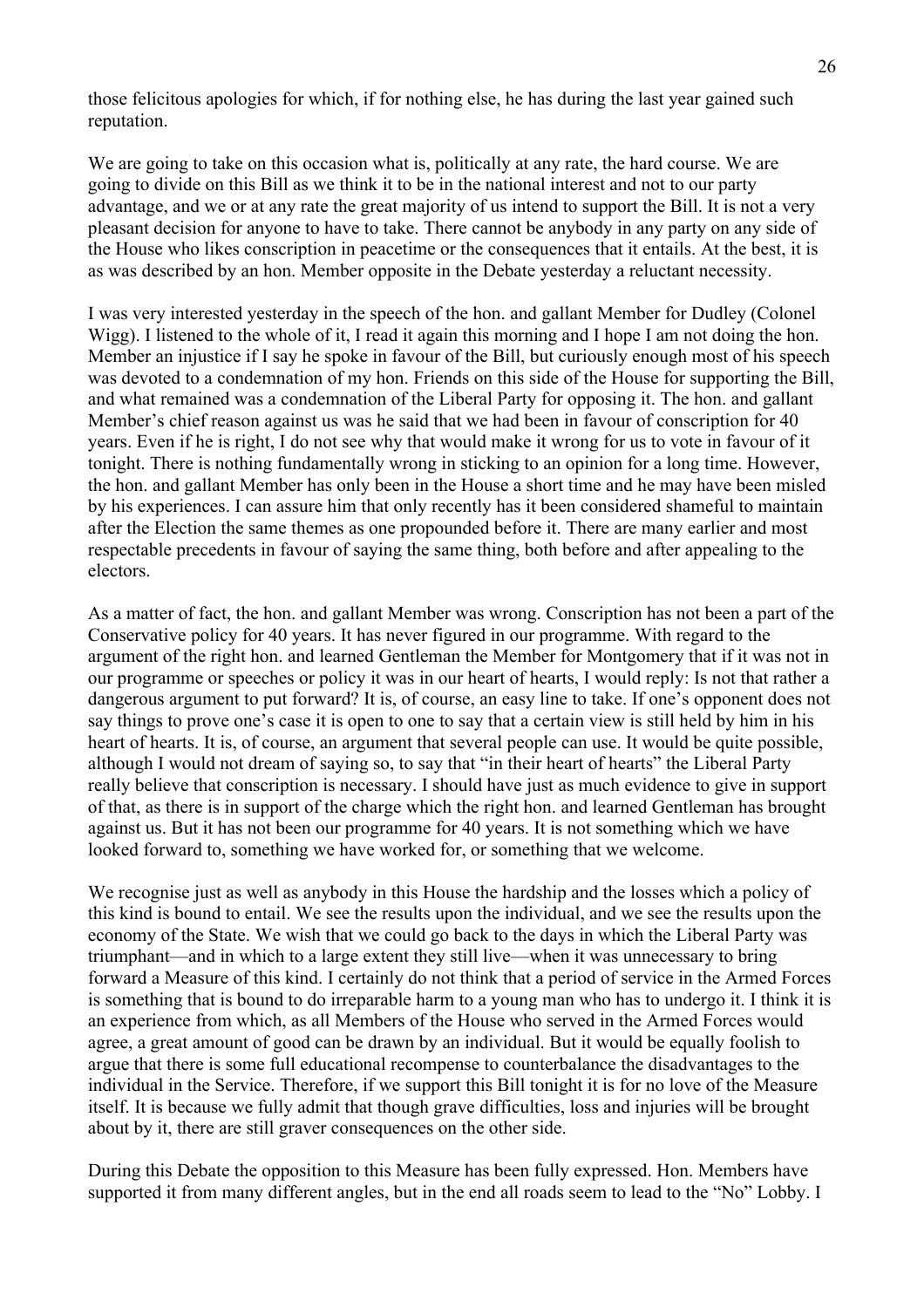am not going to deal with some of the more exotic criticisms of this Measure. An hon. Lady who spoke yesterday objected to the Bill because it did not extend to women. She said that it was placing women, most unfairly, amongst the unprivileged. I am sympathetic with feminism, but I really think there is a point when feminism, merges into folly. But there have been certain broad principles of objection to this Bill on which I wish to say a few words. In the first place, there are those who are genuine objectors to compulsory military service on conscientious grounds. They have opposed conscription in peace and war. They have opposed conscription, whether it has been brought in by a Tory Government or a Labour Government; they have opposed it whether their position was popular or unpopular; and they have been prepared, in some cases, to pay heavily, politically speaking, for their opposition. For those people, I and I think everyone in the House has very sincere respect even if we cannot agree with then judgment. To them, I only say this that to my mind the only reason why they are still able to urge in this House views of that kind is because on two occasions the majority of the people of this country have taken a different view.

I understand their point of view, but I cannot understand those people who, while prepared to admit that compulsory service may be morally right in wartime, are also prepared to insist that it is morally wrong in peace. I can see the difference between conscription in peace and conscription in war. I can see the difference in the weight of the argument and I can see the argument that the burden is far more onerous in peace while the reasons for it are less obvious and that the alternative course appears more promising and more possible. But I cannot see the difference between the two on the question of ethics. I cannot see that it is right to do it, as long as it may be too late and wrong to do it if it is done in time to avert danger or disaster.

There was another group who did not object to conscription in itself, but as we were told objected to conscription in support of a foreign policy with which they did not agree. The most prominent exponent of that particular theory was the hon. Member for Gateshead (Mr. Zilliacus). I noticed one hon. Member opposite in a speech yesterday tried to dissuade the hon. Member from his course by the threat that, if and when the hon. Member for Gateshead became Foreign Secretary, he might be reminded of the attitude he was now taking. That was ineffective, largely, I think, because the hon. Member for Gateshead realises that under any Government of which he is likely to be a member, the opportunities for reminding Ministers of previous inconvenient statements will be limited and the results will be discouraging—painfully so. I regard the doctrine advanced by the hon. Member as a most dangerous doctrine. If you are to oppose conscription because you disagree with the foreign policy of the Government, why stop there? Why not oppose all armed forces of any kind? Indeed, such a policy would be much more logical and it would be no more dangerous, because to my mind there is only one thing worse than a bad foreign policy which is strongly supported and that is a bad foreign policy which is weakly supported. The first may possibly lead to war; the second will lead inevitably to defeat. I will say no more upon that particular branch of the objectors because it has been dealt with very effectively by the hon. Gentleman the Member for East Coventry (Mr. Crossman). His reproof must have been felt far more strongly by the hon. Member for Gateshead and his friends than anything I could say. He and the hon. Member for East Coventry were, so recently, in close juxtaposition, both politically and, indeed, in those days, physically. Both literally and figuratively it appears to us, looking from this side of the House, that during the last few months the hon. Member for East Coventry has made a considerable movement to the Right.

Now I come to that third class of opponents of this Bill who I think have been much the most formidable in this Debate, and for whom I myself have most sympathy. They are the people who, however much they may dislike a measure of conscription, are prepared to accept it, if they are convinced that it is necessary and practicable, and if they are shown, as they are entitled to be shown, that the objects for which this Measure is asked are reasonable, and that this is the only practicable way of obtaining the numbers that are required. That group—which, I think, includes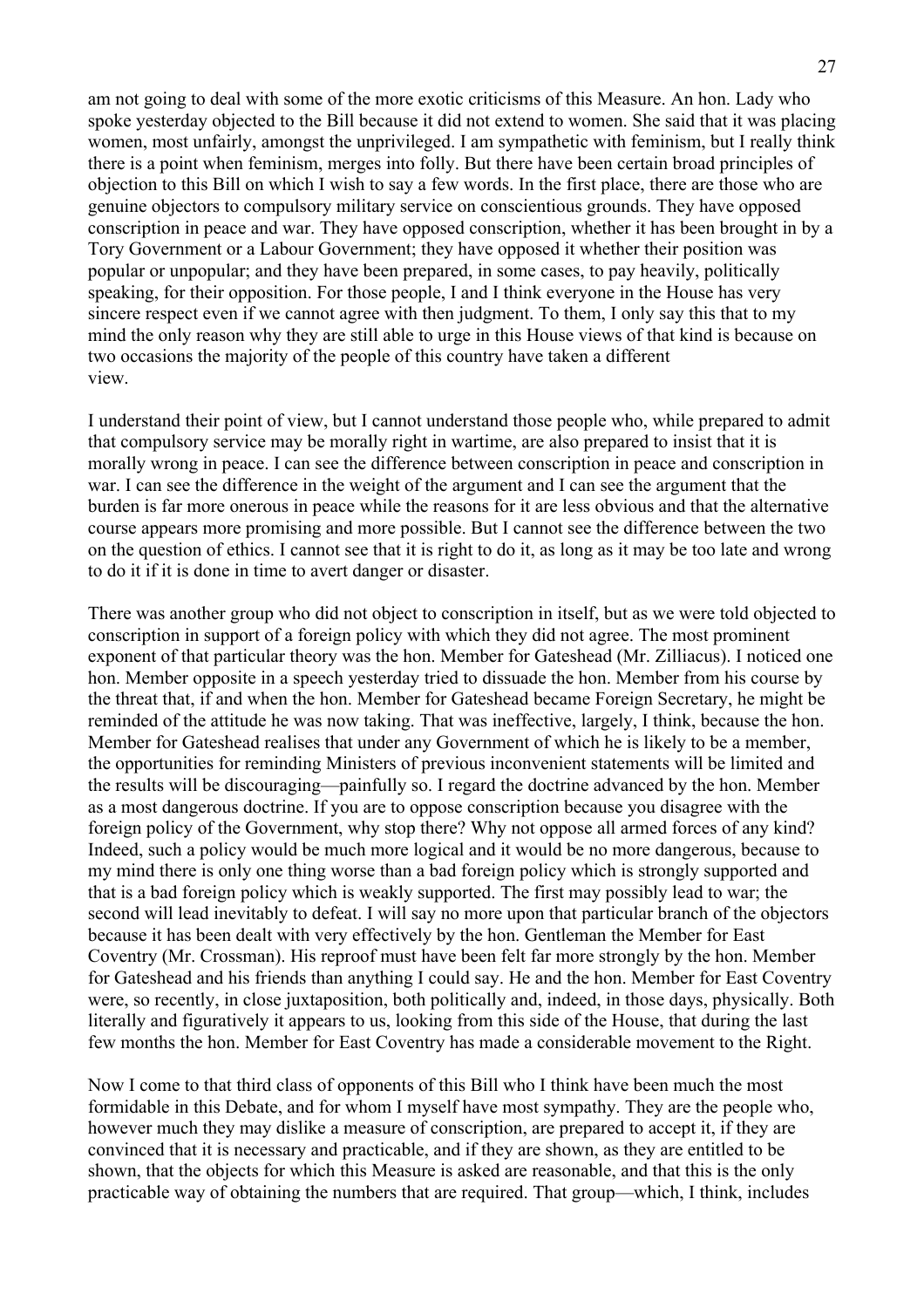most of us in this House—want and are entitled to have an answer to certain very important questions. We are entitled to know in some detail what are the strategic requirements of this country during the period to be covered by this Bill. We are entitled to know how those requirements are affected in terms of manpower, weapons and tactics by the latest developments in the science of war. We are entitled to know whether all other means of meeting these necessities has been fully exploited, and whether conscription will give us not only the numbers that are required but the type and composition of the forces that are necessary.

Those are formidable questions, and in a Debate of this kind they deserve a detailed answer. It is our complaint that the Debate has been so arranged that no attempt has been made or will be made to answer those questions until the eleventh hour tonight. This Debate was opened by the Minister of Labour. He gave an admirable exposition of the contents of this Bill. By the way, I disagree with an hon. Friend of mine who charged the Minister of Labour with reading. On several occasions I noticed him lifting his head and taking his eyes off the script, and I must warn him that if he goes on like that, he will run a very great risk of being regarded as a "scab" by his more conventional colleagues.

I am sure the right hon. Gentleman will not pretend that he attempted during his speech to deal with the kind of questions to which I have been referring, and which, incidentally, have entered into nine-tenths of all the speeches delivered up to now. His contribution was clearly one that had to be made, and he explained with great clarity important points in the Bill. He dealt with the position of conscientious objectors, claims for reinstatement, and the machinery for postponement, but it is not on questions of that kind that support of or opposition to the Second reading of this Bill will be built. By and large, I think most people, if they were convinced of the necessity of the Measure at all, are prepared to accept a Bill of this kind, and what the House really needs is some authoritative statement upon the real questions which are agitating it. So far the only contribution we have had on questions of higher strategic importance has been a discussion between the hon. Member for Aston (Mr. Wyatt) and Captain Liddell Hart, appearing by kind permission of the hon. Member for Rushcliffe (Mrs. Paton). It was a plucky bout, in which the hon. Member for Aston fought himself to a standstill, but it is no substitute for the kind of argument to which this House is entitled.

I wish the Minister of Defence had found it possible to open the Debate. Not so long ago, I heard him speaking on the subject of finance. I thought then that he had better stick to defence. I regret that through illness I was unable to listen to the speech he made last week on defence, but I read it all through and I began to think that I was wrong. But at any rate the right hon. Gentleman could have given us some lead. He could have obtained from the same organisation that on the other occasion, supplied him with his roneoed impromptus about the Tory Party some considered judgment on the military future. To this side, at any rate, it would have been comparatively new. I realise that he has been making the same speech at gatherings on many occasions, but he must remember that though the reports of those gatherings are as accurate as and much more prompt than the OFFICIAL REPORT, they are not nearly so detailed, and much of what he had to say would have been of novelty and interest to us.

But even if the Minister of Defence was unable to open the Debate—if he feels that, like modern generals, he must lead his troops from the rear—would it not have been possible for one of the Defence Ministers, at any rate, to have taken part earlier? They have from time to time been in the House—at any rate we have seen enough of them to convince us that they are at least in London. Yet not one of those whom, I am afraid, the irreverent describe as "Alexander's Ragtime Band", has spoken. There is one point upon which the Secretary of State for Air could have spoken with great authority. A great deal of genuine apprehension has been expressed in the House as to the compatibility of this Measure with our obligations and objects under the United Nations organisation. The right hon. Gentleman the Secretary of State for Air is a great expert on world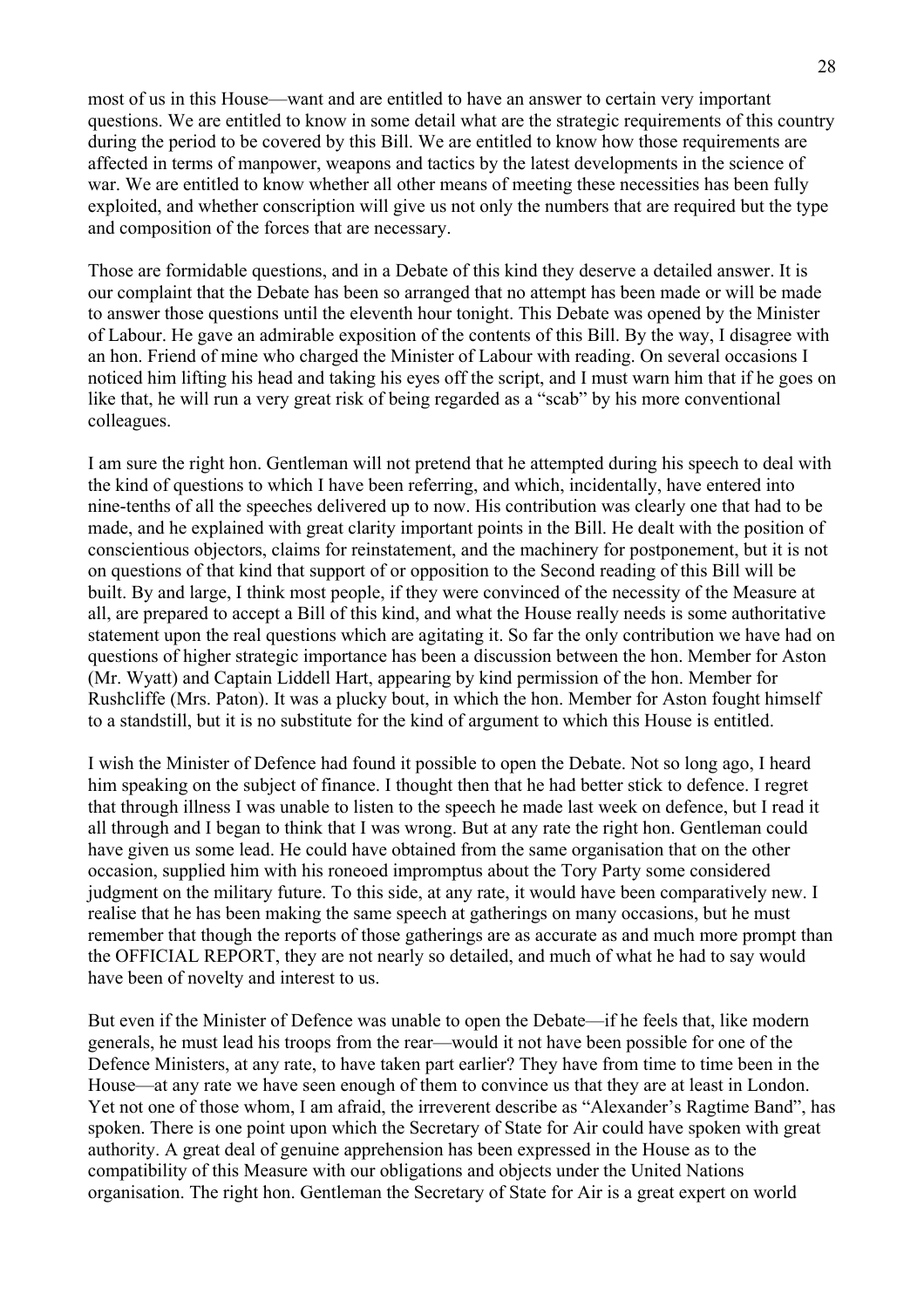organisation. He was an expert on the League of Nations, and he is already a great expert on the United Nations; and it would have been an authoritative pronouncement coming from him had he been able to indicate that support of this Bill was in no way inconsistent with support of the United Nations.

We might have had the Secretary of State for War—a more recent convert to the doctrine of conscription. As such, an account of his process of conversion would have been acceptable to the House. He could have told us—and it would have had a very great effect upon us all—what hard facts and what inescapable arguments changed the Bourbon of Blackpool into the Moltke of Whitehall.

**The Secretary of State for War (Mr. Bellenger)** The right hon. Gentleman has made that allegation against me before. I do not know whether he has an official copy of what I said at Blackpool, but if he has, and will do me the honour of reading it, he will find that I have been most consistent in this matter. Indeed, I said at Blackpool that a new National Service Act would be necessary after the war, and the Foreign Secretary referred to that in his reply at Blackpool.

**Mr. Stanley** I must accept the right hon. Gentleman's statement and apologise to the House that I have been misled by what I believed to be a perfect extract from the speech he made. As soon as I get back I will look up the whole speech. This extract reads as follows: "Are we going to have a continuation of compulsory military conscription? I say that if that is the policy the Labour Party, and especially the trade unions, will never tolerate it. It will result in the lowering of wage standards and labour conditions in industry."

**Mr. Bellenger** Perhaps the right hon Gentleman will allow me to give a somewhat fuller extract? This is what I said: "Are we going to have a continuation of compulsory military conscription? I hope that Mr. Bevin will give an indication of our long term policy on this issue. Although we recognise that the short term policy will necessitate some continuation of national service for a limited period"—" for which this Bill provides—

# **Mr. James Hudson (Ealing, West**) No.

**Mr. Bellenger** The quotation continues: "—"are we going to have compulsion in our national affairs ostensibly to achieve a national aim?"

**Mr. Stanley** I am perfectly prepared to leave that explanation to the House. I certainly thought that the temporary extension was the extension that the Government already had, and prolonging it for the period of this Bill did certainly appear to me to be some change of policy. Apparently, however, I am wrong and this is exactly the policy which was put to the Conference at Blackpool and accepted by the Labour Party. I, therefore, apologise unreservedly to the right hon. Gentleman.

I want to put to the right hon. Gentleman the Minister of Defence certain specific questions, in the hope that he will answer them when he winds up the Debate. The first is in regard to the strategic commitments of this country, and the requirements in personnel which will be necessary to carry them out. In ordinary circumstances, I should have had little doubt that the numbers asked for and the numbers procured by this Measure will be fully justified by the obvious commitments. But there is a doubt which, I think, is in the minds of many hon. Members, and that is about the effect of new weapons upon all that the ordinary man thinks and knows about strategic requirements and the necessities of defence. We are told, in many quarters, that the Services which we have long considered essential are now as inadequate and as useless as the archers, pikemen and charioteers of the past. That is a point on which we are surely entitled to some more definite pronouncement by the Government. My belief is that the effect of new weapons is not to abolish all the old methods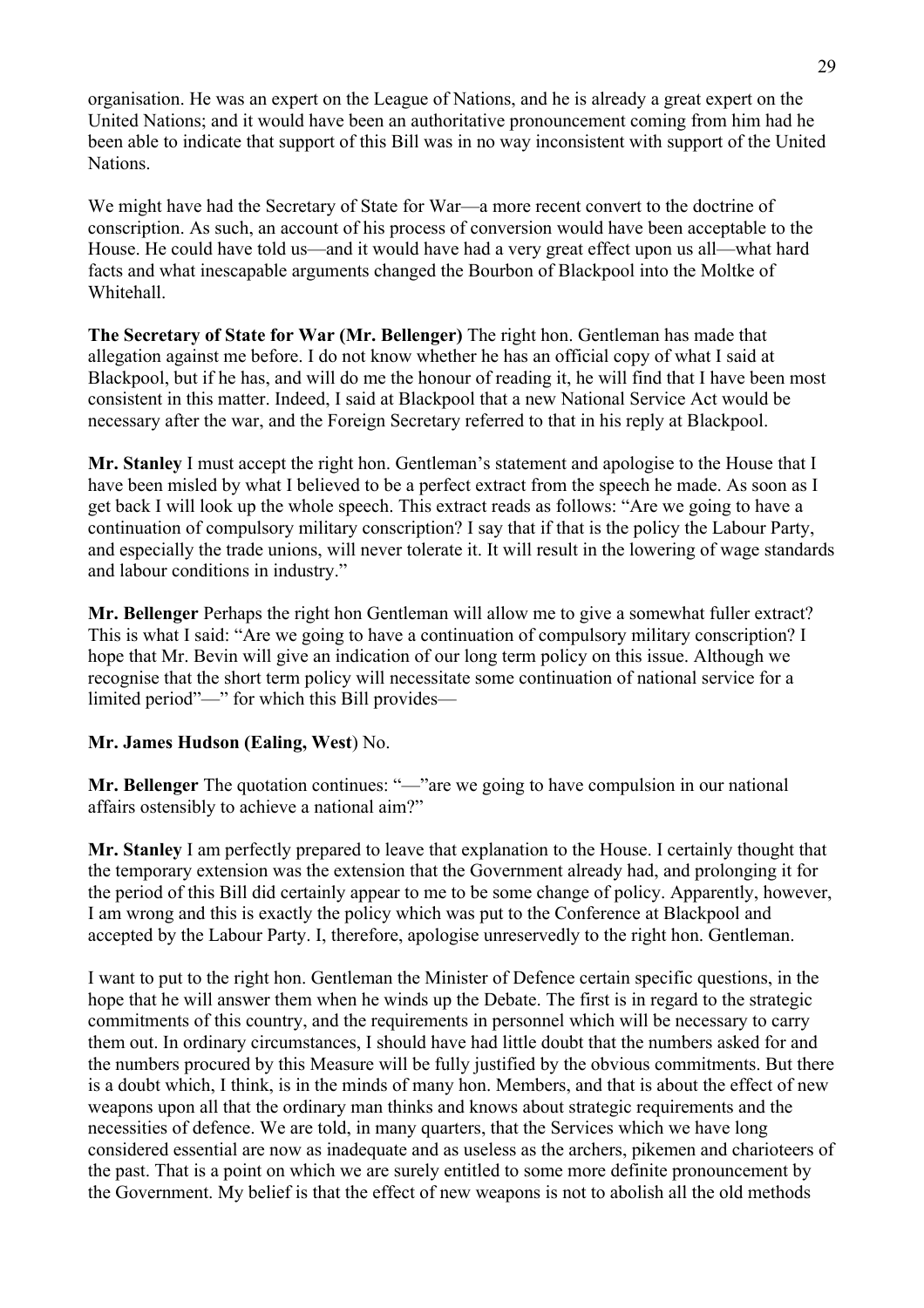and requirements of defence. I remember being told in the old days, before the last war, that the advent of air power had made the Army useless, and that the advent of armoured fighting vehicles had made infantry superfluous. Neither of these statements proved to be correct. I still think that it does not mean the abolition of all their functions, although it does mean their roles are altered and their emphasis changed.

That, surely, is something which Members cannot be asked to decide themselves on the very scanty information which they can obtain. It should be a subject on which the Government are prepared to give the frankest and fullest information. We see, of course, the necessity for some restraint in this matter, but there is a danger of too great an insistence on secrecy, which leaves an impression, not that there is a plan which must not be disclosed, but that all the secrecy conceals is a failure to think out the implications of the new weapons. I agree with many hon. Members on the other side who have given reasons why they believe it is possible, if we accept these numbers, to attain them by voluntary means. We are told, "Increase the attractions," but those who put forward this policy have never told us to what extent we have to increase them before they have the result we desire. To expect any services, in the order of the magnitude contemplated under the Government's policy to be attained by voluntary recruitment, is wishful thinking. We are very concerned, granted that this policy of conscription will give the numbers that are required, whether it will give us exactly what we want for defence. Mere numbers do not, in themselves, constitute a satisfactory defence.

The main object, I take it, of this conscription policy is to provide us in the future with adequate reserves. I was at the War Office in the early days of the war, and without any running down of an admirable Service which performed great work, I agree with those who say that under conditions of modern warfare and the difficulty of its technique, the prewar Territorial training is not sufficient and cannot be sufficient to provide fully trained reserves at the outbreak of war. I am not saying it may not be possible in certain directions, but speaking generally, of the Territorial Army as a whole, the amount of time men could afford to take from their ordinary civilian occupations, did not give them a real chance to learn the intricacies of the modern technique. For that reason, I agree that something has to be found to supplement the prewar Territorial Army system.

**Wing-Commander Millington** Would the right hon. Gentleman say, from his experience, that the conduct of the Territorial soldier in France at the beginning of the war was as good as, or better, or worse than the conduct of the militia, which, I believe, behaved badly?

**Mr. Stanley** I would not for one moment start to draw comparisons about anyone's behaviour. In any case, it is quite irrelevant, because the militia was started two months before the beginning of the war, and no one considered it was possible by the time the war came, that they could be trained. What I am discussing is whether a force which has been in existence for many years, the members of which have given themselves wholeheartedly to their training, could, in fact, have been fully trained, or could have been capable of acting as a fully trained force when the war started. As I say, some new system has to be found to supplement the Territorial system. The advantage of the system put forward is obvious. If a man has had a year and a half of continuous training, then the ordinary Territorial training imposed on that, will keep him up to date, and will make him a fully trained reserve. But that depends on one thing. It depends on the basic training of one and a half years and the subsequent training in the Territorial reserve being in the same arm of the Service. Can we be assured that that is going to happen? Take the case of anti-aircraft defence, on which great importance is placed. Are the people in the reserve as anti-aircraft gunners, who are expected to play an important role on the immediate outbreak of war, the same people who have spent one and a half years of their training in the Army in anti-aircraft gunnery?

Unless they are, it is clear that this proposal has little if any advantage over the old Territorial system.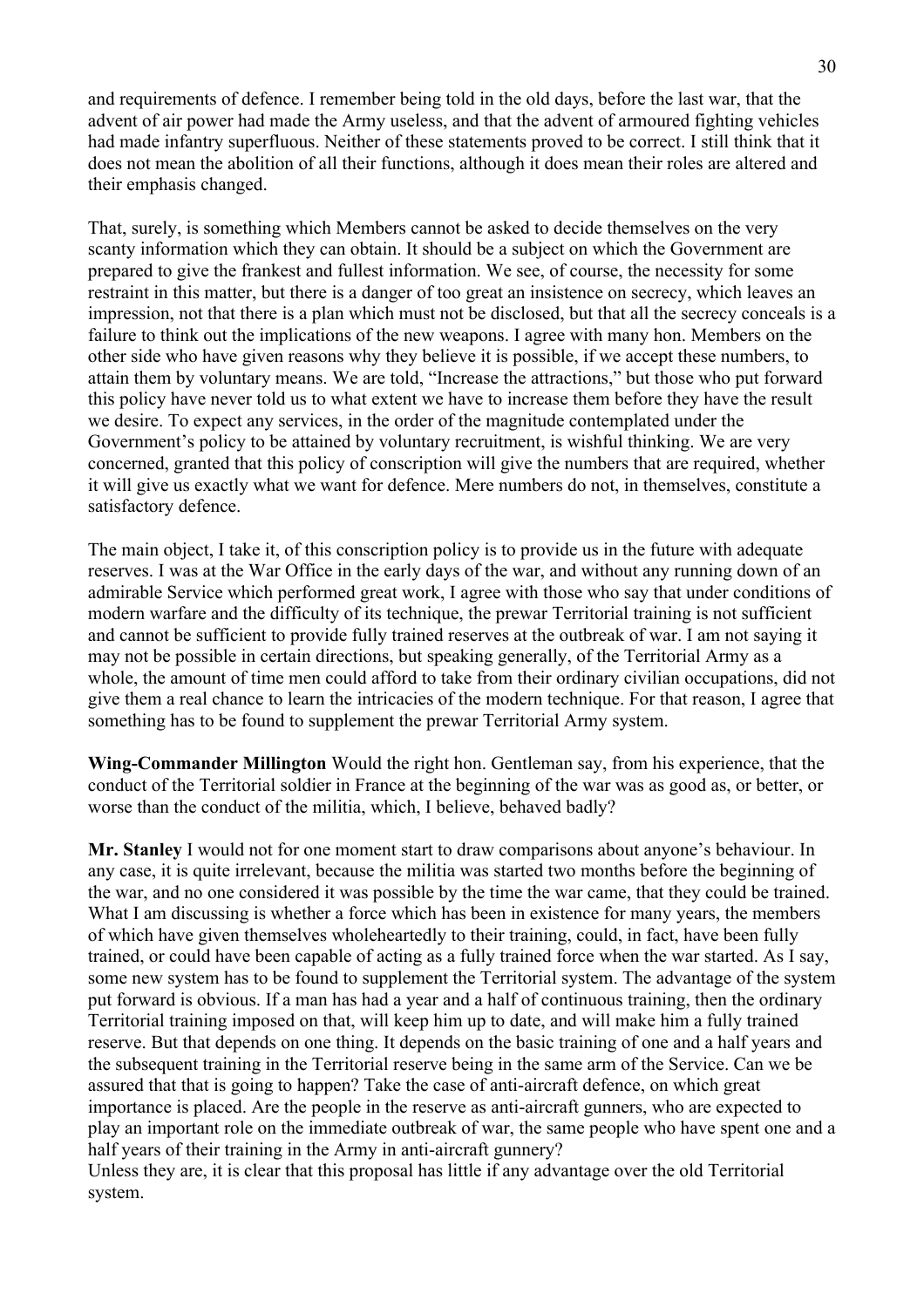Finally, I would ask the right hon. Gentleman to give us the assurance which has been asked for from all sides, that proper use is now being made of the manpower the Services already have. Unless we are certain of that, we are reluctant to give them more in the future. There cannot be any Member of this House who has not heard, in his constituency or elsewhere, stories which seem to point to a considerable waste of time among those now included in the Services. Rightly or wrongly, these stories have raised general disquiet, and I suggest that that disquiet must be allayed. My right hon. Friend the Member for Woodford (Mr. Churchill), speaking yesterday, suggested one way. He suggested the possibility of some kind of Parliamentary committee. What does the right hon. Gentleman think about that? If, for some reason or other, he thinks that that is not a course which he can accept, what alternative has he to offer, because I am certain that this widespread disquiet has got to be allayed? During the Committee stage we shall, of course, deal with many details in the Bill—the choice of Services which will be open to the men called up, whether the conscientious objector gets an advantage over the man who is called up, and so on. We shall want to know whether it may not be necessary to have some tapering-off at the end, just as there is a tapering-off of the pre-Bill conscription in order to get fairness all round. Finally, we shall want to know what opportunities will be given during the one and a half years' service for men to qualify for commissions subsequently in the Reserve. These, and other similar questions, have been put by hon. Members on all sides of the House during the whole of this Debate, and we are, I think, entitled to expect answers to them tonight. Perhaps "expect" is the wrong word, because it indicates a certain amount of confidence, but at all events we hope to get answers tonight.

I think we are entitled to have the information. We are prepared to support this Bill, but we feel that we ought to have the full material upon which the Government which have proposed it have come to their conclusions. These matters are so important that they ought not to be decided merely on Ministerial command, or indeed on personal investigation by private Members. We ought to have the fullest information on which to make up our minds, and I therefore hope that the Minister of Defence this evening will break his usual policy of wordy silence, and give us the whole of the facts, so that we may go into the Lobby tonight not only believing, but knowing, that we are right.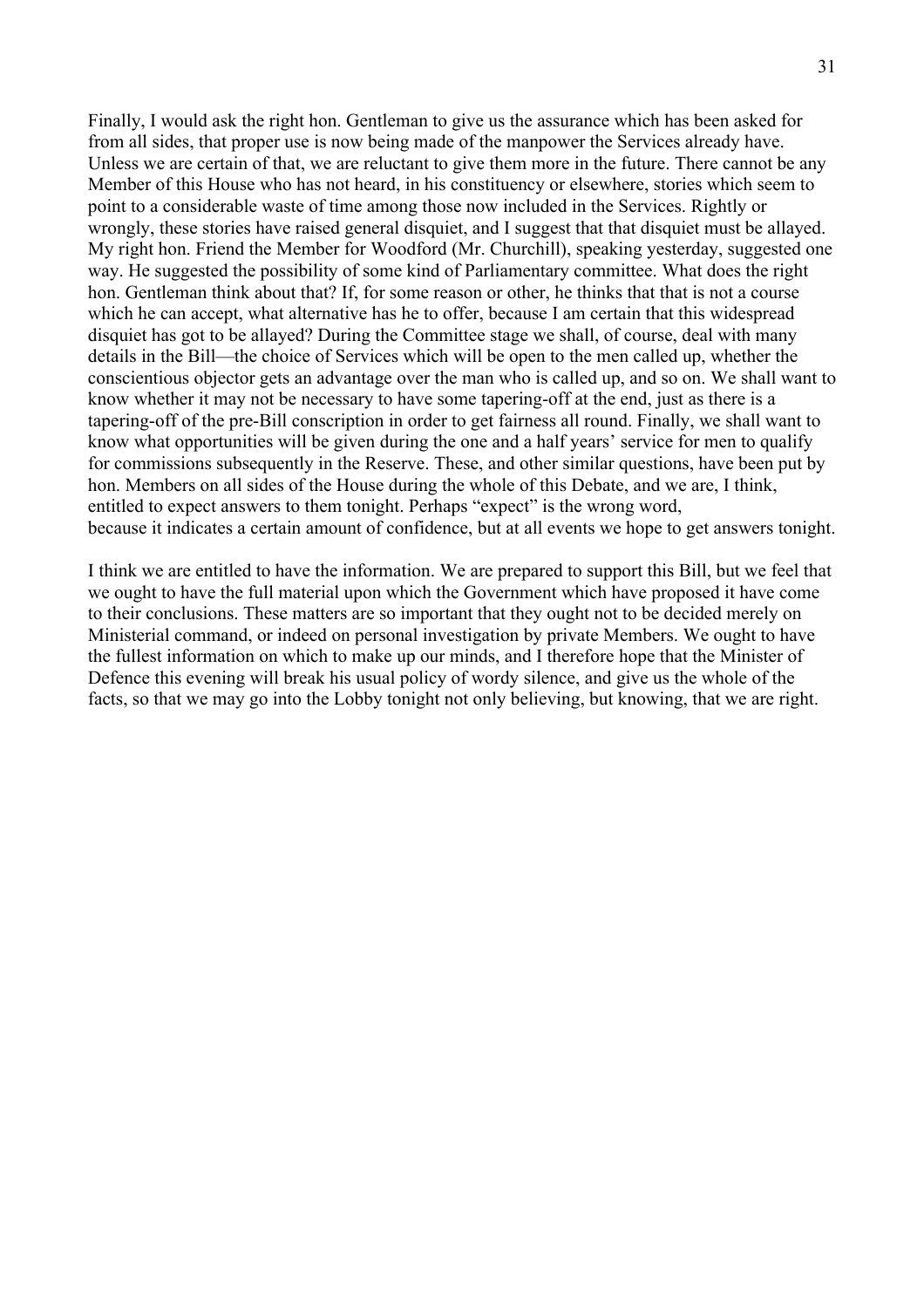# 2. Speech paraphrased and summarized

39 Mr. Oliver Stanley (Conservative; pro; 35)

1 The house listened with great interest to Stamford's speech, who explained clearly why he can't stand either against or for this bill. I think most people approach this decision with difficulty and hesitation. Except for Mr. Davies and his followers. He has said they are united and definite in their views. If he had no difficulty among the Liberals in the House, he can't say there's such unity among Liberals through the country. If he said that, he would show he hadn't read the "News Chronicle." If he had read it today, he'd have seen the headline that said not all Liberals think alike on this issue. We conservatives could have also made our decision an easy one. I noticed last Sunday's paper was full of major sporting events and a speech by the Attorney General. This speech was full of bitter complaints against the Tories. Those opposite must have learned never to applaud a speech for the AG without waiting for the apology that will follow it. He accused us of putting the party's interests before the nation's and of exploiting the country's difficulties to inconvenience the Socialist government. He dealt in more than generalities. He cited a grave charge to support his views. He said we have encouraged the people to grumble against the blessings which the benevolent Socialists have bestowed upon us. If that were true, it would be very grave, but like most of the things the AG says, it's not.

*No political party in this country is fully unified in its position on this difficult bill [and Labour and the Liberals are misrepresenting how difficult this is by claiming each party is totally unified against conscription]. [The Tory Party is not the evil boogeyman Labour's Attorney General claims it is].*

2 If we were to think only of our party's interest, what an amazing opportunity tonight would be for us. If we chose to oppose this bill we wouldn't simply be causing some petty annoyance to the party opposite. It would be a "first-class parliamentary defeat," and I'd be seeing a lot of my colleagues in this House for the last time. No doubt the Chancellor of the Exchequer will go to the Lobby tonight with a song in his heart, but as he looks at his followers who will soon be no more, the song might be "will you not come back again?" What the AG has said about us is going to be proven wrong on Tuesday. That is very quick to disprove a statement by the AG, and I hope when I see him tonight at the Lobby, he will favour us with a felicitous apology, which he has become so known for. *If the Conservative Party was going to act only in its interest, it would happily vote down this bill.*

3 We're going to take, politically, the hard course tonight. We will divide on this bill because we think it's in the country's interest, and most of us will support it. This isn't a pleasant decision for anyone. No one from any party can like conscription in peacetime or its consequences. At best, it has been described by a Labour MP as a reluctant necessity.

*As Conservatives, we're not taking the easy political road: we'll vote on this issue and most will support conscription because we believe it's in the country's interest.* 

4 I was very interested in Mr. Wigg's speech. I listened to it and then read it, and though he supported the bill, most of his speech was a condemnation of Conservatives for supporting it and Liberals for opposing it. His primary complaint was that he says we've favored conscription for 40 years. Even if that's right, I don't see why that makes it wrong for us to vote for it. There's nothing wrong with sticking to an opinion. But Mr. Wigg has only been here for a short time and he may have been misled by his experiences. It has only recently been shameful to maintain one's pre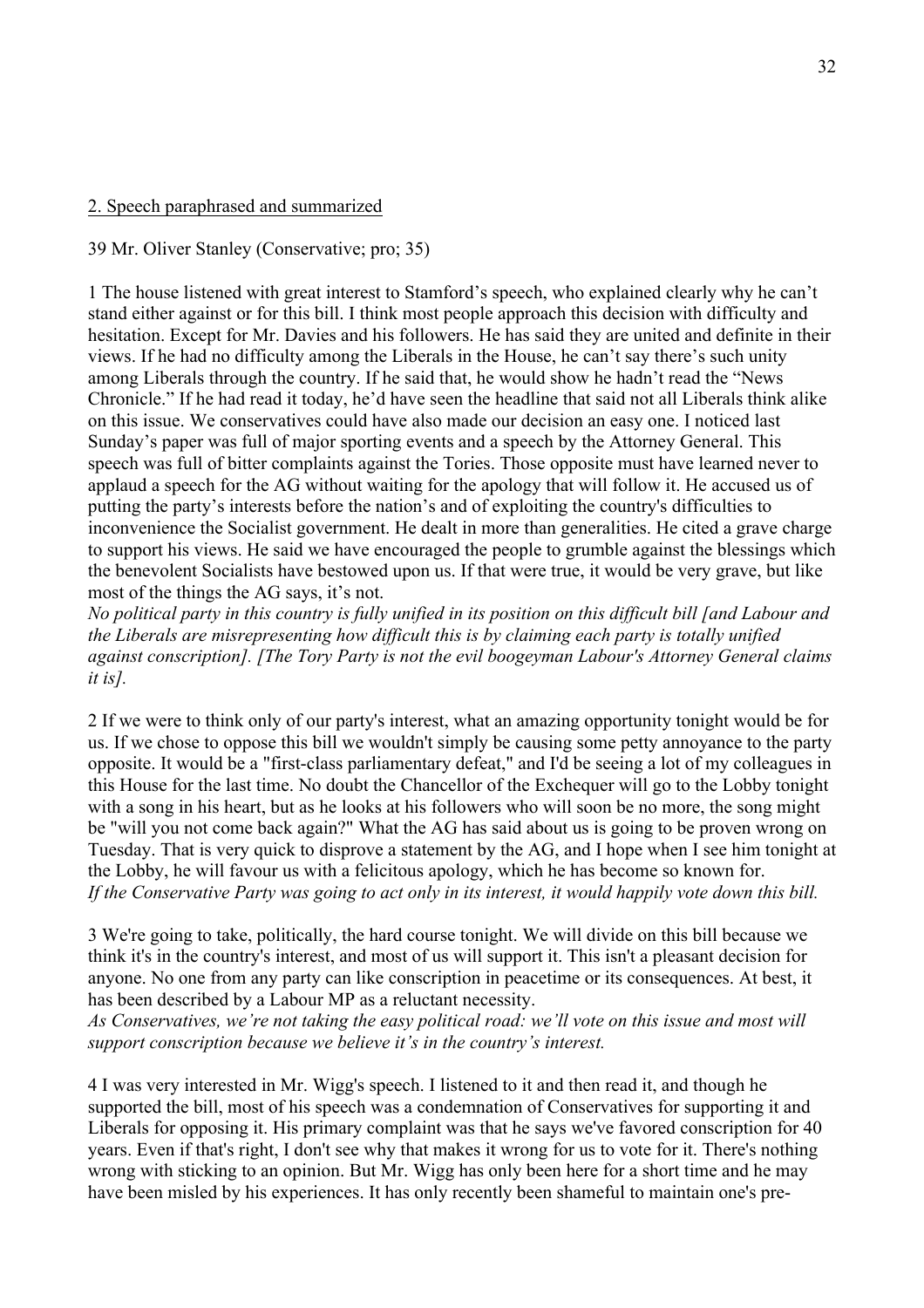election positions post-election. There are many respectable precedents of doing the same thing preand post-election.

*The Conservative Party has not supported conscription for 40 years, and those who claim this are painting a biased picture. [There's nothing wrong with sticking to your principles, unlike some Labour MPs, like Mr. Wigg].*

5 As a matter of fact, Mr. Wigg was wrong. Conscription has not been a Conservative policy for 40 years and it has never figured in our program. Regarding the argument made by the Member for Montgomery that if it wasn't in our policies it was in our hearts, I'd say that was a dangerous argument. It's easy to make. If your opponent doesn't say what you want, you can always say he believes it in his heart of hearts. Several people can use this argument. Even though I'd never dream of doing this, it's possible to say the Liberal Party really believes conscription is necessary. I have just as much evidence for that as what Mr. Wigg charged us with. But it hasn't been in our program for 40 years. It's not something we have looked forward to, worked for, or welcome. *The Conservative Party has not supported conscription for 40 years, and those who claim this are trying to make us look like villains.*

6 We recognize the hardships a policy like this will entail. We see the individual impacts, and the economic ones. We wish we could return to the time when the Liberal Party reigned—a time in which they still live—when this type of measure was unnecessary. I don't think a period of military service will do irreparable harm to a young man. It's an experience from which, as anyone here who has served knows, one can greatly benefit from. It's equally foolish to argue that there is full educational recompense for individuals in the service. Thus we support this measure tonight but we don't love it. Even though this measure will have grave consequences, the consequences of not doing it are greater still.

*This policy will have individual and economic ramifications that we regret but we still need it [so I will support it]. Military service won't harm young men and might even do them some good.* 

7 The opposition to this bill has been fully expressed during this debate. Support has come from many different angles, but they all seem to lead to "No". I wish to say a few words on the broad principles of objection to this bill. There are those who are genuine conscientious objectors to compulsory military service. They oppose conscription in peace and war. They oppose conscription whether instituted by a Tory or Labour government; whether their position was popular or unpopular; and they have been prepared to pay a heavy political price for their opposition. We all must respect these people, even if we don't agree. I think they can only have this view because on two occasions, the majority of people in this country have taken a different view.

*Even if we don't agree with them, we must respect those MPs who oppose conscription no matter the situation or electoral consequences; these are genuine conscientious objectors.*

8 I understand their view, but not those who think compulsory service is morally right in war but morally wrong in peace. I can see the difference between these two. I can see that the burden is far more onerous during peace and the reasons for it less obvious, and the alternative course seems more possible and promising. But I cannot see the ethical difference between the two. I can't see how it's right to do it if it's too late [to avoid war] and wrong to do it if it's done in time to avert war. *I do not support the view that conscription is morally right in war but morally wrong in peace; there is no discernible ethical difference.*

9 Another group objects to conscription because they do not wish to support a foreign policy they disagree with. Mr. Zilliacus is the most prominent holder of this view. One member tried to dissuade him from this view by noting that if [Mr. Zilliacus] became foreign secretary, he might be reminded of his current attitude. That was a largely ineffective argument because he knows that opportunities of reminding Ministers of past inconvenient statements are limited and the results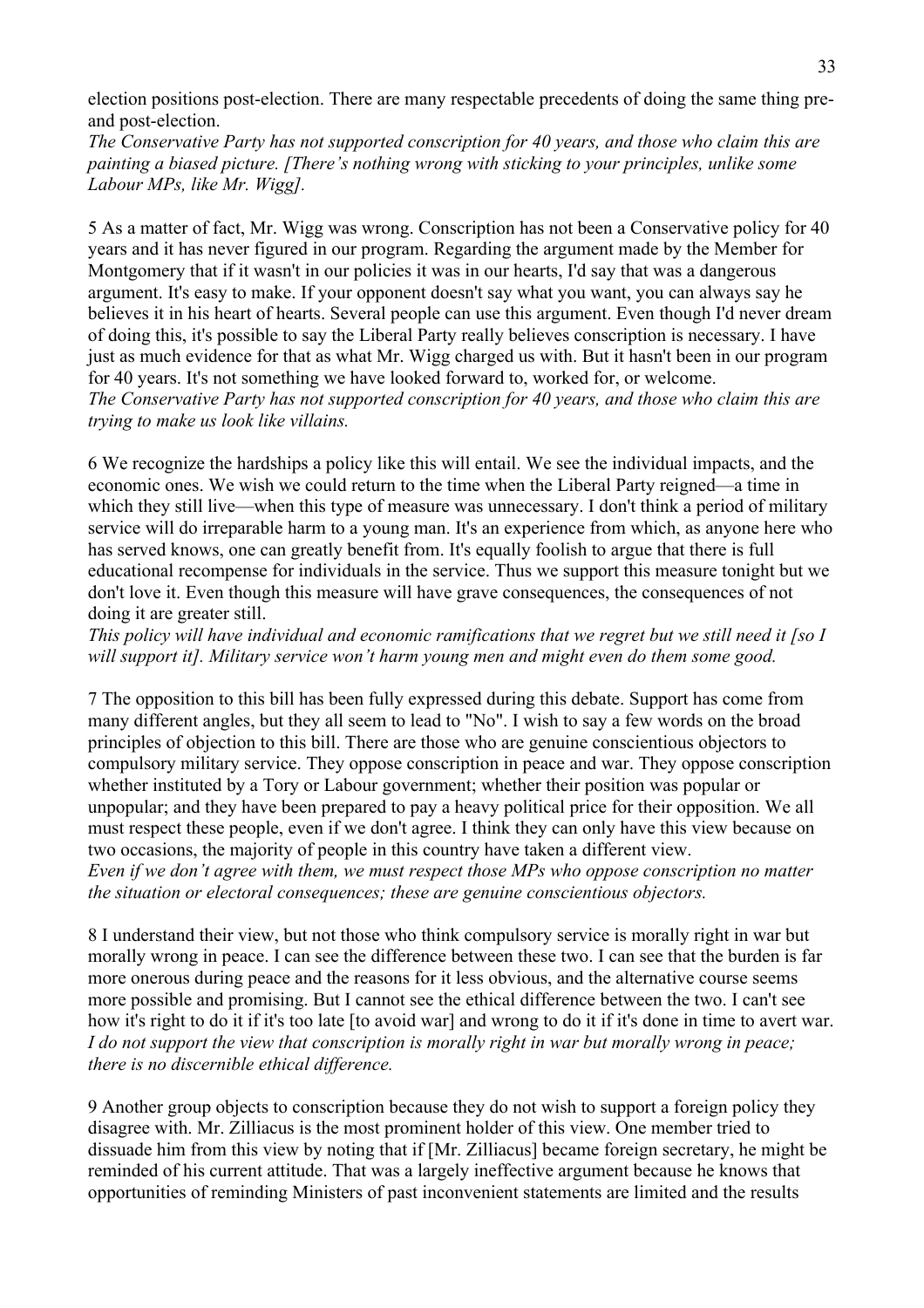discouraging. I regard his doctrine as dangerous. If you oppose conscription because you disagree with the government's foreign policy, why stop there? Why not oppose all armed forces? Such a policy would be more logical and no more dangerous because there's only one thing worse than a bad foreign policy and that's a bad foreign policy that's weakly supported. The first could lead to war; the second surely to defeat. I will say no more about this type of objector. Mr. Crossman criticized them enough. Mr. Zilliacus and the Member for East Coventry have recently been very politically close. It seems to us that the Member for East Coventry [Crossman] has recently moved sharply rightward.

*I also do not agree with those who refuse to support this bill because they dislike the government's foreign policy. It's dangerous to have a bad foreign policy with a weak army as this will lead to defeat in any conflict.* 

10 Now I come to the third class of opponents, for whom I have much sympathy. They are prepared to accept it—even if they don't like it—if they think it's necessary, and if they are shown the reasons for it are reasonable, and that this is the only way to get the numbers required. This group, which is most of us, are entitled to answers to some important questions. We are entitled to know the strategic requirements of this country. We are entitled to know how manpower, weapons, and the latest technological advances affect those requirements. We are entitled to know whether other means to get the troops have been fully exploited, and whether conscription will give us the numbers and type of force we need.

*I do agree with those that will support this bill if they think it necessary, even if they don't like it. We are entitled to answers to some important questions that will help them decide if it's necessary [and the government hasn't been forthcoming with these answers].*

11 Those are important questions that deserve a detailed answer. We complain that this debate has been structured so we won't get these answers until the 11th hour tonight. Mr. Isaacs opened this debate and he admirably explained the bill. I disagree with my friend who said Mr. Isaacs was reading his speech. On several occasions he lifted his head, and I must warn him that if he keeps doing this, many of his conventional colleagues will view him as a "scab." *The government has purposefully made it difficult for us to get answers to these critical questions.*

12 I'm sure Mr. Isaacs won't pretend that he dealt with these questions during his speech, and which have been asked in 9/10ths of the speeches made. His contribution had to be made, and he clearly explained some important points. He addressed conscientious objectors, claims for reinstatement, and the procedures for postponement, but our support/opposition to this bill doesn't rest on these types of questions. Most, if they're convinced by the necessity for this bill, could accept a bill like this; what is really needed is an authoritative statement on the questions which are agitating the House. Only a few people have discussed the bill's higher strategic importance. It was a plucky exchange, but no substitute for the type of argument this House is entitled to.

*The government has not provided us with the answers to the questions that are agitating this House, particularly about its strategic importance.* 

13 I wish the MOD had opened the debate. Recently, I heard him speaking about finance, and thought he should stick to defense. Because I was sick, I couldn't listen to his speech last week on defense but I read it and now think I was wrong [he's not good on defense either]. He could've given us some lead. He could've gotten from the same organization a judgment on our military future. To this side, this would've been new. He's been making the same speech and though reports of these gatherings are as accurate and more prompt that the Official Record, they are not as detailed, and much of what he said would've been interesting to us.

*Again, the government has not provided us with the answers to the questions that are agitating this House.*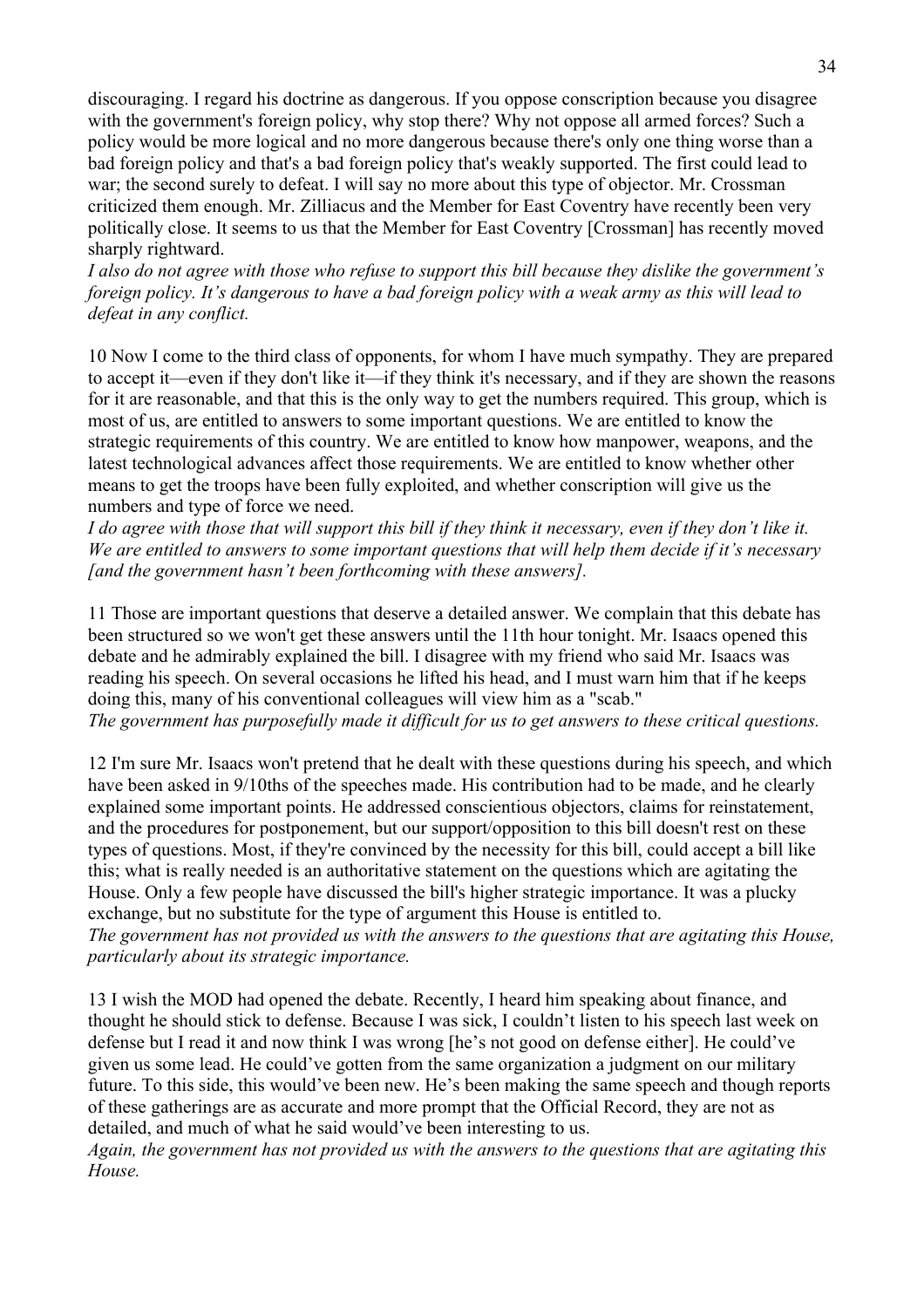14 But even if the MOD couldn't open this debate—if he feels he must lead his troops from the rear—couldn't a defense minister have participated earlier? They have occasionally been in the House. Yet not one of "Alexander's Ragtime Band" has spoken. There is one point on which one, the Secretary of State for Air, could've spoken authoritatively. Much apprehension has been expressed over the compatibility of conscription with our UN obligations. This person is a great expert on the UN. He was an expert of the League too, and already on the UN; it would have been an authoritative pronouncement had he said supporting this bill wasn't inconsistent with support of the UN.

*Important Labour Ministers have ducked their responsibility to speak to us and give us important information [Labour MPs are shirking their responsibilities and not discussing critical questions, like whether this bill is contrary to our UN obligations].* 

15 We might've had the Secretary of State for War, who is a recent conscription supporter. An account of his conversion process would've been acceptable to the House. He could've told us what hard facts changed his opinion [changed him from Bourbon of Blackpool to Moltke of Whitehall]. Interruption. I accept what you say and apologize to the House for being misled by a perfect extract of his speech. He basically said the Labour Party and trade unions would never accept the continuation of conscription because it lowers wages and labor conditions. Interruption. I let the House decide. I thought the government already had a temporary extension, and that prolonging it for this bill wasn't a change of policy. Apparently I'm wrong and this was the policy put forth and accepted by Labour at the Conference at Blackpool. Thus I apologize unreservedly to you. *Some Labour MPs now support conscription but won't share with us the reasons why [the Labour Party is being cagey about the reasons we need conscription]. [Some Labour MPs are flipfloppers].*

16 I want to ask the MOD some specific questions, hoping he answers them when he closes the debate. The first is on our strategic commitments and how many troops we need for them. Normally, I wouldn't doubt the numbers would be justified by our commitments. But me and many others question the effect of new weapons on our defense requirements. We've been told that our current services are as inadequate as the archers and pikemen of the past. We are entitled to more information about this from the Government. I believe that new weapons do not abolish old requirements for defense. I was told, before the last war, that air power made the army useless, and that armored vehicles eliminated the need for infantry. Neither were true. It just means their roles are altered.

*The government has not told us how new military technology changes our defense/troop needs [the Labour government isn't giving us all the information we need to make an informed decision]. [The government's argument that our current military isn't adequate isn't credible].*

17 Members can't be asked to decide this for themselves on the scanty information they can get. The government should be prepared to give the frankest information on this subject. We see the necessity for some restraint on this issue, but there is a danger of too much secrecy, which leaves an impression not that there is a plan that must be kept secret, but "a failure to think out the implications of the new weapons."

*Again, the Labour government is withholding important information we need to make the right decision.*

18 I agree with many Members from the other side that it is possible we can get these numbers [troops] voluntarily. It has been said we should make the army more attractive, but not how much more attractive we must make it before we get the desired results. To expect we can get the numbers the Government says are required voluntarily is wishful thinking. We're very concerned that though conscription might give us the numbers we need, it might not give us "exactly what we want for defense." Mere numbers are not a satisfactory defense.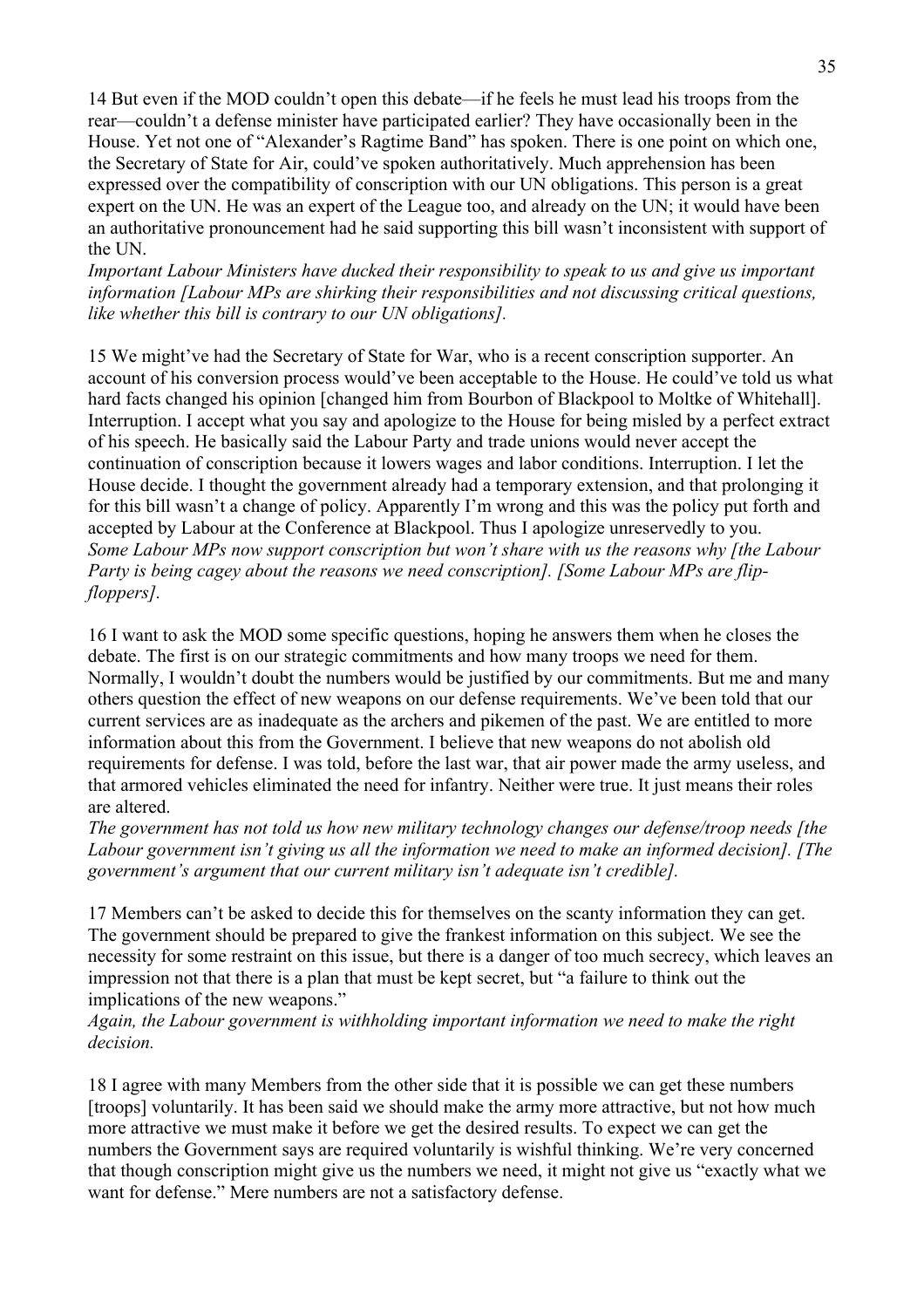*Again, the Labour government is withholding important information we need to make the right decision. [We need more than just more troops to guarantee a strong defense].*

19 The main object of this policy is to get adequate future reserves. I was in the War Office in the early days of WWII and agree that, under the conditions of modern warfare, our prewar Territorial training isn't enough to get fully trained reserves. I'm not saying it's impossible for all tasks, but the amount of time men can take from their occupations doesn't give them a chance to learn the "intricacies of modern technique." Thus we must supplement the prewar Territorial Army. *We need conscription so that we can get adequately trained reserves.*

20 Interruption. I won't compare our soldiers to French ones. This is irrelevant anyway because the militia was only started 2 months before the war began. What I'm discussing is whether a committed force that existed for many years could've been ready for the outbreak of war. As I said, a new system must be found to supplement the Territorial Army. The advantages of the proposed system are obvious. With 1.5 years of training and then upkeep training after that, he will be a fully trained reservist. But this depends on whether the basic and upkeep training are in the same arm of the service. Can we be assured this? Take the case of anti-aircraft defense. Are the anti-aircraft gunners in the reserve the same people who trained in the army for 1.5 years in anti-aircraft gunnery? Unless they are, this proposed system has few advantages.

*Conscription will get us the reservists we need, but we still have some important questions about training that need answering [and the government hasn't yet answered them].*

21 I would ask the right Hon. Gentleman [MOD] to give us an assurance that proper use is being made of the manpower we have. Unless they are, we're reluctant to give them more in future. We have all heard stories of wasted time by those currently in the services. Right or wrong, these stories have raised concern and this concern must be put to rest. Yesterday Mr. Churchill suggested one way. He suggested a parliamentary committee. What do you think about that? If he doesn't think he can accept this, what alternative can he offer?

*The government must confirm we're using our existing manpower as effectively as possible, otherwise we won't vote for you in future. [I'm not convinced Labour is running the military correctly].*

22 During the committee stage, we'll deal with many details of this bill. We will want to know whether we'll need some "tapering off" at the end, just as there is for pre-bill conscription, to get fairness. Finally, we'll also want to know about the opportunities men will have to qualify for commissions once they're in the reserve. These and other questions have already been raised by members on both sides during this debate and we're entitled to expect answers. Expect perhaps is wrong word as it implies confidence; we hope to get answers.

*Critical questions about this bill have been raised and we're entitled to answers [which the government hasn't yet given].*

23 I think we're entitled to have the information. We're prepared to support this bill, but we need all the information the Government used to come to its conclusions. These matters are too important to be decided by Ministerial command, or by personal investigation by members. We must have the fullest information and thus I hope the MOD will break his policy of "wordy silence" and give us all the facts so we can go into the Lobby knowing we are right.

*Conservatives are prepared to support this bill but we need more information from the Labour government [which the government hasn't yet given].*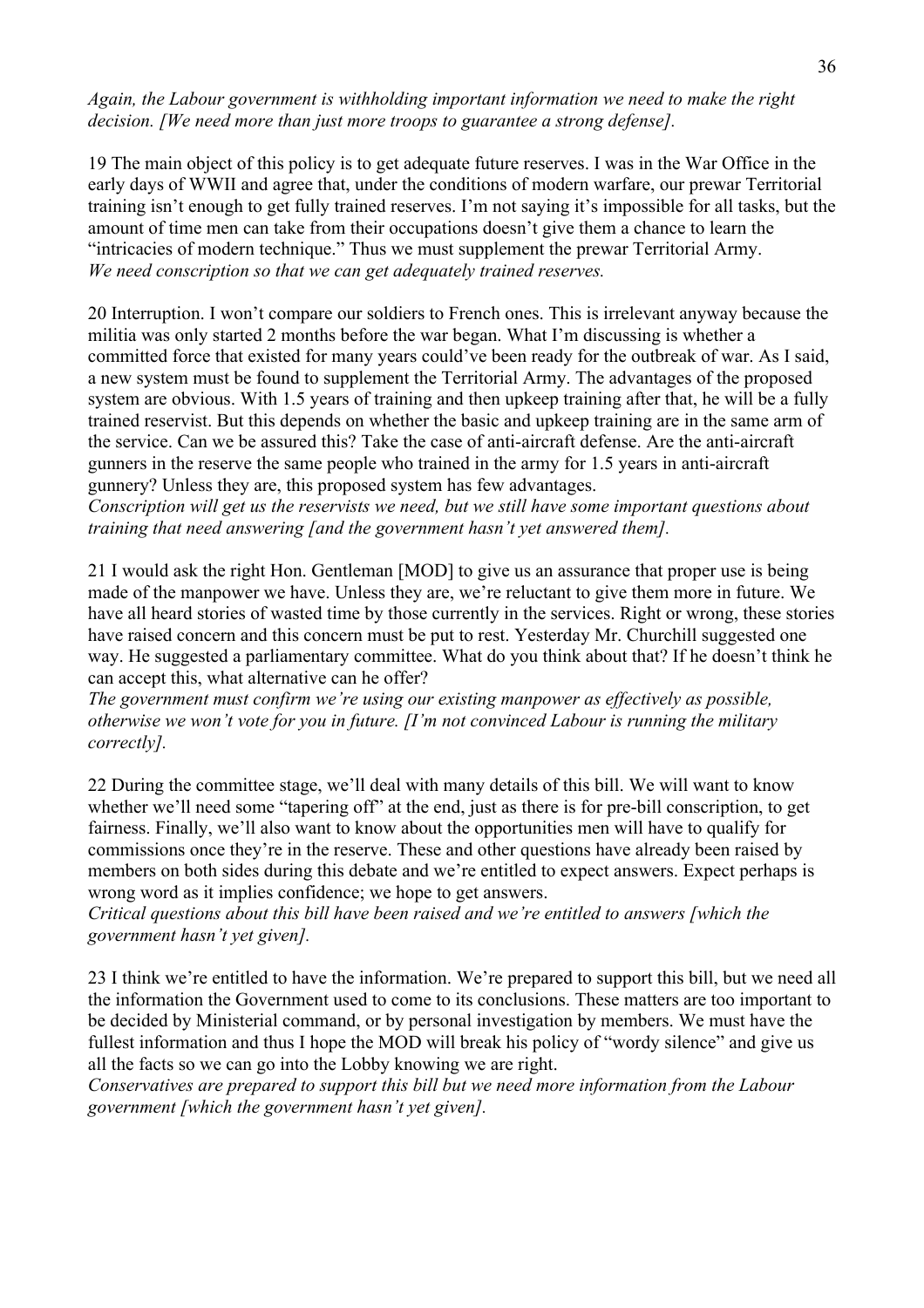3. Summaries coded for reasons and chains

(Connector types in parentheses; reasons used only once lined through)

Stanley (Conservative) Claim: support the bill

Par 01 No political party in this country is fully unified in its position on this difficult bill [and Labour and the Liberals are misrepresenting how difficult this is by claiming each party is totally unified against conscription]. [The Tory Party is not the evil boogeyman Labour's Attorney General claims it is].

Reason 121: Opponents are playing politics (O)

Reason 14: Conservatives are not bad guys (I)

Par 02 If the Conservative Party was going to act only in its interest, it would happily vote down this bill.

Reason 14: Conservatives are not bad guys (I) [Reason 84: Good for the nation] (C)

Par 03 As Conservatives, we're not taking the easy political road: we'll vote on this issue and most will support conscription because we believe it's in the country's interest. Reason 14: Conservatives are not bad guys (I)

Reason 84: Good for the nation (C)

Reason 4: Conscription is a military necessity now (C) Chain: 84-C-4

Par 04 The Conservative Party has not supported conscription for 40 years, and those who claim this are painting a biased picture. [There's nothing wrong with sticking to your principles, unlike some Labour MPs, like Mr. Wigg].

Reason 105: Conscription is NOT a fundamentally Conservative idea (I)

Par 05 The Conservative Party has not supported conscription for 40 years, and those who claim this are trying to make us look like villains. Reason 105: Conscription is NOT a fundamentally Conservative idea (I) Reason 14: Conservatives are not bad guys (I) Reason 121: Opponents are playing politics (O)

Par 06 This policy will have individual and economic ramifications that we regret but we still need it [so I will support it]. Military service won't harm young men and might even do them some good. Reason 260: Even though this bill will have negative repercussions, we still need it (E) Reason 4: Conscription is a military necessity now (L) Reason 114: The military life will be good for men (C) Chain: 260-L-4

Par 07 Even if we don't agree with them, we must respect those MPs who oppose conscription no matter the situation or electoral consequences; these are genuine conscientious objectors. Reason 1: Opposition doesn't understand military reality (O)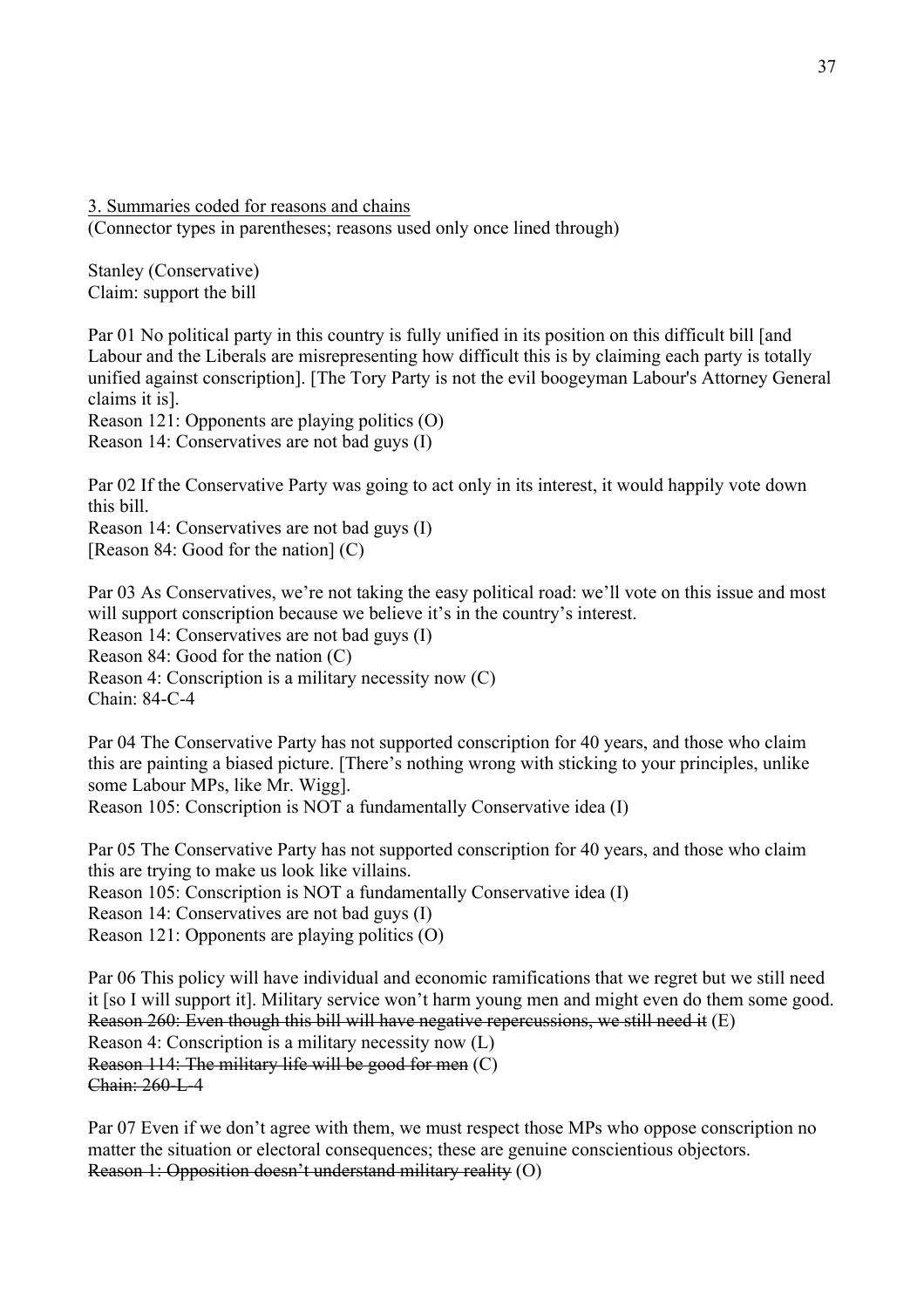Par 08 I do not support the view that conscription is morally right in war but morally wrong in peace; there is no discernible ethical difference. Reason 186: Opponents are being inconsistent (O)

Par 09 I also do not agree with those who refuse to support this bill because they dislike the government's foreign policy. It's dangerous to have a bad foreign policy with a weak army as this will lead to defeat in any conflict.

Reason 202: Opposing conscription because you don't like the government's foreign policy is  $invalid$  (O)

[Reason 67: We need well-trained army and reserves]  $(L)$ Reason 4: Conscription is a military necessity now (L) Chain: 4-L-67

Par 10 I do agree with those that will support this bill if they think it necessary, even if they don't like it. We are entitled to answers to some important questions that will help them decide if it's necessary [and the government hasn't been forthcoming with these answers]. N/A

Par 11 The government has purposefully made it difficult for us to get answers to these critical questions.  $N/A$ 

Par 12 The government has not provided us with the answers to the questions that are agitating this House, particularly about its strategic importance. N/A

Par 13 Again, the government has not provided us with the answers to the questions that are agitating this House. N/A

Par 14 Important Labour Ministers have ducked their responsibility to speak to us and give us important information [Labour MPs are shirking their responsibilities and not discussing critical questions, like whether this bill is contrary to our UN obligations].  $N/A$ 

Par 15 Some Labour MPs now support conscription but won't share with us the reasons why [the Labour Party is being cagey about the reasons we need conscription]. [Some Labour MPs are flipfloppers]. N/A

Par 16 The government has not told us how new military technology changes our defense/troop needs [the Labour government isn't giving us all the information we need to make an informed decision]. [The government's argument that our current military isn't adequate isn't credible]. Reason 12: We need more troops (L)

Reason 261: New military threats/technology doesn't make army obsolete (L) Chain: 12-L-261

Par 17 Again, the Labour government is withholding important information we need to make the right decision.

 $N/A$